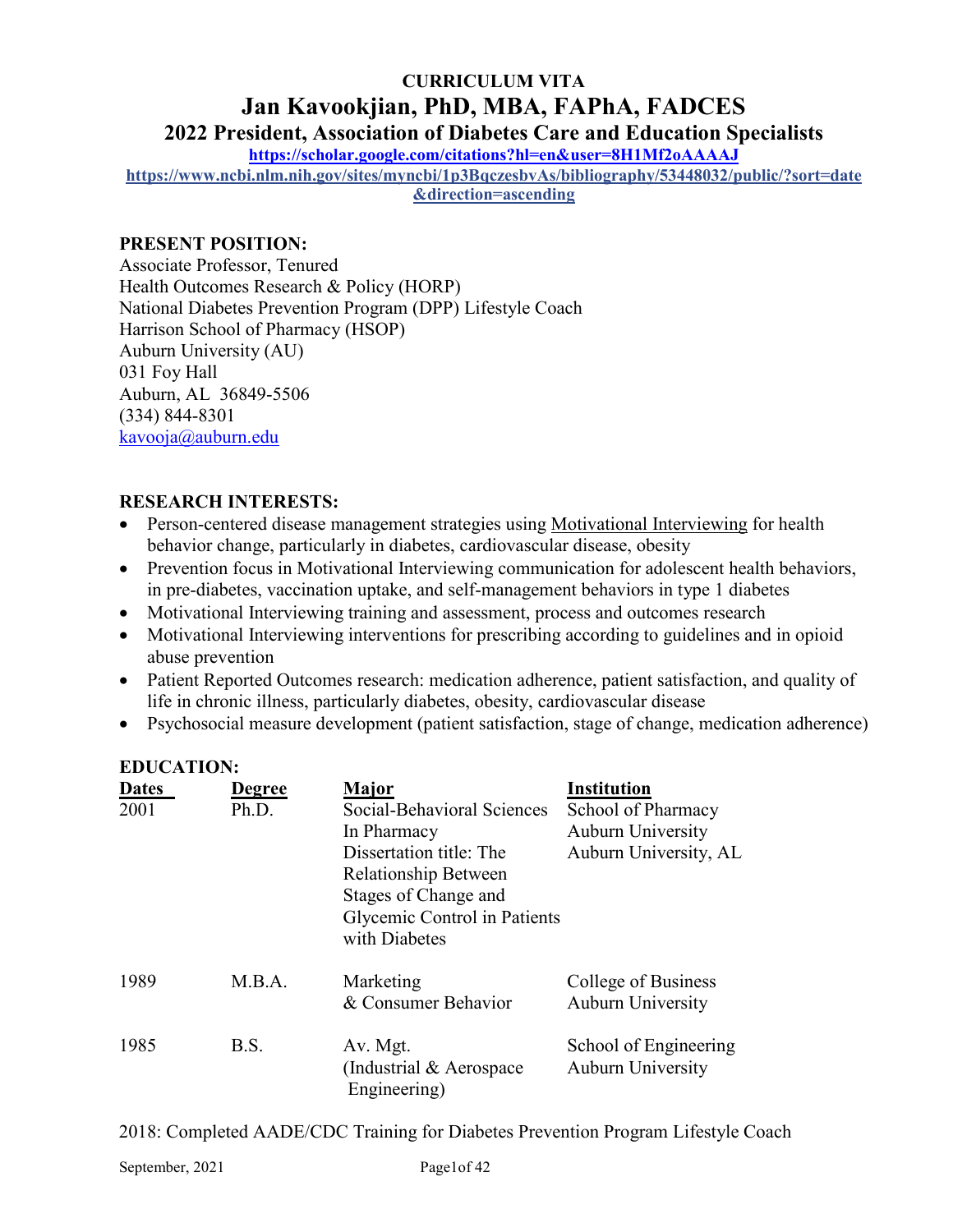### **ACADEMIC AND PROFESSIONAL HISTORY:**

- 11/18-ongoingDPP Lifestyle Coach, EAMC, DANC CDC-funded DPP Program, Outreach-based instructor/facilitator of pre-diabetes cohort classes
- 10/09-ongoingAssociate Professor, Tenured, Health Outcomes Research & Policy Department Harrison School of Pharmacy, Auburn University, Auburn, AL
- 6/06 9/09 Assistant Professor, Department of Pharmacy Care Systems Harrison School of Pharmacy, Auburn University, Auburn, AL
- 8/01–6/06 Assistant Professor, Department of Pharmaceutical Systems and Policy, School of Pharmacy, West Virginia University, Morgantown, WV
- 6/93 5/01 Graduate Research Assistant, Department of Pharmacy Care Systems, School of Pharmacy, Auburn University, Auburn University, AL
- 6/93 5/01 Graduate Teaching Assistant, Department of Pharmacy Care Systems, School of Pharmacy, Auburn University, Auburn University, AL
- 3/99 5/01 Co-Instructor, Pharmacy Management (PYPC 465), Department of Pharmacy Care Systems, School of Pharmacy, Auburn University, AL
- 4/89 6/93 Faculty Business Consultant/Management Scientist, Small Business Development Center, College of Business, Auburn University, Auburn University, AL
- 4/89 6/93 Instructor, Department of Management, College of Business, Auburn University, Auburn University, AL
- 4/89 6/93 Project Coordinator for graduate and undergraduate student/client research projects, Small Business Development Center (SBDC), College of Business, Auburn University, Auburn University, AL

### **ACADEMIC AND PROFESSIONAL HONORS:**

Elected 2021 President-Elect for ADCES (Association of Diabetes Care and Education Specialists) Named a Fellow of ADCES, 2020

- Selected as ADCES (formerly AADE) Chair of the National Practice Survey Research Committee, 2020-2021
- Selected by American Diabetes Association Scientific Sessions leadership to serve as Chair of the Diabetes Education and Professional Education section Research Podium Presentations for the 80th Scientific Sessions, Chicago, IL, June 2020
- Selected as the AADE (now ADCES) official nominee for membership on the US Preventive Services Task Force (nominated, not selected)
- Selected to give the 2018 Engagement Spotlight Faculty Presentation to the Auburn University Faculty Outreach and Engagement Council Meeting for Office of Faculty Engagement, November, 2018

Chapter Co-Advisor for the 2018 NCPA Student Chapter of the Year

Elected to 2018/2019 Board of Directors for American Association of Diabetes Educators (AADE) Named in 2018 as a Fellow of the American Pharmacists Association (APhA)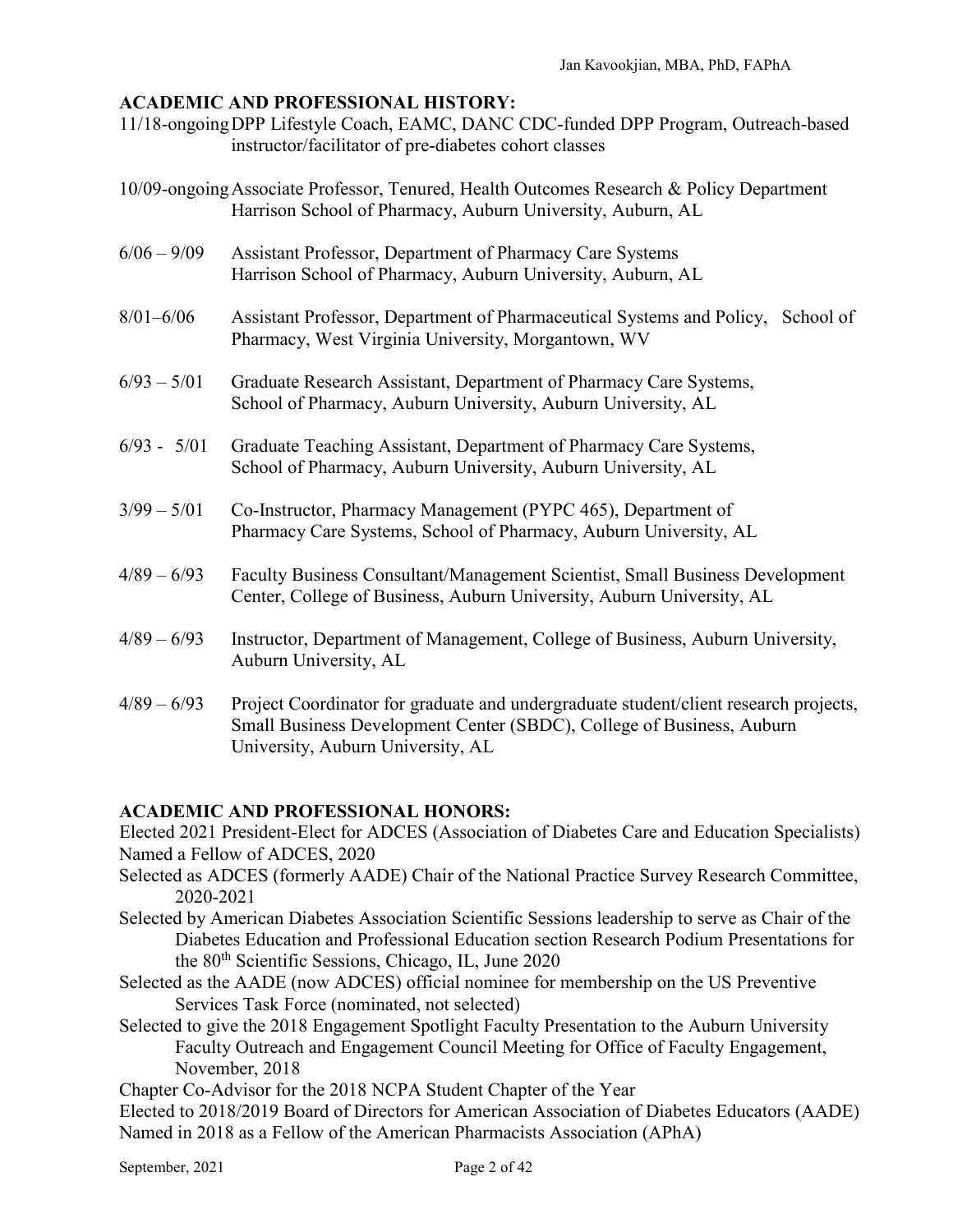Selected by AACP to serve as the pharmacy education representative on a Robert Wood Johnson Foundation-funded national, interprofessional panel to address obesity treatment and prevention; the panel, supported by former IOM, is tasked with coming to consensus on core competencies to implement across health profession curricula to train future health care providers in talking with patients about obesity prevention and treatment, 2017-2108

Selected as the HSOP Excellence in Outreach Faculty Award Winner 2016

Selected as AACP/Wal-Mart Pharmacy Scholar Mentor 2016, 2017

Invited as one of three national reviewers by the Alliance for a Healthier Generation for the national Innovations Award for student-led obesity education/intervention programs, 2016, 2017

- Faculty Advisor to the HSOP Script Your Future Adherence Challenge Team that was named a Finalist for the Overall Script Your Future Award, 2016
- Named the 2015 National Community Pharmacists Association Outstanding Adherence Educator
- Paper in *AIDS Care*: the 3rd most downloaded article in 2015 was Hill S & **Kavookjian J**. Motivational interviewing as a behavioral intervention to increase HAART adherence in patients who are HIV+: A systematic review. *Aids Care* 2012; 24(5): 583-592.

Invited to serve as expert faculty on the Merck Speakers Bureau for non-branded topics for Relationship Centered Care and Communication (Motivational Interviewing), for Health Literacy, and for Shared Decision-making, 2015 to present

Invited by CDC/NDEP to lead a 4-member panel of Motivational Interviewing experts in a national webinar for Motivational Interviewing in Diabetes Intervention, May, 2015

Selected by AACP as a member of the AACP Speakers Bureau and the AACP Consultants Bureau

Selected by AADE leadership for election slate for AADE Board of Directors, 2015 and 2016

- Third Place, Best Oral Research Presentation. Ekong G, **Kavookjian J**, Hardin A. Preliminary results from a pilot study: Diabetes education in rural Alabama. Auburn University Boshell Diabetes Research Day, February 28, 2014
- Masters Student, Seth Hill (**Kavookjian, Thesis Committee Chair**), selected as one of Auburn University's Top 10 Most Outstanding Masters Degree Students, 2011-2012
- Doctoral Candidate, Michelle Breland (**Kavookjian, Dissertation Co-Chair**), named Fellow of the American Foundation for Pharmaceutical Education (AFPE), 2010
- 2009 Excellence in Assessment Award, American Association of Colleges of Pharmacy- member of award-winning team of five

Named as a Top Reviewer (top 20 of 200) for Journal of Research in Social and Administrative Pharmacy, 2007

Paper nominated by the JMCP Editorial Advisory Board for consideration for the 2006 JMCP Award for Excellence. Kalsekar I, Iyer S, Mody R, Rajagopalan R, **Kavookjian J**. Utilization and costs for compliant patients initiating therapy with pioglitazone or rosiglitazone versus insulin in a Medicaid fee-for-service population. *Journal of Managed Care Pharmacy.* 2006. 12(2): 121-129.

Selected as AACP/Wal-Mart Pharmacy Scholar Mentor 2006

Best Student Poster Paper Award: Sundaram M & **Kavookjian** J. "Quality of life (sf-12), clinical outcomes, and co-morbid conditions in patients with type 2 diabetes: A population study." Annual meeting of the International Society for Pharmacoeconomics & Outcomes Research, Arlington, VA, May 2005

Named as a Top 5% Reviewer for the Journal of Managed Care Pharmacy, 2003

Best Student Poster Paper Award Finalist: Coffindaffer J, Miller K, **Kavookjian** J, Makela G. Pharmacists' utilization and perceptions of drug interaction program warnings. Annual Meeting of the International Society of Pharmacoeconomic and Outcomes Research (ISPOR), Arlington, Virginia, May 2003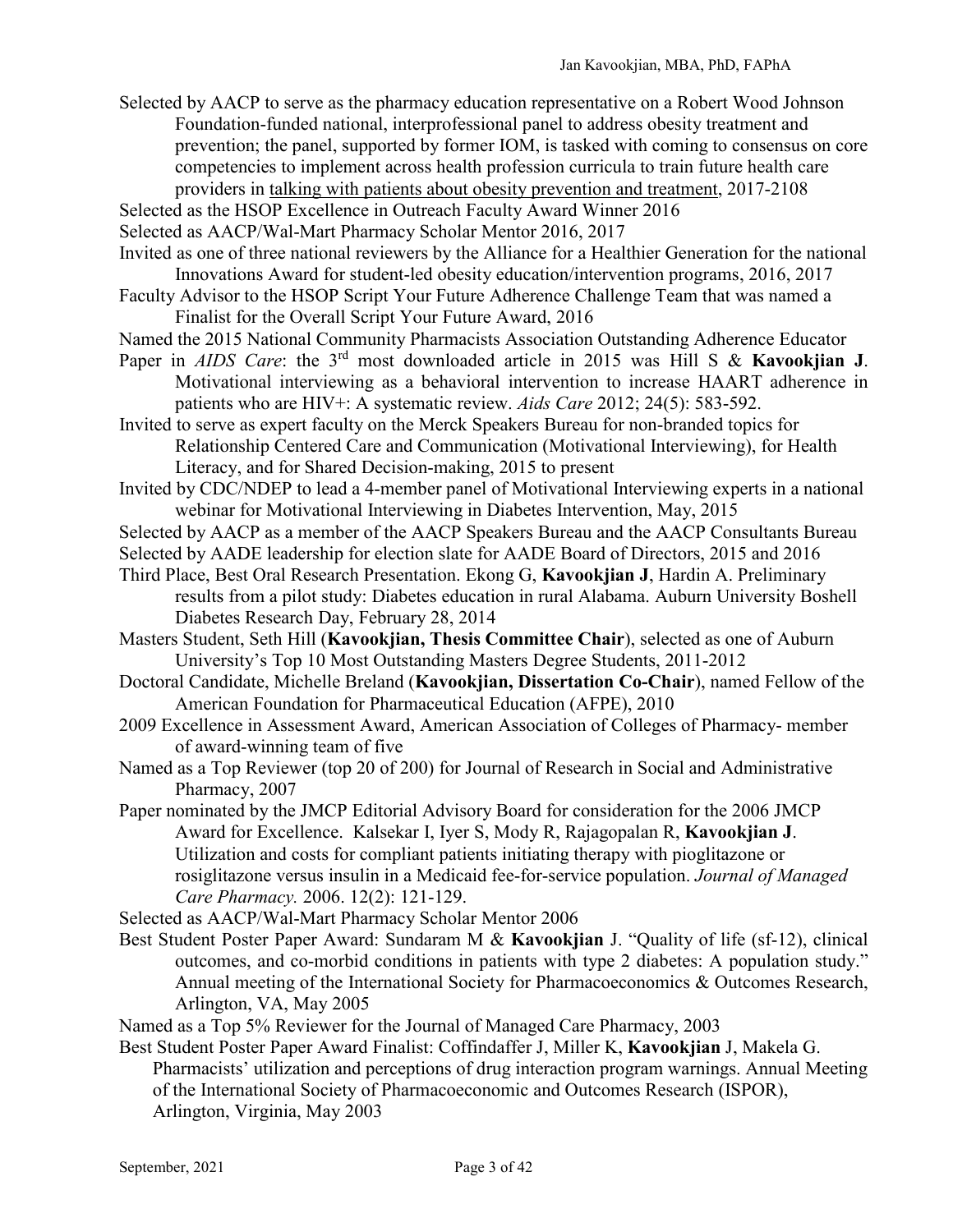Named to Auburn University's Top 10 Most Outstanding Doctoral Candidates, 2001 AFPE/USP Pre-Doctoral Fellow, 1997-1998, 1998-1999, 1999-2000 Auburn University Graduate Research Fellowship, 2001 Named to U.S. Pharmacopoeia Future Leaders in Pharmacy, 1998 Zeta Tau Alpha Graduate Scholarship Award, 1995-1996 and 1997-1998 Auburn University School of Pharmacy Graduate Award Fellowship, 1993-1994

### **TEACHING EXPERIENCES:**

## **Auburn University (AU) (2006 to present)**

Guest MI lectures/trainings (2) to AU Graduate Students (HDFS7670), March 2021 Nutrition (5760/6760) courses (AU) guest lecture for motivational interviewing, Spring 2020, 2021 Guest lectures (n=4) in the Nutrition and Fitness classes at Southern Union State CC, Fall 2019 Masters of Social Work (AU) invited guest lecture for motivational interviewing, Spring 2019 Patient Centered Skills (Behavior Theory, Communication Skills), Coordinator & Instructor Motivational Interviewing Advanced PharmD Elective, Coordinator & Instructor Pharmacy Management Course, Marketing & Strategic Planning Instructor, Coordinator 2008 Contemporary Aspects of Pharmacy Practice Motivational Interviewing Skills Labs Coordinator Professional Practice Experience Mentor Graduate Research Seminar, Coordinator 2010 Advanced Motivational Interviewing Graduate Elective Course, 2010 to Present Graduate Course: Advanced Research Methods, Coordinator 2007-2009 Graduate Course: Social & Administrative Sciences, Health Behavior Theories & Intervention Graduate Course: Program Evaluation, 2017 Clinical Psychology Behavioral Medicine Course, Guest Lecture, Motivational Interviewing, 2018 Psychology Graduate Practicum Course, Motivational Interviewing, Guest Lecture 2014 Health Care Administration Finance Course – Guest Lectures 2009 Health Care Administration Intro to Health Administration Course – Guest Lecture 2010

### **West Virginia University (WVU) School of Pharmacy (2001 – 2006)**

Graduate Research Seminar Series: Behavior Sciences and Outcomes Research Graduate Research Seminar Series: Cochrane Method for Systematic Review of the Literature: Developing a Manuscript Behavior Theories in Patient Health Intervention, Graduate Course Patient Health Education (Behavior Theory, Patient Communication) Pharmacy Management (Strategic Planning and Marketing) Pharmacy Systems (Human Resource Management) Pharmaceutical Care Labs 1, 3, 4 and 5 Pharmaceutical Care Lab 6 Coordinator

# **Auburn University School of Pharmacy (GTA)**

Professional Communication (Guest Lecturer/Lab Coordinator), 2000 - 2001 Pharmacy Operating Systems(Co-Instructor - Marketing), 1999-2000 Pharmacy Operating Systems (Teaching Assistant), 1996 - 1998 Professional Communication (Teaching Assistant), 1995 - 1997 Pharmaceutical Care (Teaching Assistant and Guest Lecturer), 1999 Drug Literature Research & Review (Teaching Assistant), 1993 - 1996 Computer Applications in Health Care (Teaching Assistant, Guest Lecturer), 1993-1997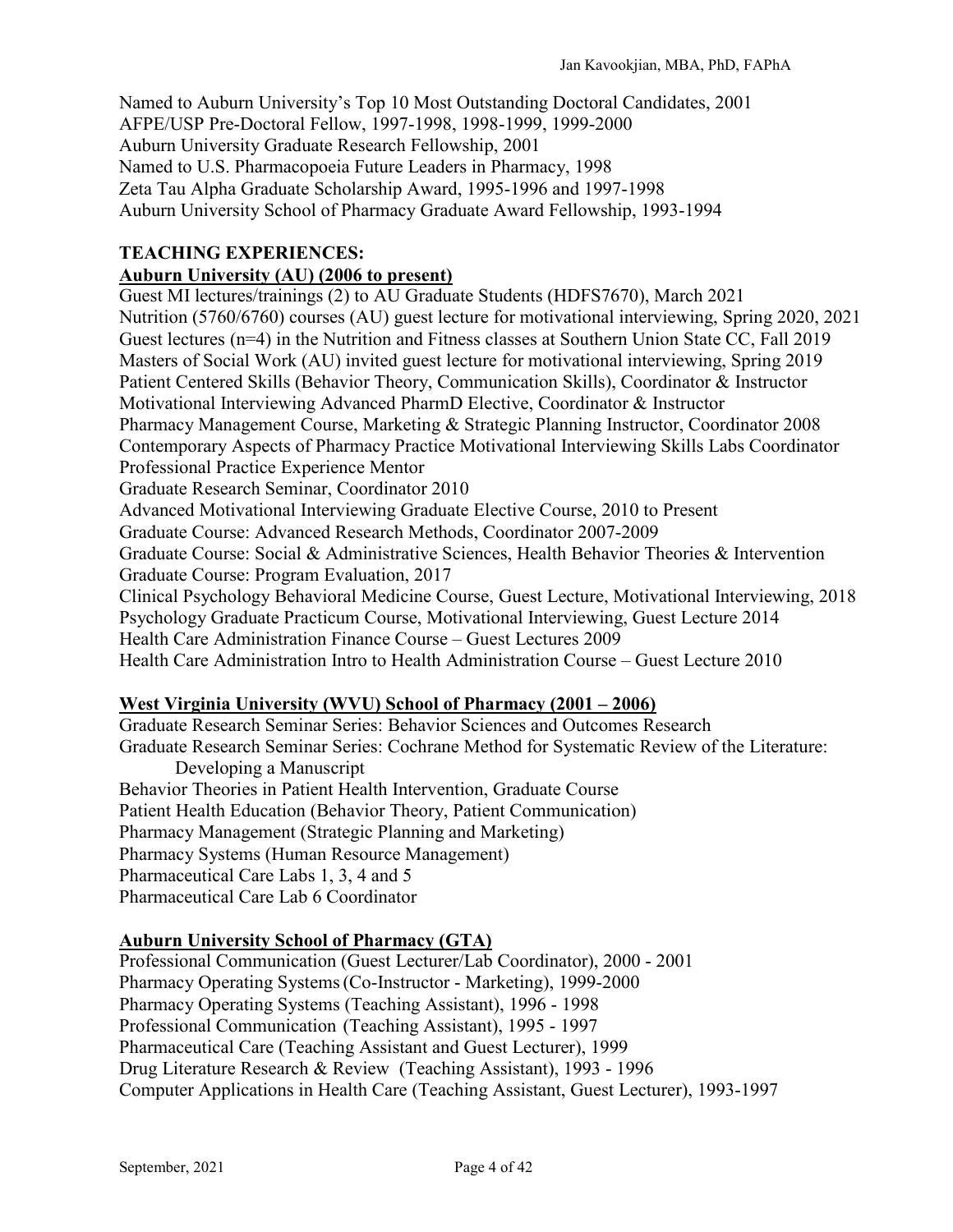# **Auburn University College of Business**

Marketing Course, Physician Executive MBA Program, Coordinator/Instructor, 2010, 2011, 2012 Business Policies (Market Research, Analysis & Planning; Management) (Co-Instructor), 1990-93 Special Problems, Department of Management, Instructor, 1992

Hotel & Restaurant Management, Guest Lecturer -Marketing, 1991-92

Family & Child Development Child Care Business Class, Guest Lecturer-Marketing, 1992

### **Thesis and Dissertation Committees**

Doctoral Dissertation Committee Chair, Robert Alongi, ongoing (AU)

Doctoral Dissertation Committee Member, Cassidi McDaniel, ongoing (AU)

Doctoral Dissertation Committee Member, Yi Zhao, HORP, ongoing (AU)

- Doctoral Dissertation Committee Member, Margaret Young of Clinical Psychology, "Posttraumatic stress symptoms and growth in patients and their caregivers following pediatric solid organ transplant," ongoing (AU)
- Doctoral Dissertation Committee Member, Kameron Suire of Kinesiology, "Motivational Interviewing Intervention for Exercise in College Students," ongoing (AU)
- Doctoral Dissertation Committee Member, Darby Winkler of Kinesiology, "Motivational Interviewing Impact on Cardiac Rehabilitation Program Outcomes," ongoing (AU)
- Doctoral Dissertation Outside Reader, Scott Wagoner of Clinical Psychology, "Changing disease knowledge, self-efficacy, and adherence in transition-aged youth with inflammatory bowel disease: The impact of a telehealth coaching intervention," defended, June 2020 (AU)
- Doctoral Dissertation Outside Reader, Megan Schaefer of Clinical Psychology, "Healing the hearts of bereaved caregivers: The impact of legacy artwork on grief in caregivers whose children died of cancer," defended June, 2019 (AU)
- Doctoral Dissertation Committee Chair, Gladys Ekong, "Motivational Interviewing in Diabetes Medication Adherence," defended July, 2018 (AU)
- Doctoral Dissertation Committee Co-Chair, Michelle Breland, "Pharmacists Self-Report of Counseling Patients with Depression," defended June, 2011 (AU)
- Doctoral Dissertation Committee Chair, Tatjana Petrova, "Developing and Validating a Motivational Interviewing Assessment Instrument," defended April, 2011 (AU)
- Doctoral Dissertation Committee Chair, Linda Byrd, "The Relationship Between Electronic Medical Information Systems, Intermediate Benefits, and Firm Performance," defended November, 2009 (AU)
- Doctoral Dissertation Committee Member, Abhishek Krishna Pillai, "Validating a Two Dimensional Theory of Motivational Interviewing," defended April, 2012 (AU)
- Doctoral Dissertation Committee Member, Andrea Pfalzgraf, "Physician Prescribing Behavior and Factors Related to Antidepressant Prescribing for Children and Adolescents with Major Depressive Disorder," defended January, 2009 (WVU)
- Doctoral Dissertation Committee Member, Vivek Pawar, "Physician Use of and Patient Perceptions of Quality of Life Measures for Patients with Multiple Sclerosis," defended November, 2006 (WVU)
- Doctoral Dissertation Committee Member, Mariam Hassan, "Evaluating Medication Utilization Patterns and Healthcare Outcomes in Schizophrenic and BiPolar Patients on Atypical Antipsychotic Medications," defended July, 2005 (WVU)
- Doctoral Dissertation Committee Member, Khalid Kamal, "Economic Evaluation of Tumor Necrosis Factor Inhibitors in Patients with Active Rheumatoid Arthritis," defended July, 2005 (WVU)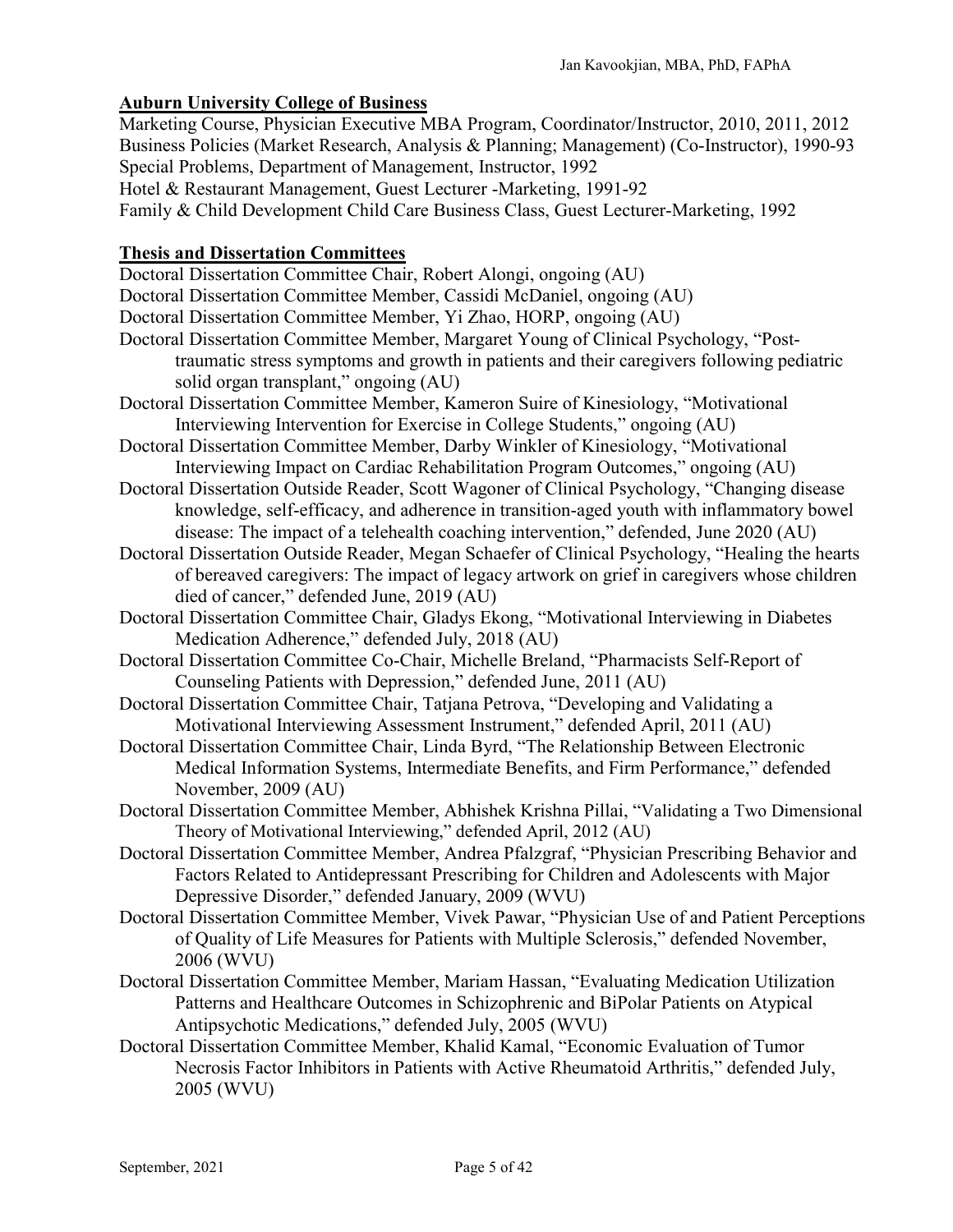- Masters Thesis Committee Member, Amie Hardin (Nutrition and Food Sciences), "Effectiveness of Medical Nutrition Therapy Provided by Registered Dieticians on Diabetes Outcomes," defended, March, 2017 (AU)
- Masters Thesis Committee Chair, Seth Hill, "The Effect of Daily Pill Burden on the Time to Discontinuation of Initial HAART Regimens," defended, November, 2012 (AU)
- Masters Thesis Committee Member, Abhishek Pillai Krishna, "Assessing Skills for Empathy in Motivational Interviewing Healthcare Professional Trainees," defended March, 2010 (AU)
- Masters Thesis Committee Chair, Rahul Khanna. "Physician Intention to Measure BMI in Overweight/Obese Pediatric and Adolescent Patients: A Theory of Planned Behavior Model," defended April, 2007 (WVU)
- Masters Thesis Committee Chair, Murali Sundaram, "Quality of Life and Clinical Outcomes in Type 2 Diabetes Patients at the Primary Care Clinics of the West Virginia University Hospital," defended April, 2005 (WVU)
- Masters Thesis Committee Chair, Siddhesh Kamat, "Validating a Measure Comparing Physician Readiness to Prescribe Beta Blockers, ACE Inhibitors, and Aspirin Therapy to Post-Myocardial Infarction Patients," defended October, 2003 (WVU)
- Honors College Senior Thesis Committee Chair/Advisor, Patrick Llewellyn, "Motivational Interviewing Content in Curricula of US Health Professions Schools: A National Survey," successfully completed May, 2010 (AU)

# **RESEARCH ACTIVITIES:**

| <b>Grants, Contracts, Proposed Gifts Funded or Under Review</b> |                                                                                                                                                                                |  |
|-----------------------------------------------------------------|--------------------------------------------------------------------------------------------------------------------------------------------------------------------------------|--|
| Title:                                                          | Continuing Education (CE) Contract for Pharmacist Motivational Interviewing                                                                                                    |  |
|                                                                 | Training                                                                                                                                                                       |  |
| Agency:                                                         | MediMergent, LLC                                                                                                                                                               |  |
| Amount:                                                         | \$4,500, funded                                                                                                                                                                |  |
| Role/Date:                                                      | Contractor, 12/31/2019 - 12/31/2021                                                                                                                                            |  |
| Title:                                                          | Motivational Interviewing Communication Skills Training for Parents of<br>Adolescents with Diabetes: Training Development and Assessment of Parent<br>Perceptions and Outcomes |  |
| Agency:                                                         | Auburn University Competitive Outreach Scholarship Grants Program                                                                                                              |  |
| Amount:                                                         | \$26,365, funded and completed                                                                                                                                                 |  |
| Role/Date:                                                      | Principal Investigator, 04/01/18-12/31/19                                                                                                                                      |  |
| Title:<br>Agency:<br>Amount:                                    | <b>Empathy and Burnout in Pharmacy Students</b><br><b>ASHP Foundation Residency Grants</b><br>\$5,000, funded and ongoing                                                      |  |
| Role/Date:                                                      | <b>Co-Investigator</b> (O'Barr M, PI), $01/2019 - 07/2020$                                                                                                                     |  |
| Title:                                                          | P-MAPP Program, Motivational Interviewing Trained Community Pharmacists and<br>Diabetes Medication Adherence Interventions                                                     |  |
| Agency:                                                         | FDA, Medimergent, LLC                                                                                                                                                          |  |
| Amount:                                                         | \$1,000,000, ongoing                                                                                                                                                           |  |
| Role/Date:                                                      | Consultant Co-Investigator (MediMergent, LLC, PI), 02/2019 - 12/2020                                                                                                           |  |
| Title:<br>Agency:                                               | Readmission Prevention Intervention in Diabetes Patients<br>Health Resources and Services Administration (HRSA)                                                                |  |
| Amount:                                                         | \$800,000, three-year funding, ongoing                                                                                                                                         |  |
|                                                                 |                                                                                                                                                                                |  |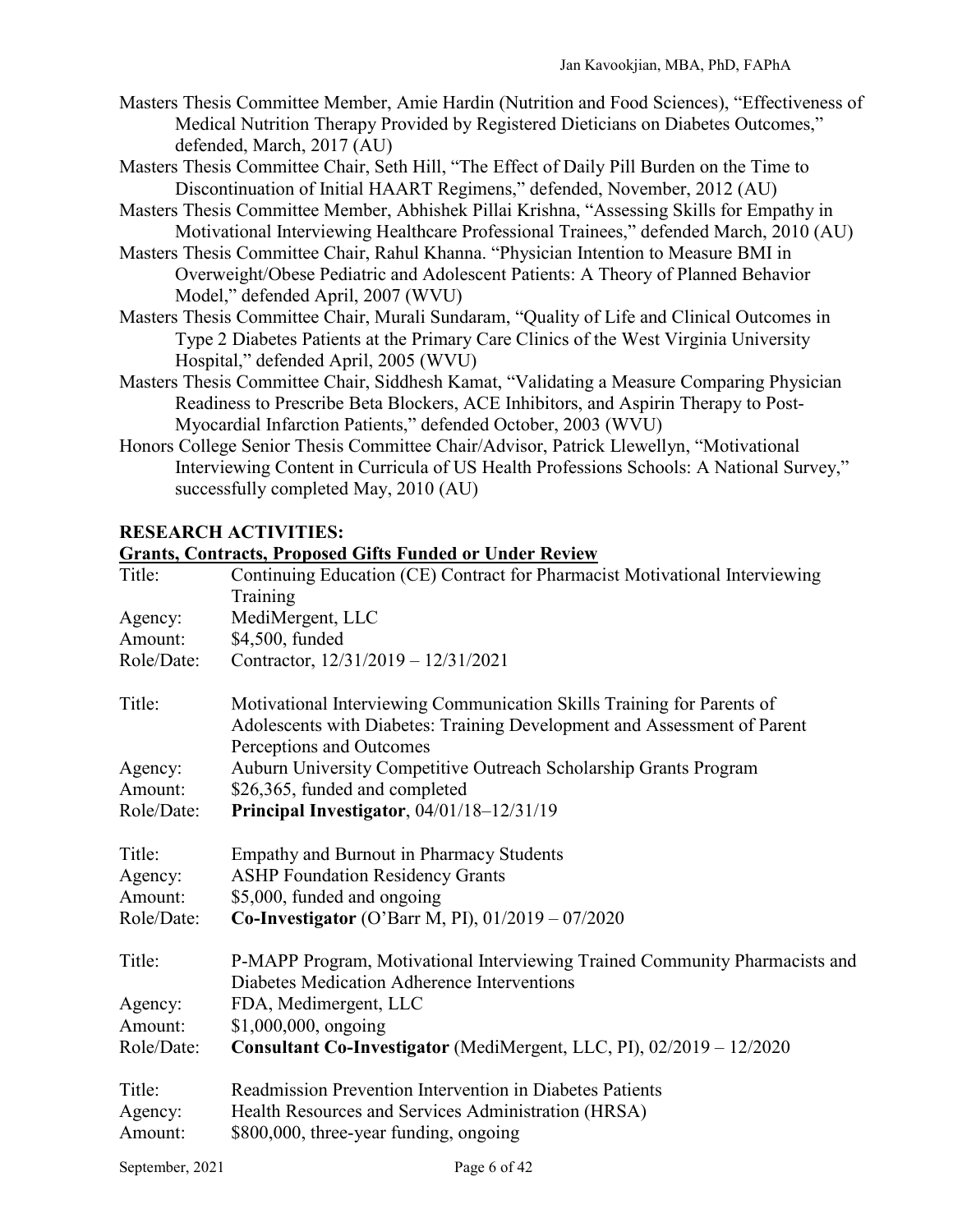| Role/Date:                                 | Consultant to Reading Hospital (Reading, PA), Motivational Interviewing,<br>12/01/16-02/28/17 (Phase 1, with Phase 2 TBD)                                                                                                                                        |
|--------------------------------------------|------------------------------------------------------------------------------------------------------------------------------------------------------------------------------------------------------------------------------------------------------------------|
| Title:<br>Agency:<br>Amount:<br>Role/Date: | Pharmacy Quality Ratings: Incorporating the Consumer Perspective<br><b>Community Pharmacy Foundation</b><br>\$80,000, funded and completed<br>Co-Principal Investigator (Site PI), 11/01/2015-3/31/2017                                                          |
| Title:<br>Agency:<br>Amount:<br>Role/Date: | The Modified Drug Adherence Work-up (M-DRAW) Tool<br>Private funding source<br>\$41,175, funded and ongoing<br>Adherence/Motivational Interviewing Content Expert Consultant, 01/2016-<br>07/2017                                                                |
| Title:<br>Agency:<br>Amount:<br>Role/Date: | Blue Cross Blue Shield Caring Foundation: Health Behavior Change<br>Blue Cross Blue Shield of Alabama<br>\$25,000, year 1; \$25,000 renewed for year 2; \$25,000 renewed for year 3<br>Principal Investigator, 06/2013-05/2016                                   |
| Title:<br>Agency:<br>Amount:<br>Role/Date: | Reaching Out for Better Health (diabetes education)<br>American Association of Diabetes Educators Foundation<br>\$18,444, funded and completed<br>Co-Principal Investigator, 02/01/2013-05/01/2014                                                               |
| Title:                                     | Medication adherence in ADD/ADHD students coming away to college: Exploratory<br>study                                                                                                                                                                           |
| Agency:<br>Amount:<br>Role/Date:           | Auburn University Internal Grants Program<br>\$8,000, funded, completed, data analysis ongoing<br>Co-Principal Investigator w/Wendy Gray, Clinical Psychology, 03/01/14 -02/28/15                                                                                |
| Title:<br>Agency:<br>Amount:<br>Role/Date: | Interdisciplinary Intervention for Cardiovascular Prevention in Diabetes Patients<br>Health Resources and Services Administration (HRSA)<br>$$1,494,000$ , funded and ongoing<br><b>Consultant</b> to Texas Tech University Health Sciences Center, Motivational |
|                                            | Interviewing Training and Analysis, 09/01/2014-06/30/2015                                                                                                                                                                                                        |
| Title:                                     | Impact of Training in Motivational Interviewing: Counseling Patients about<br><b>Colorectal Cancer Screening</b>                                                                                                                                                 |
| Agency:<br>Amount:<br>Role/Date:           | NIH, National Cancer Institute<br>\$50,000, funded and completed<br><b>Consultant</b> to WVU School of Medicine, Motivational Interviewing Training and<br>Assessment, 1/2009-12/2009                                                                            |
| Title:<br>Agency:<br>Amount:<br>Role/Date: | Motivational Interviewing Train the Trainers Program<br>Pfizer Pharmaceuticals, Case Management Society of America<br>\$161,834, funded and completed<br>Co-Principal Investigator, 1/2007-12/2010                                                               |
| Title:                                     | Use of Midlevel Providers in Diabetes Management                                                                                                                                                                                                                 |
|                                            |                                                                                                                                                                                                                                                                  |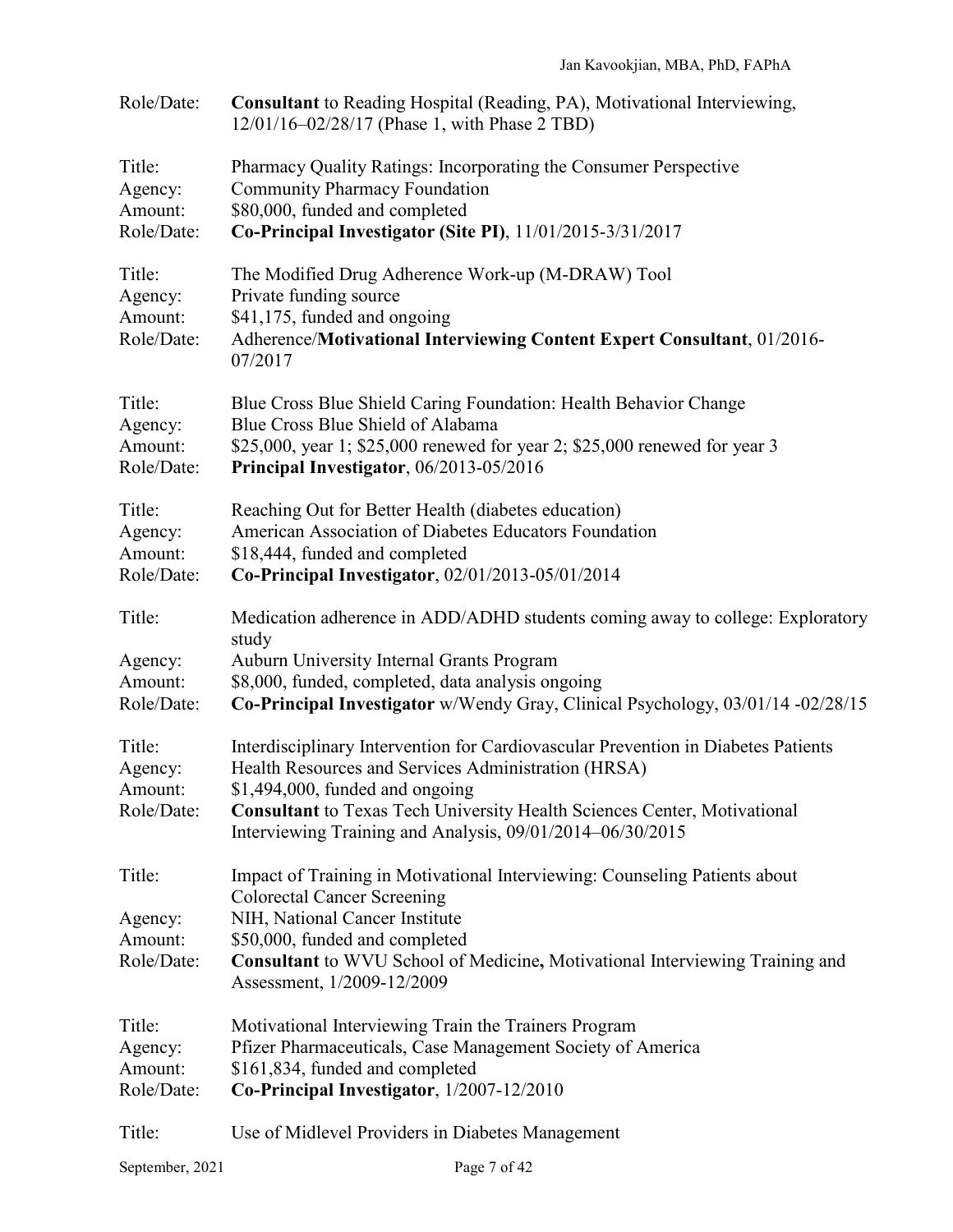| Agency:               | <b>NIDDK</b>                                                                                                                                                                    |
|-----------------------|---------------------------------------------------------------------------------------------------------------------------------------------------------------------------------|
| Amount:<br>Role/Date: | \$500,000, funded and completed<br><b>Consultant (Training of Providers in Motivational Interviewing Behavior</b>                                                               |
|                       | <b>Interventions, Stage of Change Measures and Analysis)</b>                                                                                                                    |
|                       | PI: Patricia Coon, M.D., Executive Medical Director, Deaconess Billings Clinic                                                                                                  |
| Title:                | A Retrospective Analysis of the Impact of Oral Diabetes Medications and Insulin on<br>Cardiovascular Outcomes using West Virginia Medicaid Claims Data                          |
| Agency:               | Takeda Pharmaceuticals, Inc.                                                                                                                                                    |
| Amount:               | \$33,349; funded and completed                                                                                                                                                  |
| Role/Date:            | Principal Investigator, 1/1/2004-6/30/2004                                                                                                                                      |
| Title:                | Developing a Tool for Assessing Physician Readiness to Adhere with Clinical<br>Practice Guidelines for Treatment of Myocardial Infarction Patients                              |
| Agency:               | West Virginia University Senate Research Grant                                                                                                                                  |
| Amount:               | \$11,584; funded and completed                                                                                                                                                  |
| Role/Date:            | Principal Investigator, 7/1/2002-6/30/2003                                                                                                                                      |
| Title:                | West Virginia University Diabetes Institute                                                                                                                                     |
| Agency:               | International Diabetes Center, Novartis                                                                                                                                         |
| Amount:               | \$60,000 development grant, funded and completed                                                                                                                                |
| Role/Date:            | Co-Investigator, 2/1/2003-6/30/2004                                                                                                                                             |
| Title:                | Accessible Intelligent Medications Strategies (AIMS): An Academic Detailing Pilot<br>Program for Intervention with Physicians to Enhance Pharmaceutical Use in West<br>Virginia |
| Agency:               | West Virginia Public Employees Insurance Agency                                                                                                                                 |
| Amount:               | \$428,099 per year for 2 years, funded and completed                                                                                                                            |
| Role/Date:            | Co-Investigator, Communication Skills Training Coordinator, 6/1/2002-5/30/2005                                                                                                  |

# **Grants and Contracts Submitted and Not Funded**

| Title:     | Piloting a Web-based Intervention for Family Members of Individuals with Type 2 |
|------------|---------------------------------------------------------------------------------|
|            | <b>Diabetes</b>                                                                 |
| Agency:    | <b>CDTR</b> Pilot Projects                                                      |
| Amount:    | \$40,000                                                                        |
| Role/Date: | <b>Co-Investigator</b> (Novak, PI)                                              |
| Title:     | A Pragmatic Trial of Health Information Technology-assisted Patient-centered    |
|            | Diabetes Care in Federally Qualified Health Centers                             |
| Agency:    | NIDDI: DK20-015 (1R01DK127949-01)                                               |
| Amount:    | \$2,202,914, not funded                                                         |
| Role/Date: | <b>Co-Investigator</b> (Chou, PI), $12/01/2020 - 11/30/2024$                    |
| Title:     | A Pragmatic Trial of Health Information Technology-assisted Patient-centered    |
|            | Diabetes Care in Federally Qualified Health Centers                             |
| Agency:    | NIDDK: PAR-18-925, 18                                                           |
| Amount:    | \$2,758,269, not discussed, not funded                                          |
| Role/Date: | <b>Co-Investigator</b> (Chou, PI), 12/01/2020-11/30-2025                        |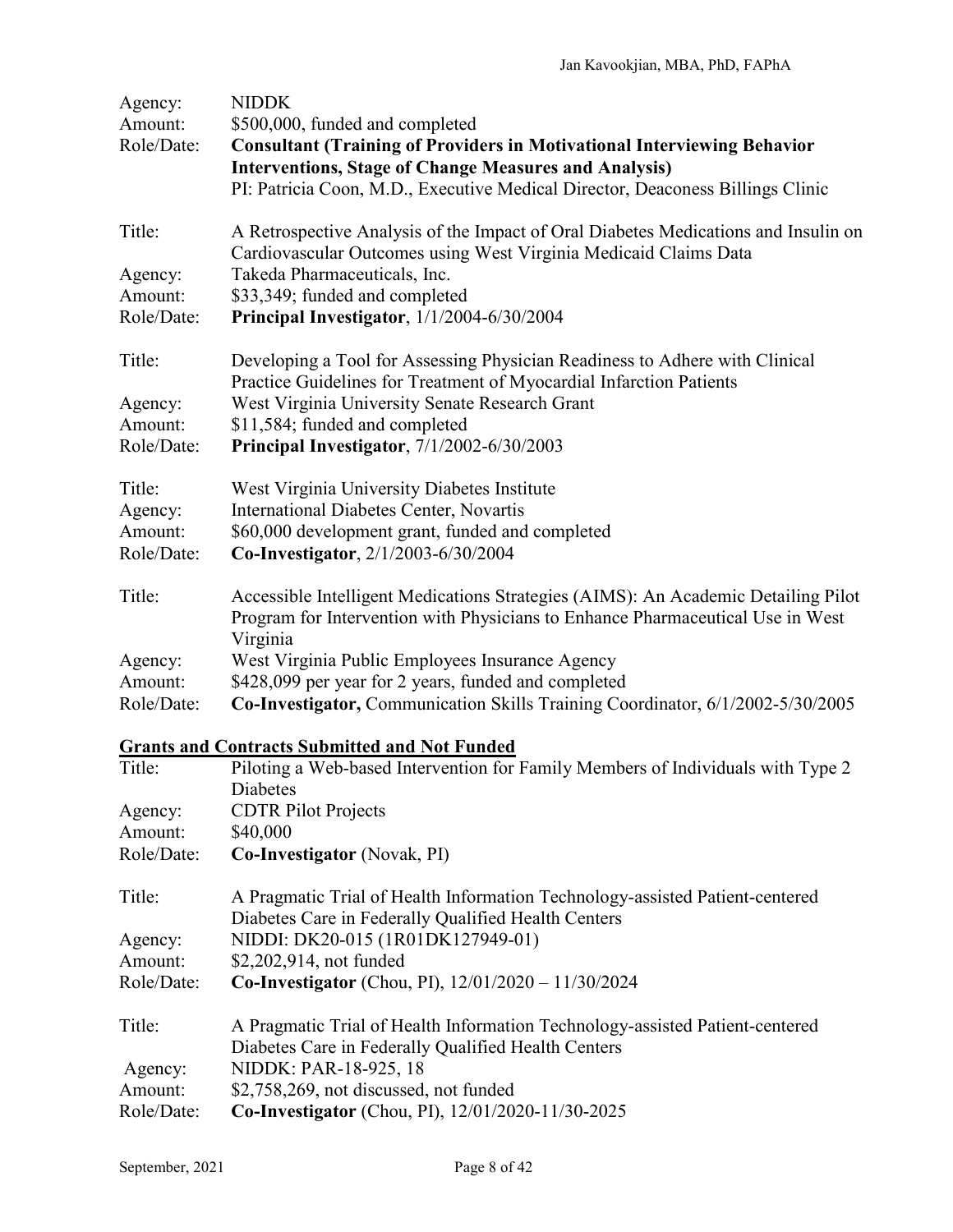| Title:<br>Agency:<br>Amount:<br>Role/Date:         | Informing the Development of Patient-Centered Pharmacy Quality Ratings<br>Agency for Healthcare Research and Quality (AHRQ)<br>\$1,965,335 total costs; under review<br>Co-Investigator (Warholak T, PI), 12/01/2019-11/30/2024                              |
|----------------------------------------------------|--------------------------------------------------------------------------------------------------------------------------------------------------------------------------------------------------------------------------------------------------------------|
| Title:                                             | Personality-based Risk for Substance Use Problems in First and Second Year<br><b>College Students</b>                                                                                                                                                        |
| Agency:<br>Amount:<br>Role/Date:                   | Auburn University Presidential Awards for Interdisciplinary Research (PAIR I)<br>\$299,867, not funded<br>Co-Investigator, 06/01/18-05/31/21                                                                                                                 |
| Title:                                             | Deep South Mentored Career Development K12 in Patient Centered Outcomes                                                                                                                                                                                      |
| Partners:<br>Agency:<br>Auburn Budget: \$1,073,404 | within Learning Health Systems<br>UAB (PI K. Saag and M. Mugavero), Auburn (PI R. Hansen), Tulane (PI L. Shi)<br>https://grants.nih.gov/grants/guide/rfa-files/RFA-HS-17-012.html<br>Total Budget: \$3,773,653, not funded                                   |
| Role/Date:                                         | Co-Investigator, 07/01/18-06/30/23                                                                                                                                                                                                                           |
| Title:                                             | Shared Decision Making and Motivational Interviewing: Using Preferences,<br>Perceptions and Judgments to Develop a Tailored Tool Set for Providers to use in<br>Treatment Decision-Making Encounters with Black Type 2 Diabetes Patients in<br>Rural Alabama |
| Amount:<br>Agency:<br>Role/Date:                   | \$80,000, invited but not funded due to shift in research emphasis<br>A pharmaceutical company<br>Principal Investigator, 6/1/2014-8/31/2015                                                                                                                 |
| Title:<br>Amount:<br>Agency:                       | Fostering Medication Adherence, Knowledge, and Self-Care Using Motivational<br>Interviewing in Adults 65 and Older with Heart Failure<br>\$433,458, not funded<br><b>NIH</b>                                                                                 |
| Role/Date:                                         | <b>Consultant Investigator, Purdue University Schools of Nursing and Pharmacy,</b><br>Motivational Interviewing Training, Intervention Fidelity Analysis, 9/2014-8/2017                                                                                      |
| Title:                                             | Pharmacist Hypertension and Results Management in Type 2 Diabetes<br>(PHaRMT2D)                                                                                                                                                                              |
| Amount:<br>Agency:<br>Role/Date:                   | \$572,262, re-submission not funded<br>American Diabetes Association, Clinical/Translational Science Award Program<br>Principal Investigator, 1/1/2013-12/31/2015                                                                                            |
| Title:<br>Amount:<br>Agency:<br>Role/Date:         | Motivational Interviewing Outreach Training<br>\$48,564, not funded<br><b>Auburn University Outreach Grant</b><br>Co-Investigator (5%), 5/1/2012-4/30/2013                                                                                                   |
| Title:<br>Amount:                                  | Cardiovascular Connections for Community Intervention to Prevent Hospital<br>Readmission<br>\$75,000, not funded, re-submitted and not funded                                                                                                                |
| Agency:                                            | A pharmaceutical company                                                                                                                                                                                                                                     |
| September, 2021                                    | Page 9 of 42                                                                                                                                                                                                                                                 |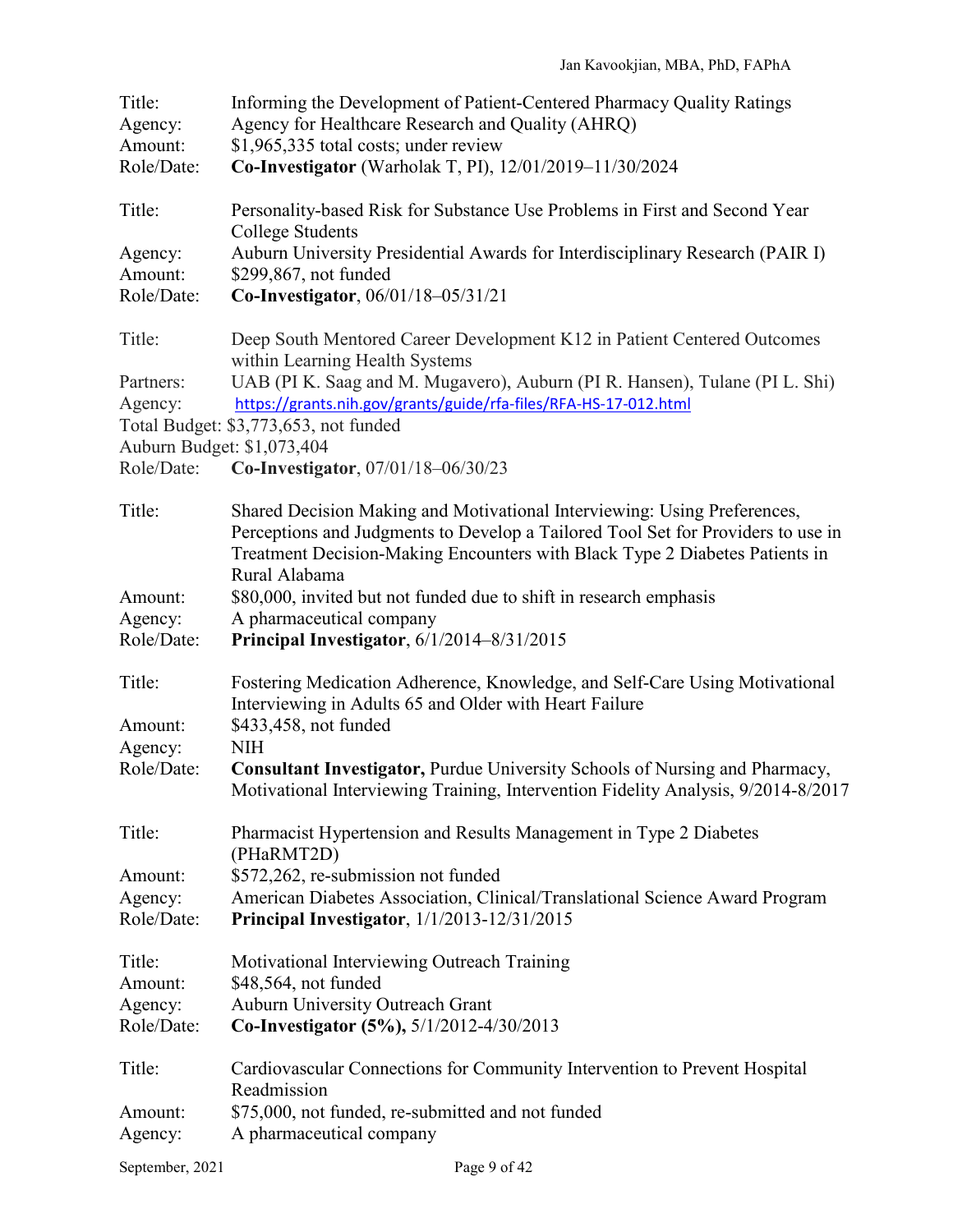| Role/Date:                                 | Co-Investigator, 1/01/11-12/31/11                                                                                                                                                                                                                                                                              |
|--------------------------------------------|----------------------------------------------------------------------------------------------------------------------------------------------------------------------------------------------------------------------------------------------------------------------------------------------------------------|
| Title:<br>Amount:<br>Agency:<br>Role/Date: | Impact of Pharmacist Motivational Interviewing Intervention on Outcomes in<br>Hypertension Patients: A Randomized Controlled Trial<br>\$100,803 (\$87,655 Direct Costs), not funded<br>National Association of Chain Drug Stores Foundation<br>Principal Investigator, 9/30/2010-3/31/2012.                    |
| Title:<br>Amount:<br>Agency:<br>Role/Date: | Cancer Prevention Rx: Motivational Interviewing Training for Pharmacy Students<br>\$1,500,000, scored but not funded<br>NIH, National Cancer Institute<br>Principal Investigator for AU site, 7/1/2009–6/30/2014                                                                                               |
| Title:<br>Amount:<br>Agency:<br>Role/Date: | Adherence and Self-care Behaviors in HIV+ African American Women<br>\$50,000, not funded<br><b>American Nursing Foundation</b><br>Co-Investigator, 12/1/2008-11/30/2009                                                                                                                                        |
| Title:<br>Amount:<br>Agency:<br>Role/Date: | Anti-depressant-induced Apathy and Quality of Life: A Pilot Study<br>\$75,000, not funded<br>A pharmaceutical company<br>Co-Investigator, 12/1/2005-11/30/2006                                                                                                                                                 |
| Title:<br>Amount:<br>Agency:<br>Role/Date: | Primary Prevention and Control of Diabetes through Churches<br>\$1,563,256, not funded<br><b>NIH</b><br>Co-Investigator, 12/1/2005-11/30/2009                                                                                                                                                                  |
| Title:<br>Amount:<br>Agency:<br>Role/Date: | Stage of Change Tailored Messages, Wise Woman Project, Diabetes Intervention<br>\$149,708, approved but not funded<br>NIH, (HHS Office of Women's Health)<br>Co-Investigator, 01/01/2006-12/31/2006                                                                                                            |
| Title:<br>Amount:<br>Agency:<br>Role/Date: | Provider Rapid Assessment Tool Study (PRATS): Development and evaluation of a<br>stage of change chart reminder: physicians to counsel patients on physical activity<br>\$232,539, not funded<br>Centers for Disease Control and Prevention, SIP 8<br>Principal Investigator, 9/30/2004-9/30/2006              |
| Title:<br>Amount:<br>Agency:<br>Role/Date: | Development and Evaluation of a Community Pharmacy-Based Diabetes Disease<br>Management Pilot Program for Patients of the West Virginia Public Employees<br><b>Insurance Agency</b><br>\$151,030; not funded<br>West Virginia Public Employees Insurance Agency<br>Principal Investigator, 1/1/2004-12/31/2004 |
| Title:                                     | Planning a Systems-based Risk Management Utility: Transforming Healthcare<br>Quality through Information Technology Planning Grants Program (RFA-HS-04-<br>$010$ :                                                                                                                                             |
| September, 2021                            | Page 10 of 42                                                                                                                                                                                                                                                                                                  |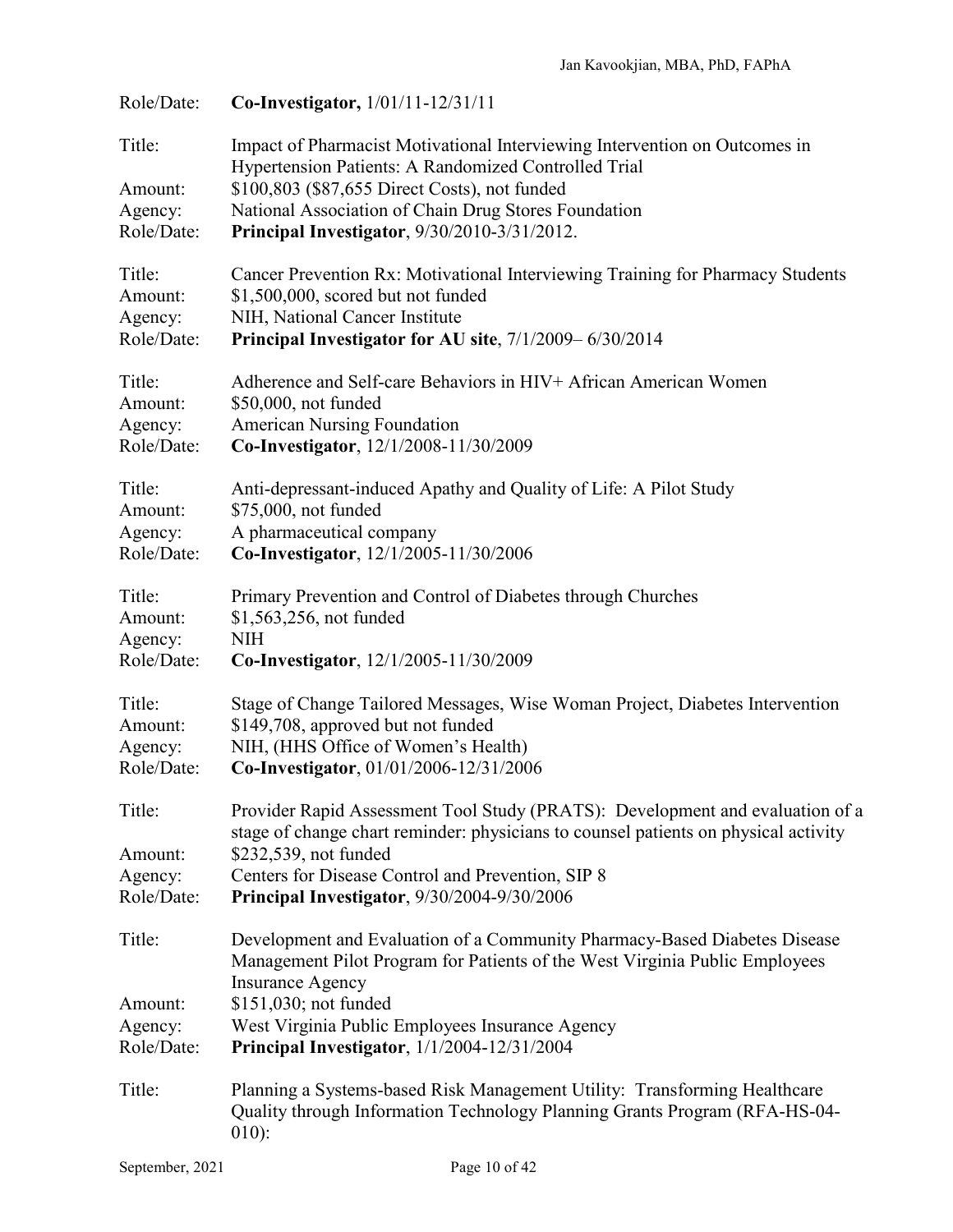| Amount:              | \$188,751, not funded                                                                                                                                                                                            |
|----------------------|------------------------------------------------------------------------------------------------------------------------------------------------------------------------------------------------------------------|
| Agency:              | Agency for Healthcare Research and Quality                                                                                                                                                                       |
| Role/Date:           | Co- Principal Investigator, 10/1/2004-9/30/2005                                                                                                                                                                  |
| Title:               | Readiness to Change Model Applied to Physician Guideline Adherence                                                                                                                                               |
| Amount:              | \$452,218 direct costs, \$208,021 indirect costs; not funded                                                                                                                                                     |
| Agency:              | NIH, National Heart, Lung, and Blood Institute, #R01 HL70797-01                                                                                                                                                  |
| Role/Date:           | Principal Investigator, 7/1/2004-6/30/2007                                                                                                                                                                       |
|                      | <b>Self-Funded Research Projects</b>                                                                                                                                                                             |
| Title:               | Development and pilot-testing of a measure of patient satisfaction with National<br>Diabetes Prevention Program classes                                                                                          |
| Role/Date:           | Principal Investigator, 11/2019 to the present                                                                                                                                                                   |
| Title:               | Motivational Interviewing training outcomes for practitioners across health<br>professions                                                                                                                       |
| Role/Date:           | Principal Investigator, 03/2019 to the present                                                                                                                                                                   |
| Title:               | Development of MI conversation prompts for medication adherence encounters                                                                                                                                       |
| Role/Date:           | Principal Investigator, 08/2017 to the present                                                                                                                                                                   |
| Title:               | Patient Attrition in Diabetes Education Classes: An Exploratory Study                                                                                                                                            |
| Role/Date:           | Co-Principal Investigator with Dr. Caralise Hunt, Nursing, 03/2015-06/2016                                                                                                                                       |
| Title:               | Patient Satisfaction with Pharmacy Practice Experience Program and Student Visits                                                                                                                                |
| Role/Date:           | Principal Investigator, 12/2014-12/2015                                                                                                                                                                          |
| Title:               | Medication Adherence and Depressive Symptoms in Pharmacy Program Patients                                                                                                                                        |
| Role/Date:           | Principal Investigator, 12/2014-12/2015                                                                                                                                                                          |
| Title:               | Patient Satisfaction with Diabetes Education                                                                                                                                                                     |
| Role/Date:           | Principal Investigator, 6/2014-12/2015                                                                                                                                                                           |
| Title:               | Motivational Interviewing Curriculum Content in US Health Professions Schools                                                                                                                                    |
| Role/Date:           | Principal Investigator, 1/2010-8/2011                                                                                                                                                                            |
| Title:               | Quality of Life, Psychosocial Factors, and Clinical Indicators among Diabetes<br>Patients                                                                                                                        |
| Role/Date:           | Principal Investigator, 7/15/2003-7/15/2006                                                                                                                                                                      |
| Title:               | Stage of Readiness, Coping Style, and Depression among Diabetes Patients                                                                                                                                         |
| Role/Date:           | Principal Investigator, 7/15/2003-7/1/2006                                                                                                                                                                       |
| Title:<br>Role/Date: | Physician Practice Behaviors with Overweight and Obese Pediatric and Adolescent<br>Patients: Stage of Change for Tracking BMI and Counseling for Physical Activity<br>Principal Investigator, 8/1/2005-8/31/2007 |
| Title:               | Over-the-counter brand recognition among pharmacy students                                                                                                                                                       |
| Role/Date:           | Co-Investigator, 9/2003-6/2005                                                                                                                                                                                   |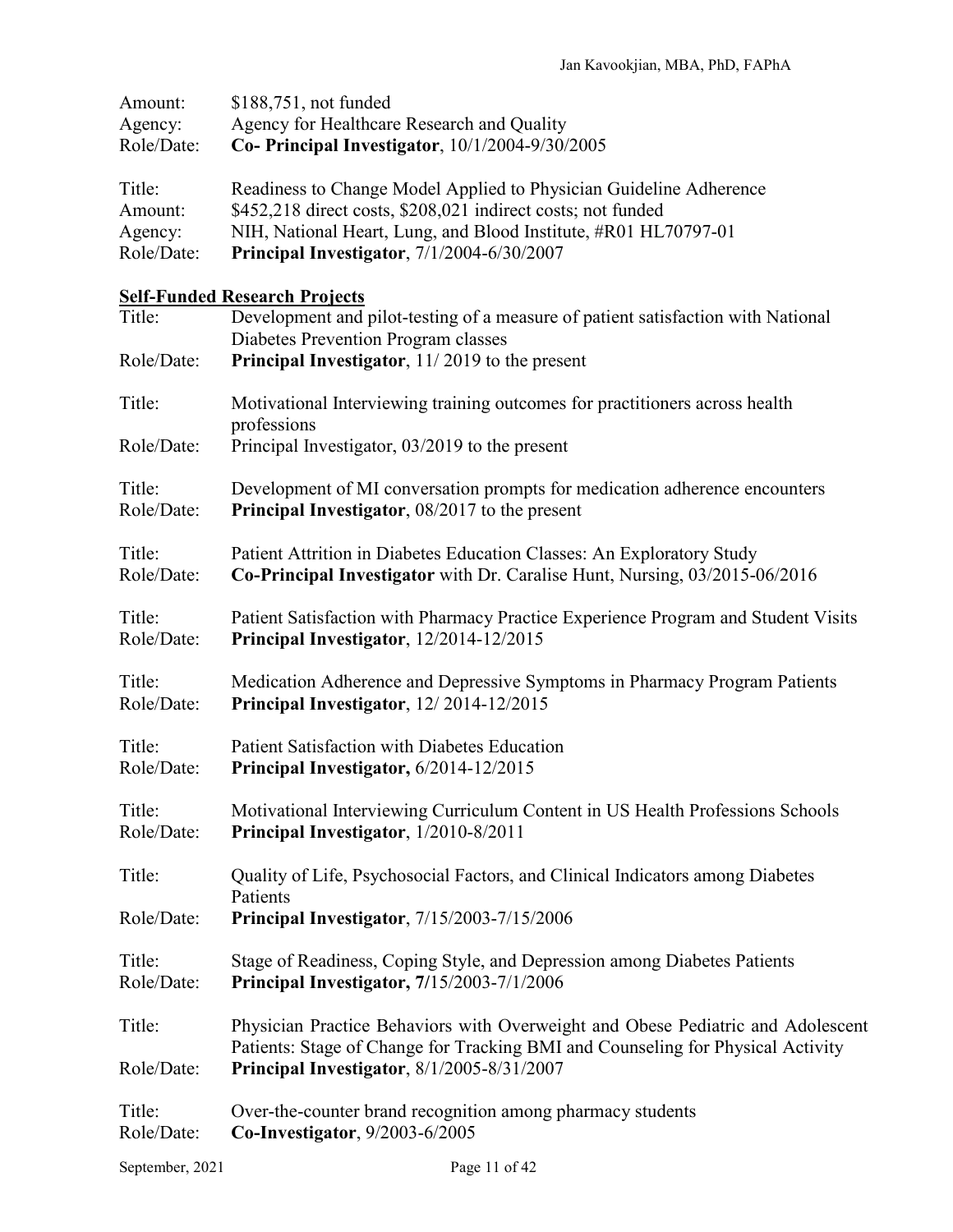| Title:     | Pharmacist perceptions of and attitudes about the impact on community pharmacy |
|------------|--------------------------------------------------------------------------------|
|            | practice of new HIPAA compliance regulations                                   |
| Role/Date: | <b>Principal Investigator, 5/15/2003-6/15/2004</b>                             |
|            |                                                                                |
| Title:     | Management course content & structure among U.S. Schools of Pharmacy           |
| Role/Date: | Principal Investigator, 9/2003–6/2004                                          |

# **PUBLICATIONS, MANUSCRIPTS, RESEARCH PRESENTATIONS: Refereed Research Publications**

(Underlined names were student authors; <sup>S</sup> indicates a research-directing senior author role)

- McDaniel CC, **Kavookjian J<sup>S</sup>**, Whitley HP. Telehealth delivery of motivational interviewing for diabetes management: A systematic review of randomized controlled trials. *Patient Education and Counseling* 2021;in press.
- Echeverri M, Unni E, Harpe SE, **Kavookjian J**, Alkhateeb F, Ekong G, Law A, Moorman K, Radhakrishnan R. Student-reported cultural competence in pharmacy education: A multischool study. *Currents in Pharmacy Teaching and Learning* 2021; in press.
- Suire K, **Kavookjian J,** Feiss R, Wadsworth D. Motivational interviewing for weight management among women: A systematic review and meta-analysis of RCTs. *Int J Behavioral Medicine* 2021; 28(4): 403-416.
- Suire KB, **Kavookjian J**, Wadsworth DD. Physiological and Psychological outcomes of Motivational Interviewing for Weight Management among College Students during COVID-19, under review.
- Davidson T, LaManna J, Davis J, Blanchette J, Whitehouse C, Hammons T, Ojeda M, McDaniel C, Fahim S, **Kavookjian J**<sup>S</sup> . Diabetes education impact on quality of life in type 1 diabetes: A systematic review of RCTs. Under review with *The Science of Diabetes Self-Management and Care.*
- Winkler DJ, Suire KB, Kavookjian J<sup>S</sup>, Wadsworth DD. Motivational interviewing impact on cardiac rehabilitation program outcomes: A systematic review of randomized controlled trials. *Journal of Cardiopulmonary Rehabilitation and Prevention,* under review.
- Isaacs D, Grossman S, Twigg G, Rosselli-Lynch J, David T, Ameer B, Clements J, Franks R, Gonzalvo J, **Kavookjian J**, Loudermelt R, Morello C, Olenik N, Painter N. Panak R, Rodriguez L, Srivastava S, Urlich H. Pharmacists as providers: The time is now. *Journal of Ambulatory Care Management*, under review.
- Suire K, **Kavookjian J<sup>S</sup>**, Wadsworth D. Motivational interviewing impact on overweight children: A systematic review of randomized controlled trials. *Pediatrics* 2020; 146(5) e20200193; DOI: https//doi.org/10.1542/peds.2020-0193
- Ekong G, Chou C, Lakin J, Hardin A, Fox B, Hunt C, Kavookjian J<sup>S</sup>. Pharmacist-led motivational interviewing for diabetes medication adherence in a worksite wellness program. *Journal of American Pharmacists Association 2020;* 60(6): e224 – e229.
- Poudel N, **Kavookjian J<sup>S</sup>** (corresponding author), Scalese M. Motivational Interviewing as a strategy to impact outcomes in heart failure patients: A systematic review. *The Patient-Patient Centered Outcomes Research* 2020; 13(1): 43-55. DOI: 10.1007/s40271-019- 00387-6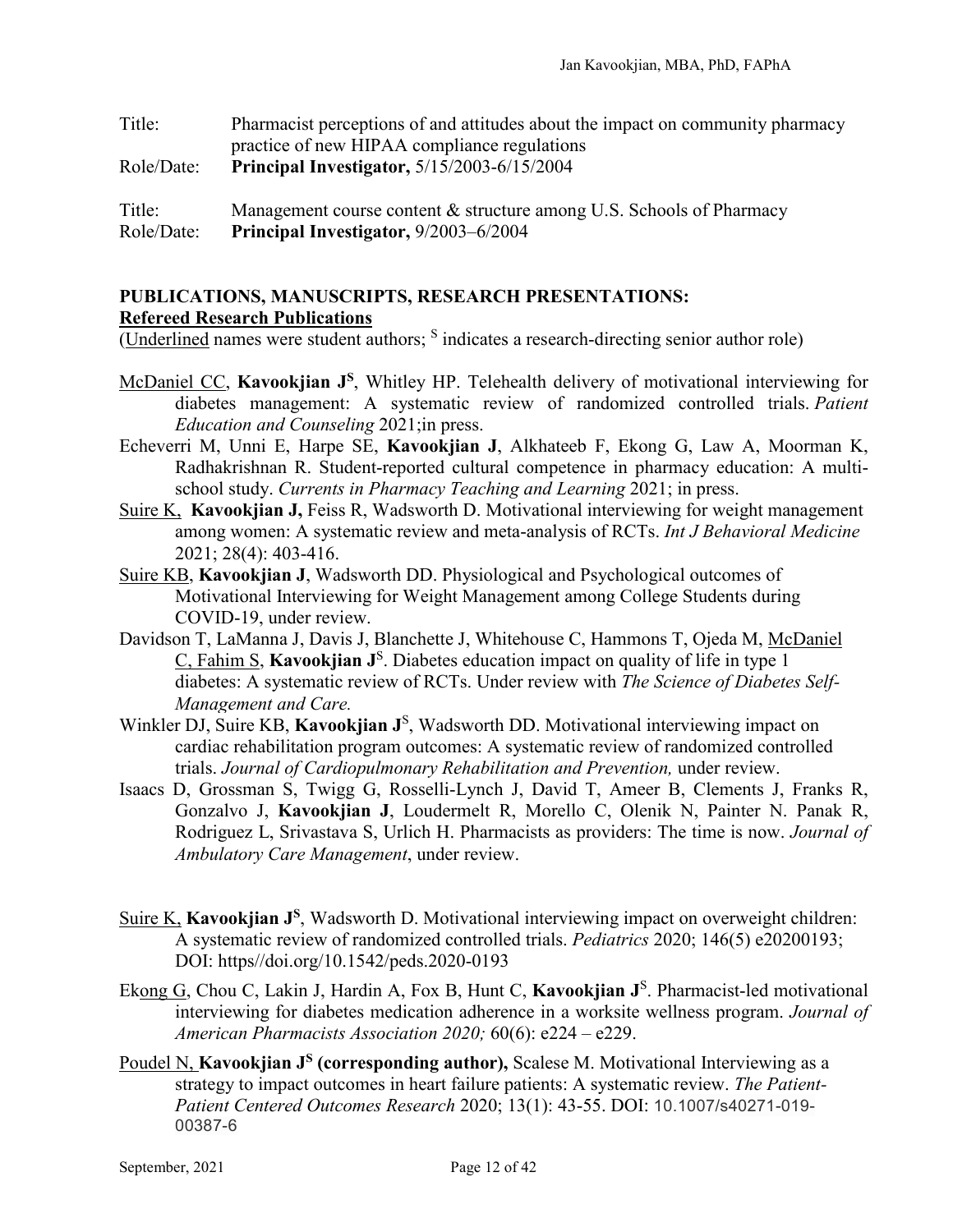- Wagoner ST, Schaefer MR, Resmini Rawlinson A, Shapiro SK, **Kavookjian JS**, Gray WN. Barriers to treatment adherence among college students with ADHD*. J Developmental & Behavioral Pediatrics* 2020; 41(1): 9-15.
- Garza K, Hohmann N, **Kavookjian J,** Kleppinger E. Assessment of Student Performance on a Mock New Prescription Counseling Session and an Objective Structured Clinical Examination across Five Years. *Currents in Pharmacy Teaching & Learning* 2020; 12(9): 1046-1055. DOI: 10.1016/j.cptl.2020.04.018
- Crosby E, **Kavookjian JS (corresponding author).** The effect of motivational interviewing on positive airway pressure (PAP) therapy adherence: A systematic review of randomized controlled trials. *Journal of Clinical Sleep Medicine*, under review.
- Young M, Schaefer M, Wagoner S, Shapiro S, Rawlinson A, **Kavookjian JS**, Gray W. Trajectories of quality of life in adolescents and young adults with ADHD: Examination of the impact of transitioning to independence. *Journal of Developmental and Behavioral Pediatrics,* under review.
- Young M, **Kavookjian J<sup>S</sup>**. Motivational interviewing impact on outcomes following solid organ transplant: A systematic review. *Transplantation Reviews*, under revision for new journal submission.
- Hohmann L, **Kavookjian J<sup>S</sup>**, Poudel N, Bassett D. Motivational Interviewing as an intervention for reducing alcohol and substance use in pregnant women: A systematic review. Final preparation for submission to new journal.
- Hastings T, Kavookjian J<sup>S</sup>, Ekong G. Associations among student conflict management style and attitudes towards empathy. *Currents in Pharmacy Teaching & Learning* 2019; 11(1):25-32.
- Schaefer MR, Rawlinson AR, Wagoner ST, Young M, Shapiro S, Kavookjian J<sup>S</sup>, Gray W. Subjective versus objective measures of medication adherence in adolescents/young adults with Attention-Deficit Hyperactivity Disorder. *J Developmental & Behavioral Pediatrics* 2019; 40(1): 54-59.
- Echeverri M, Unni E, Harpe SE, **Kavookjian J**, Alkhateeb F, Ekong G, Law A. A revised scale of cultural competence curriculum in pharmacy education: A multi-school validation trial. *Am J Pharm Ed* 2019; 83(3): 412-421; article 6602.
- LaManna J, Lichtman ML, Dickinson JK, Todd A, Julius MM, Whitehouse CR, Hyer S, **Kavookjian JS (corresponding author and methods lead).** Diabetes education impact on hypoglycemia outcomes: A systematic review of evidence and gaps in the literature. *The Diabetes Educator* 2019; 45(4): 349-369.
- Ford C, Garza K, **Kavookjian J,** Kleppinger E. Assessing student pharmacist communication skills: Development and implementation of a global communication rubric. *Currents in Pharmacy Teaching & Learning* 2019; 11(11); 1123-1131.
- Hohmann N, **Kavookjian J<sup>S</sup>** (corresponding author). Using the Theory of Planned Behavior to determine pharmacy students; intentions to participate in hormonal contraception counseling services. *Currents in Pharmacy Teaching & Learning* 2018; (10(11): 1488-1495.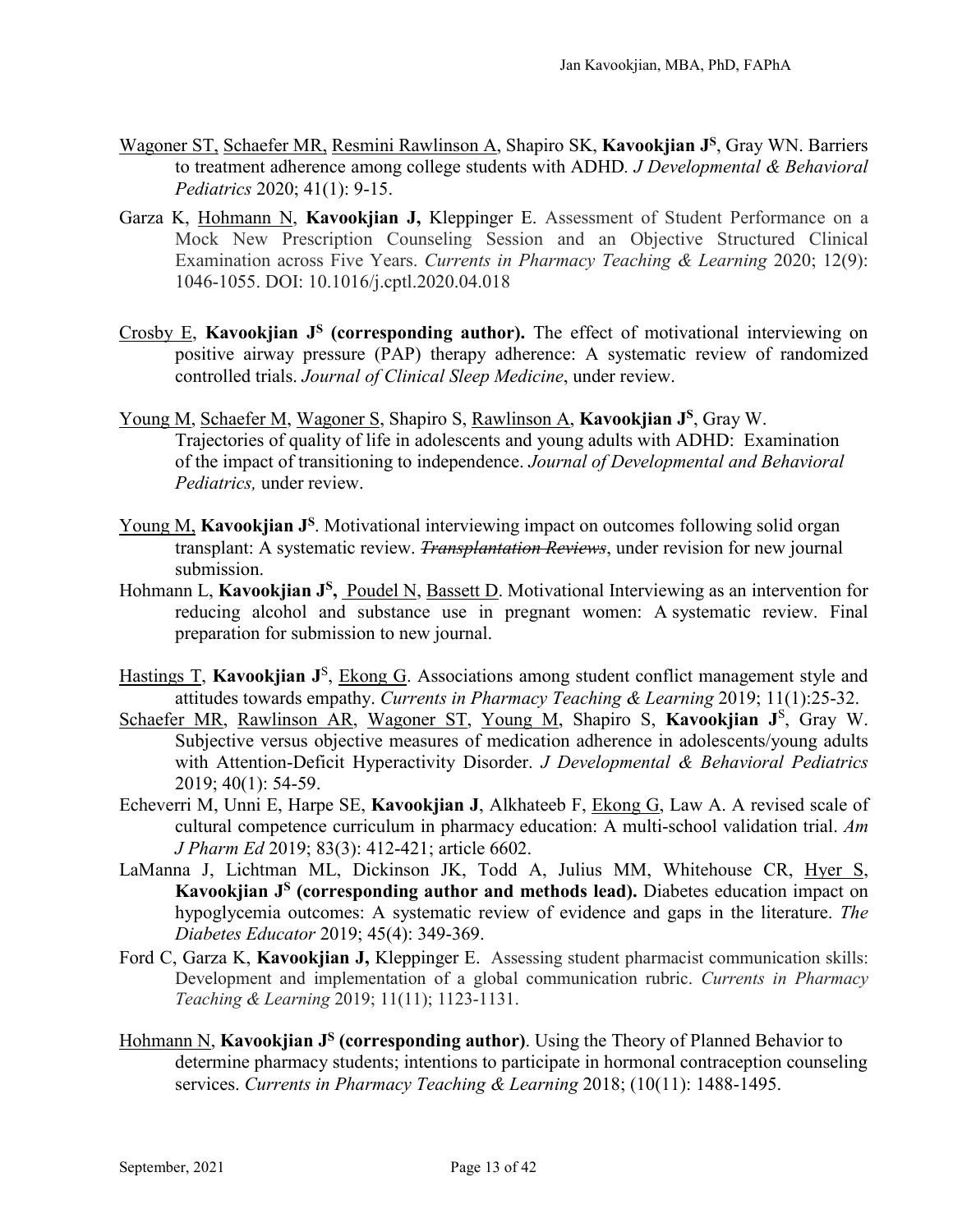- Gray W, **Kavookjian JS,** Shapiro SK, Wagoner ST, Schaefer MR, Rawlinson AR, Hinnant JB. Transition to college and adherence to prescribed attention deficit hyperactivity disorder medication. *J Developmental & Behavioral Pediatrics* 2018; 39(1): 1-9.
- Schaefer MR, Wagoner ST, Young ME, **Kavookjian J**<sup>S</sup>, Shapiro SK, Gray WN. Parent perceptions of their college student's self-management of Attention-Deficit/Hyperactivity Disorder. *J Adolescent Health* 2018; 63(5): 636-642.
- Schaefer MR, **Kavookjian J**<sup>S</sup>. The impact of motivational interviewing on adherence and symptom severity in adolescents and young adults with chronic illness: A systematic review. *Patient Education and Counseling* 2017; 100(12): 2190-2199.
- Ekong G, **Kavookiian J**<sup>S</sup>, Hutchison A. First year students' predisposition for empathy, cultural competence, and intentions for using motivational interviewing: Implications for training. *Am J Pharm Ed* 2017; 81(8): 65-72.
- Owensby JO, **Kavookjian J<sup>S</sup>**. Future pharmacist perceptions of mobile health phone applications and motivational interviewing messages for health behavior change. *Currents in Pharmacy Teaching and Learning* 2017; 9(4): 568-575.
- Schaefer MR, Resmini-Rawlinson A, Wagoner ST, Shapiro SK, **Kavookjian JS,** Gray WN. Adherence to Attention-Deficit/Hyperactivity Disorder medication during the transition to college. *J Adolescent Health* 2017; 60(6): 706-713.
- Wagoner ST, Kavookjian J<sup>S</sup>. The influence of motivational interviewing on patients with inflammatory bowel disease: A systematic review. *J Clinical Medical Research* 2017; 9(8): 659-666.
- Hunt C, **Kavookjian J**<sup>S</sup>, Ekong G. Participant explanations for non-completion of a diabetes selfmanagement education program. *Annals of Nursing Research & Practice* 2017; 2(1): 1012. ISSN: 2572-9403.
- Ekong G, **Kavookjian JS**. Motivational interviewing and outcomes in adults with type 2 diabetes: a systematic review of the literature. *Patient Education and Counseling* 2016; 99(6):944-52.
- Alatawi Y, **Kavookjian J<sup>S</sup>**, Ekong G. A pilot study of medication adherence beliefs in patients with type 2 diabetes. *Res Soc Admin Pharm* 2016; 12(6):914-925.
- **Kavookjian J<sup>S</sup>**, Wittayanukorn S. Interventions for enhancing adherence with oral chemotherapy in hematological malignancies: A systematic review. *Res Social Admin Pharm* 2015; 11(3):303-314.
- Petrova T, **Kavookjian J**<sup>S</sup>, Madson M, Dagley J, McDonough S, Shannon D. Motivational Interviewing Skills in Health Care Encounters (MISHCE): Development and Psychometric Testing of an Assessment Tool. *Res Soc Admin Pharm* 2015; 11(5): 696-707.
- Teeter BS, Kavookjian J<sup>S</sup>. Telephone-based motivational interviewing for medication adherence: A systematic review. *Translational Behavioral Medicine* 2014; 4(4): 372-381.
- Hill S, **Kavookjian J**, Qian J, Chung A, VanDeWaa J. Effects of pill burden on discontinuation of the initial HAART regimen in minority female patients prescribed 1 pill/day versus any other pill burden. *AIDS Care* 2014; 26(5):595-601.
- **Kavookjian JS.** Reaching and Teaching: Auburn and Tuskegee Universities, Local Hospital Collaborate on Diabetes Education Project. Auburn Speaks 2014.
- Brock TP, Assemi M, Corelli R, El-Ibiary SY, Hudmon KS, **Kavookjian J,** Martin B. A multiuniversity, nontraditional professional development initiative using a social media platform. Supplement Article for Special Issue on Faculty Development; *Am J Pharm Ed* 2014*,* 78 (5) Article 105.
- Breland M, Westrick S, **Kavookjian J**, Berger B, Shannon D, Lorenz R. Pharmacists' self-reported antidepressant medication counseling behaviors. *J Am Pharm Assoc* 2013; 53(4):282-291.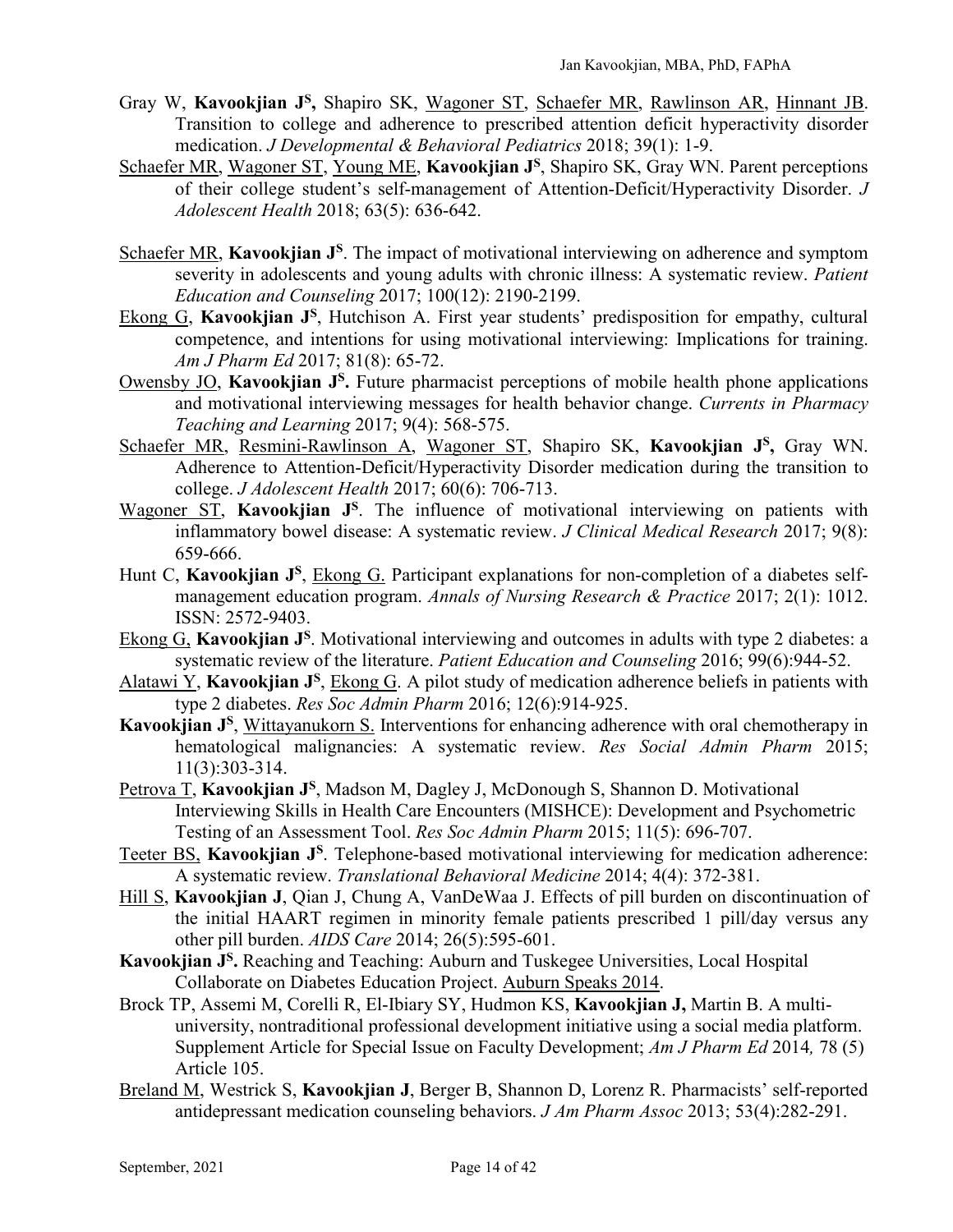- Hill S, **Kavookjian J**<sup>S</sup>. Motivational interviewing as a behavioral intervention to increase HAART adherence in patients who are HIV-positive: a systematic review of the literature. *AIDS Care*; 2012; 24(4):583-592.
- Henderson C, **Kavookjian J**, Leitstein H, McKoy J, Murage W, Lipman R. Window of opportunity: Postpartum screening of women with gestational diabetes for early detection of prediabetes and type 2 diabetes. *The Open Diabetes Journal* 2012; 5:25-28.
- Pfalzgraf A, Scott V, Makela E, **Kavookjian JS,** Hartsock SL, Miller LA. Child psychiatrists' selfreported treatment and monitoring for children and adolescents with major depressive disorder. *J Psychiatric Practice* 2012; 18(4): 253-261.
- Pfalzgraf A, Scott V, Makela E, Hartsock SL, **Kavookjian JS**, Miller LA. Pediatricians' selfreported role in treating children and adolescents with major depressive disorder: A national random survey. *Primary Care Companion CNS Disorders* 2012; 14(0):dooi:10.4088/PCC.11m01332
- Wolf D, Kemmis K, **Kavookjian J**, Largay J, Zrebiec J, Sidorov J, et al. Strategies for improving physical activity participation among individuals with diabetes. *Self Care* 2011. 2(2):25-61.
- Pawar V, Pawar G, Miller L, Kalsekar I, **Kavookjian J**, Scott V, Madhavan S. Impact of visual impairment on health-related quality of life in multiple sclerosis. *International Journal of MS Care* 2010;12:83-91.
- Khanna R, **Kavookjian J**, Scott V, Kamal K, Miller L, Neal W. Using the Theory of Reasoned Action to determine physicians' intention to measure body mass index in children and adolescents. *Research in Social and Administrative Pharmacy* 2009; 5(2): 170-181.
- Sundaram M, **Kavookjian J<sup>S</sup>**, Patrick J. Health-Related Quality Of Life and Quality Of Life in Type 2 Diabetes: Relationships in a Cross-Sectional Study. *The Patient: Patient-Centered Outcomes Research* 2009;2(2):121-133.
- **Kavookjian JS**, Mamidi S**.** Prescribing beta-blockers after myocardial infarction: A preliminary study of physician motivations and barriers. *Clin Ther* 2008. 30(Cardiovascular Disease Theme Issue):2241-49.
- Kamal KM, Madhavan SS, Hornsby JA, Miller LA, Scott V, **Kavookjian** J. US rheumatologsists' prescribing practices for anti-TNF agents. *Nature Clinical Practice Rheumatology 2007;* 3(4):196-197.
- **Kavookjian JS,** Elswick B, Whetsel T. A systematic review of evidence and gaps in the literature for physical activity behavior interventions in diabetes patients. *Diabetes Educator,* 2007. 33(6):962-988.
- Sundaram M, **Kavookjian JS**, Patrick JH, Madhavan SS, Miller LA & Scott V. Quality of Life, Health Status, and Clinical Outcomes in Type 2 Diabetes Patients. *Quality of Life Research* 2007.16(2):165-177.
- Mody R, Kalsekar I, **Kavookjian J**<sup>S</sup>, Iyer S, Rajagopalan R, Pawar V. Economic impact of cardiovascular co-morbidity in patients with Type 2 diabetes. *Diabetes and Complications* 2007. 21(2): 75-83.
- Hassan M, Madhavan S, Kalsekar I, Makela E, Rajagopalan K, Islam S, **Kavookjian J**, Miller L. Comparing adherence to and persistence with antipsychotic therapy among patients with bipolar disorder. *Annals of Pharmacotherapy* 2007;41:1812-1818.
- Kalsekar I, Iyer S, Mody R, Rajagopalan R, Kavookiian J<sup>S</sup>. Utilization and costs for compliant patients initiating therapy with pioglitazone or rosiglitazone versus insulin in a Medicaid fee-for-service population. *Journal of Managed Care Pharmacy.* 2006. 12(2): 121-129.
- D'Souza A, Smith M, **Kavookjian J**<sup>S</sup>. An appraisal of pharmacoeconomic evidence of maintenance therapy for COPD. *Chest.* 2006. 129: 1693-1708.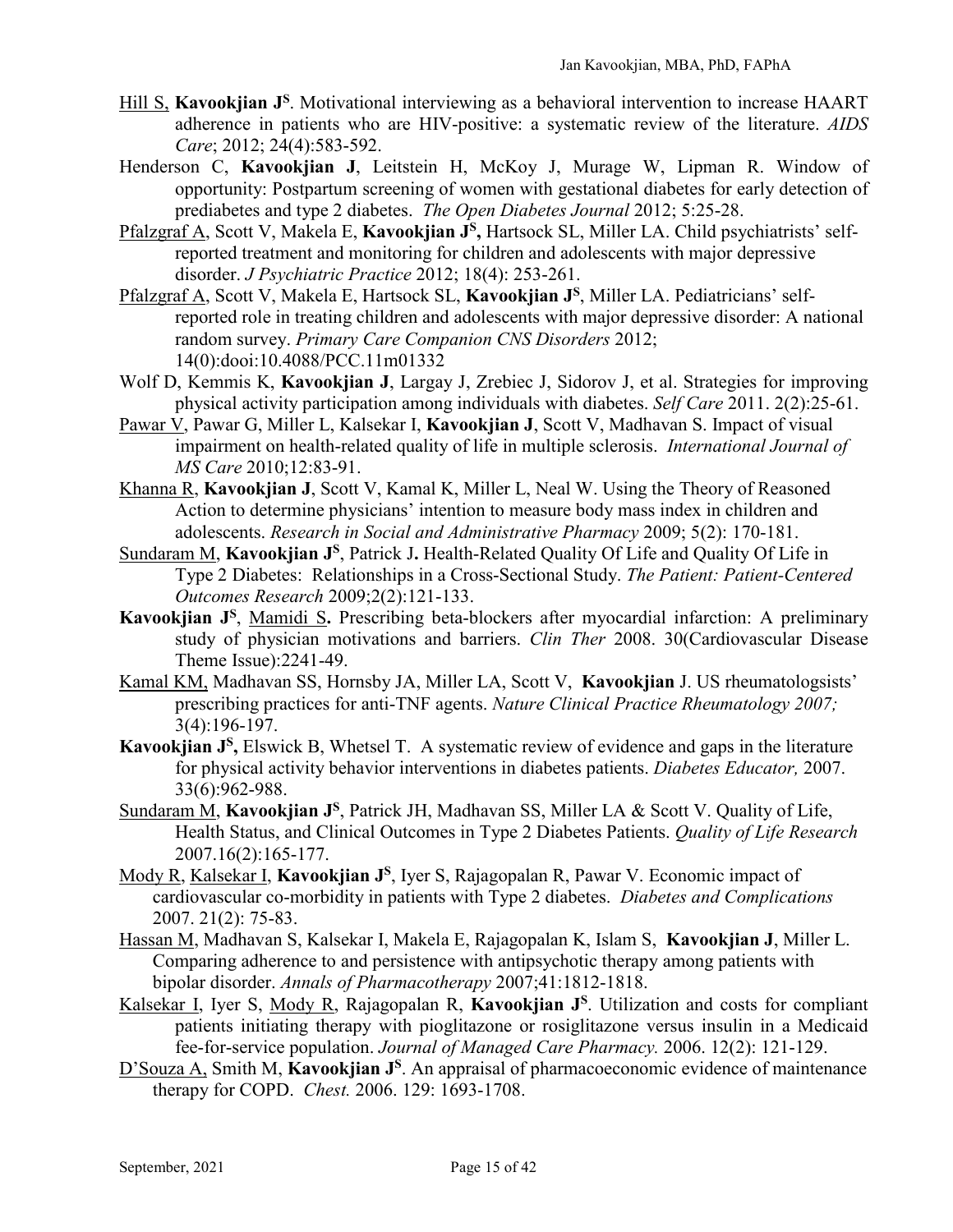- Kamal KM, Miller LA, **Kavookjian J<sup>S</sup>**, Madhavan S. Alternative decision analysis modeling in the economic evaluation of tumor necrosis factor inhibitors in patients with rheumatoid arthritis. *Seminars in Arthritis and Rheumatism* 2006; 36(1): 50-60.
- Kamal, KM, Madhavan S, Hornsby JA, Miller LA, **Kavookjian J**, Scott V. Use of tumor necrosis factor inhibitors in rheumatoid arthritis: A national survey of practicing United States rheumatologists. *Joint Bone Spine* 2006; 73(6): 718-724. AND in *Revue du Rhumatisme* 2006; 73(12): 1387-1394 (French).
- **Kavookjian J**, Berger B, Grimley D, Villaume W, Anderson H, Barker K. Patient self-efficacy and decision-making: Strategies for diet intervention. *Research in Social and Administrative Pharmacy*. 2005. 1(3): 389-407.
- Anderson-Harper, H.M., **Kavookjian, J.**, and Munden, C.D. Teaching students to develop a web site as a tool for marketing services. *American Journal of Pharmaceutical Education*, Vol. 62, pp. 284-289, Fall 1998.
- Berger, B.A., Anderson-Harper, H.M., & **Kavookjian, J**. Patient empowerment. Supplement to *U.S. Pharmacist*, Continuing Education Series, December 1997.
- Nichols, P., Burdg, H., and Rubley, J. (**Kavookjian**). Perceptual factors relating to airports and community economic development. University Aviation Association, Fall Educational Conference Proceedings, 40(1), 50-75, 1987.

# **Refereed Outreach Publications**

**Kavookjian J.** Obesity competencies in pharmacy education. *Academic Pharmacy Now*, Oct 2020

- **Kavookjian J, Suire K**. Research shows motivational interviewing impacts weight loss across the age spectrum. Blog column in ADCES In Practice News, November 2020
- **Kavookjian J.** Motivational Interviewing impacts decision-making and improves diabetes outcomes. *Endocrine Today*, in Weiner S., *Diabetes in Real Life* column, June 2020.
- **Kavookjian J**. New vision for the specialty focuses on achieving the Quadruple Aim. Blog for *The Diabetes Educator News*, March 14, 2019.
- Rooney JE. (Interview with **Kavookjian J** about the RWJF interprofessional obesity competencies work and implications). Tipping the Scales. *AACPs Academic Pharmacy Now* 2018; 11(1):14-21.
- **Kavookjian J.** Alabama residents among those most affected by diabetes. Protect yourself. AL.com, November 20, 2014.
- Kavookjian J<sup>S</sup>, Hill S, Chan M, Grinslade MS. Interpreting comparative effectiveness studies: Number needed to treat and number needed to harm. In the "Translating Research into Practice" column of *In Practice*, Supplement to *The Diabetes Educator*. American Association of Diabetes Educators (AADE): Fall 2012; p. 7.
- Kent D, **Kavookjian J**, Lipman R. Educating patients about studies in the news. In the "Translating Research into Practice" column of *In Practice*, Supplement to *The Diabetes Educator*. American Association of Diabetes Educators (AADE): Spring 2012; p.5.

### **Non-Refereed Outreach Publications/Presentations**

Kavookjian J. Spotlight: HSOP Obesity Curriculum, for GWU Obesity Alliance case (March 2020) Kavookjian J. Invited expert interview for COVID-19 behavioral preventive habits, for Associated

Press (AP) written columns/websites. March and April 2020

Kavookjian J. Invited expert interview for approaches for COVID-19 preventive behaviors. CBS radio, October 2020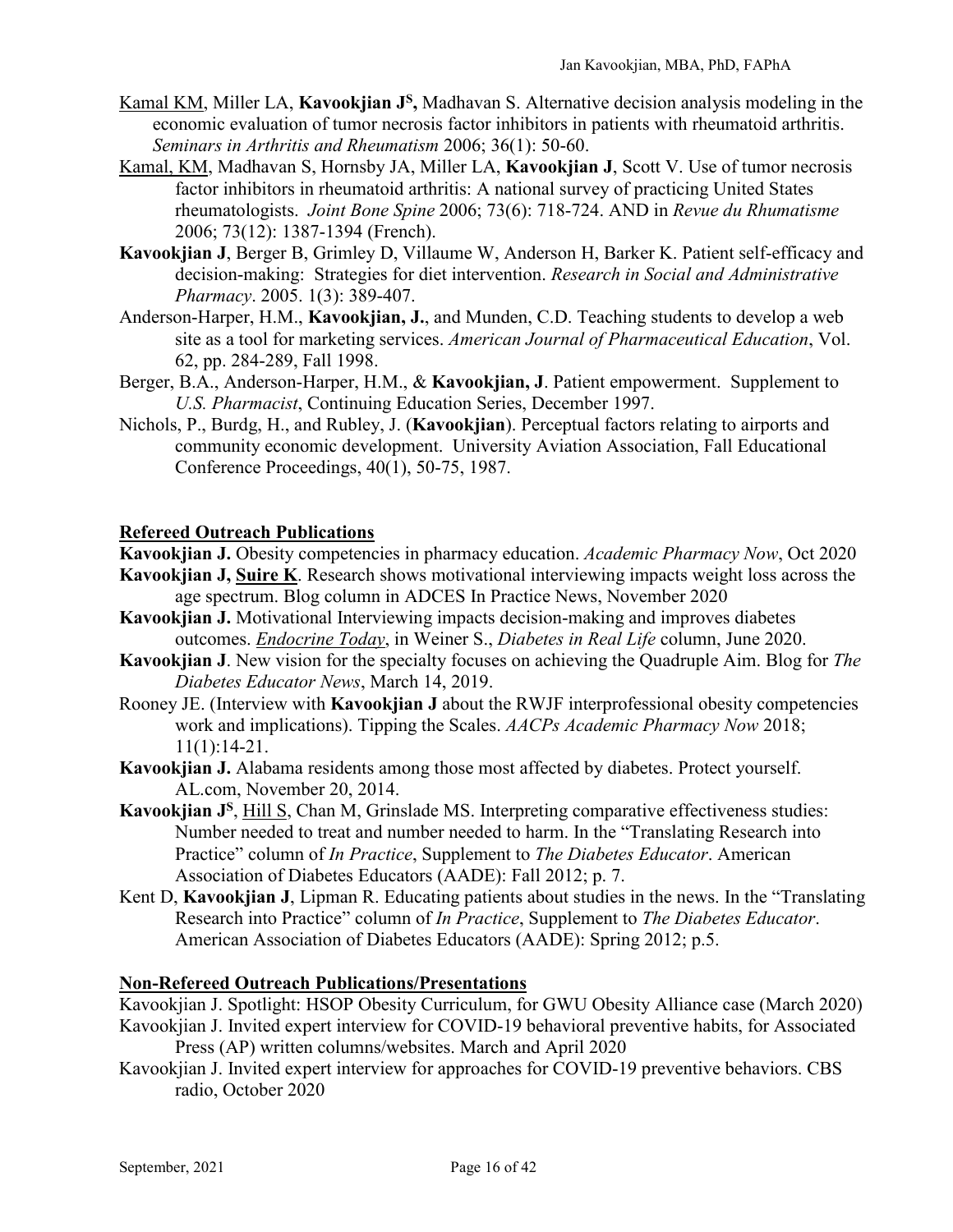Kavookjian J. Invited expert interview for Healthy Dose podcast with Anthony Bolus of Family Medical Services, Inc. Topic was behavior change for diabetes and diabetes prevention. November 2020

## **Book Chapters**

- **Kavookjian J.** Ch 3 Theoretical and Behavioral Approaches to the Self-Management of Health, in Cornell S, Halstenson C, Miller DK, The Art and Science of Diabetes Care and Education. 5th ed Chicago: Association of Diabetes Care and Education Specialists;2020:97-129.
- Kavookjian J. Facilitating Behavioral Change. In N Rickles, Wertheimer A, & Schommer J, (Eds). Social and Behavioral Aspects of Pharmaceutical Care, Third Edition. Kendall Hunt Publishing Company, 2016.
- **Kavookjian J.** Motivational Interviewing. (Invited Chapter). In Richardson M, Chant C, Chessman KH, Finks SW, Hemstreet BA, Hume AL, et al, eds. Pharmacotherapy Self-Assessment Program, 7<sup>th</sup> ed. Book 8: Science and Practice of Pharmacotherapy. Lenexa, KS: American College of Clinical Pharmacy, 2011:1-18.
- **Kavookjian J.** Facilitating Behavior Change. In A Wertheimer, Smith M, & Rickles N, (Eds). Social and Behavioral Aspects of Pharmaceutical Care, Second Edition. Haworth Press, 2010.
- **Kavookjian J.** Communicating with patients who have literacy limitations. In B Berger, Communication Skills for Pharmacists: Building Relationships, Improving Patient Care, Third Edition, Washington D.C.: American Pharmacists Association Press; 2009.

### **Book Reviews**

**Kavookjian J.** (2002). Invited Book Review, Pharmaceutical Marketing: Principles, Environment, and Practice, Mickey C. Smith, E.M. Kolassa, Greg Perkins, and Bruce Sieker, Editors, American Journal of Pharmaceutical Education, 66(3), 342.

### **Podium Presentations**

(Underlined names were student authors; <sup>S</sup> indicates a research-directing senior author role)

- **Kavookjian J**. Implementing a patient-reported outcome (PRO) to improve and sustain DSMES and DPP. Podium presentation at ADCES21, 08/2021 (meeting became virtual).
- McDaniel CC, **Kavookjian JS**, Lamanna J, Davis J, Dickinson JK, Hammons TM, Ojeda MM, Hyer S, Fahim, SM, McKee CA, Todd A, Yehl K, Davidson P. Impact of diabetes education on quality of life in type 1 diabetes: A systematic review. Abstract submitted for presentation at the ADCES21 annual meeting, Phoenix, AZ, 08/2021
- **Kavookjian J.** Patient satisfaction with diabetes education: measurement and outcomes as a quality indicator. Abstract selected for podium presentation at the ADCES2020 annual meeting, Atlanta, GA, 08/2020- deferred when meeting went virtual.
- McDaniel C, **Kavookjian J<sup>S</sup>**, Whitley H. Telehealth-delivered motivational interviewing for diabetes management: A systematic review of RCTs. Abstract selected for podium presentation at the ADCES2020 annual meeting, Atlanta, GA, 08/2020
- **Kavookjian J**, LaManna J. Communicating the Evidence: Guidelines for Writing a Successful Research Abstract. Abstract selected for podium presentation at the ADCES annual meeting, Atlanta, GA, August 2020
- Wilson N, **Kavookjian J**<sup>S</sup>, Hohmann N. Parent caregiver perceptions of type 1 diabetes management burden: Implications for pharmacists. Accepted for podium presentation at the 2020 Auburn University Student Research Symposium, Auburn University, AL, 03/2020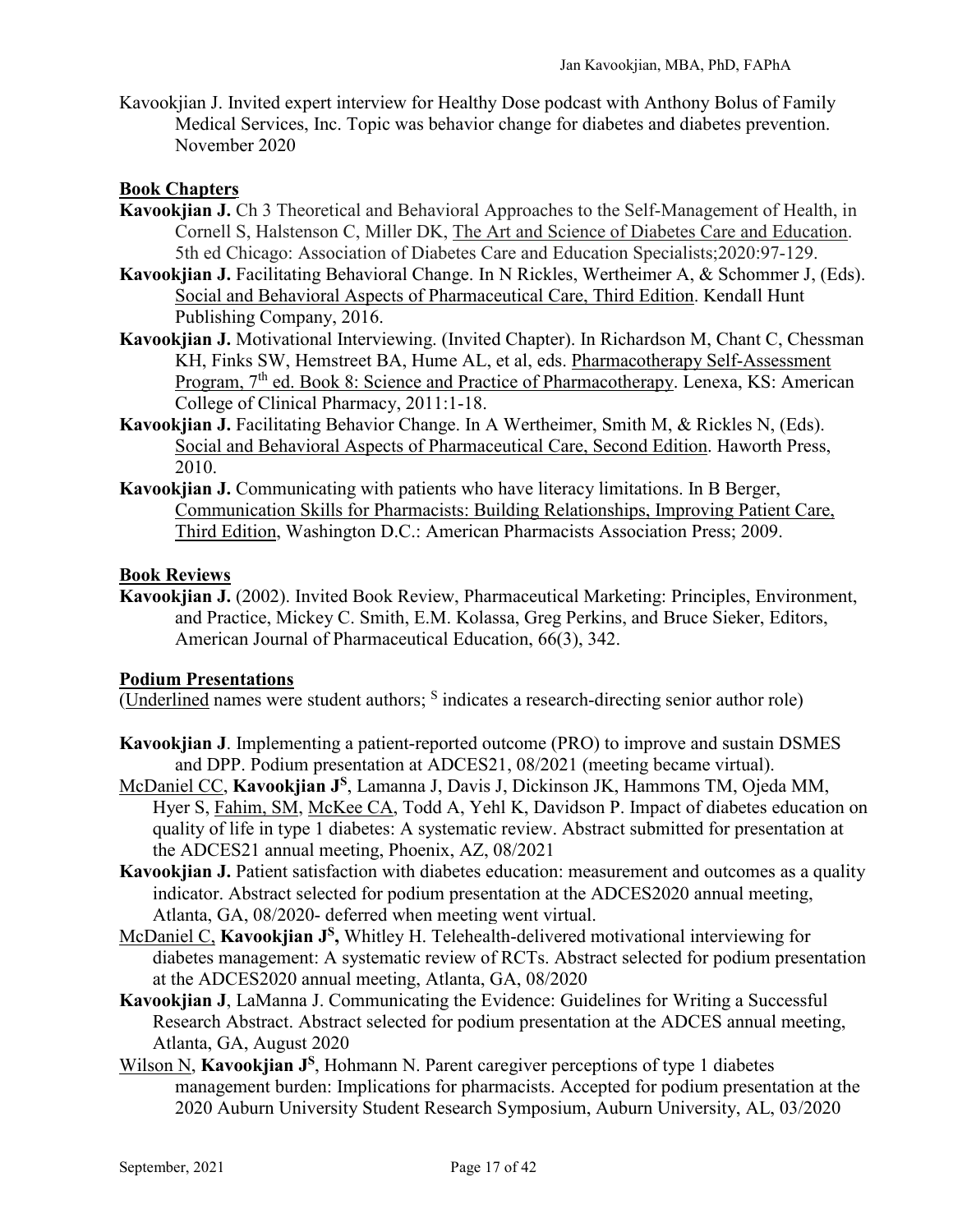- **Kavookjian J.** Interprofessional core competencies for obesity treatment and conversations about weight. Accepted for podium presentation at the AADE annual meeting, Houston, TX, 2019
- LaManna J, **Kavookjian J**, Dickinson JK, Litchman ML, Todd A, Whitehoue CR, Hyer SH, Julius MM. A Call to Action: It's Time for Diabetes Educators to Do Something About Hypoglycemia. Accepted for podium presentation at the AADE annual meeting, Houston, TX, 2019
- **Kavookjian J**. Motivational Interviewing: Facilitate constructive self-management behavior conversations with parents and adolescents. Accepted for podium presentation at the AADE annual meeting, Baltimore, MD, 2018
- Lamanna J**, Kavookjian J,** Julius M. Hypoglycemia risk mitigation and the role of diabetes education: A systematic review of evidence and gaps in the literature. Accepted for podium presentation at the AADE annual meeting, Baltimore, MD, August, 2018
- Schaefer MR, Wagoner ST, Rawlinson AR, Shapiro SK, **Kavookjian J**, Gray WN. (2018). Understanding self-management in college students with attention-deficit/hyperactivity disorder through their parents' eyes. Podium presented at the annual meeting of the Society for Developmental and Behavioral Pediatrics, Anaheim, CA.
- **Kavookjian J,** Ekong G, Hardin A. Motivational Interviewing (MI) for diabetes medication taking: Development of structured MI conversation tools for addressing medication taking challenges. Accepted for podium presentation at the AADE annual meeting, Indianapolis, IN, August, 2017
- Chen A, Kiersma M**, Kavookjian J,** Laswell E, Lim A. *Got Empathy? Integrating and Assessing Curricular Initiatives to Address Student Empathy.* Proposal accepted for a Special Session Presentation at AACP annual meeting, Nashville, TN, July, 2017
- **Kavookjian J,** Ekong G**.** Pharmacist-delivered Motivational Interviewing for diabetes medication adherence in a hospital-based worksite wellness program. Accepted for podium presentation at the APhA annual meeting, San Francisco, CA, March, 2017
- Schaefer MR, Wagoner ST, Resmini Rawlinson A, Shapiro SK, **Kavookjian J**, Gray WN. Understanding the self-management experiences of adolescents with ADHD transitioning to college: Lessons learned. Invited presentation at the Mental Health Transition Conference, Houston, TX, October 2016
- Gray WN, Shapiro SK, **Kavookjian J**, Wagoner ST, Schaefer MR. Adherence to Attention-Deficit/Hyperactivity Disorder medication during the transition to college. Podium for the annual meeting of the Society of Developmental and Behavioral Pediatrics, Savannah, GA, September 2016,abstract published in *J Developmental Behavioral Pediatrics* 2017; 38(2):S4.
- Schaefer MR, Wagoner ST, Resmini AR, **Kavookjian J,** Shapiro SK, & Gray WN. Objective versus subjective medication adherence in adolescents and young adults with Attention Deficit Hyperactivity Disorder. Podium for the annual meeting of the Society for Developmental and Behavioral Pediatrics, Savannah, GA, September, 2016, abstract published in *J Developmental Behavioral Pediatrics* 2017; 38(2):S2.
- Martin B, Plake K, **Kavookjian J.** Teaching and assessing motivational interviewing in US Schools of Pharmacy. Workshop presented for the International Social Pharmacy Workshop, Boston, MA, August, 2014
- Lertpichitkul T**, Kavookjian J,** Ekong G, Hardin A. Quality of life and clinical outcomes in rural minority diabetes patients: A culturally-tailored diabetes education intervention. Southern Pharmacy Administration Conference, University of Oklahoma, June, 2014
- **Kavookjian J,** Hardin A, Reese A. Preliminary results from a pilot study: Diabetes education in rural Alabama. Auburn University Outreach Scholarship Symposium, Auburn, AL, Feb, 2014
- Ekong G, **Kavookjian J**, Hardin A. Reaching out for better health program. Auburn University Boshell Diabetes Research Day, Auburn, AL, February, 2014 (3<sup>rd</sup> Place Best Oral Pres)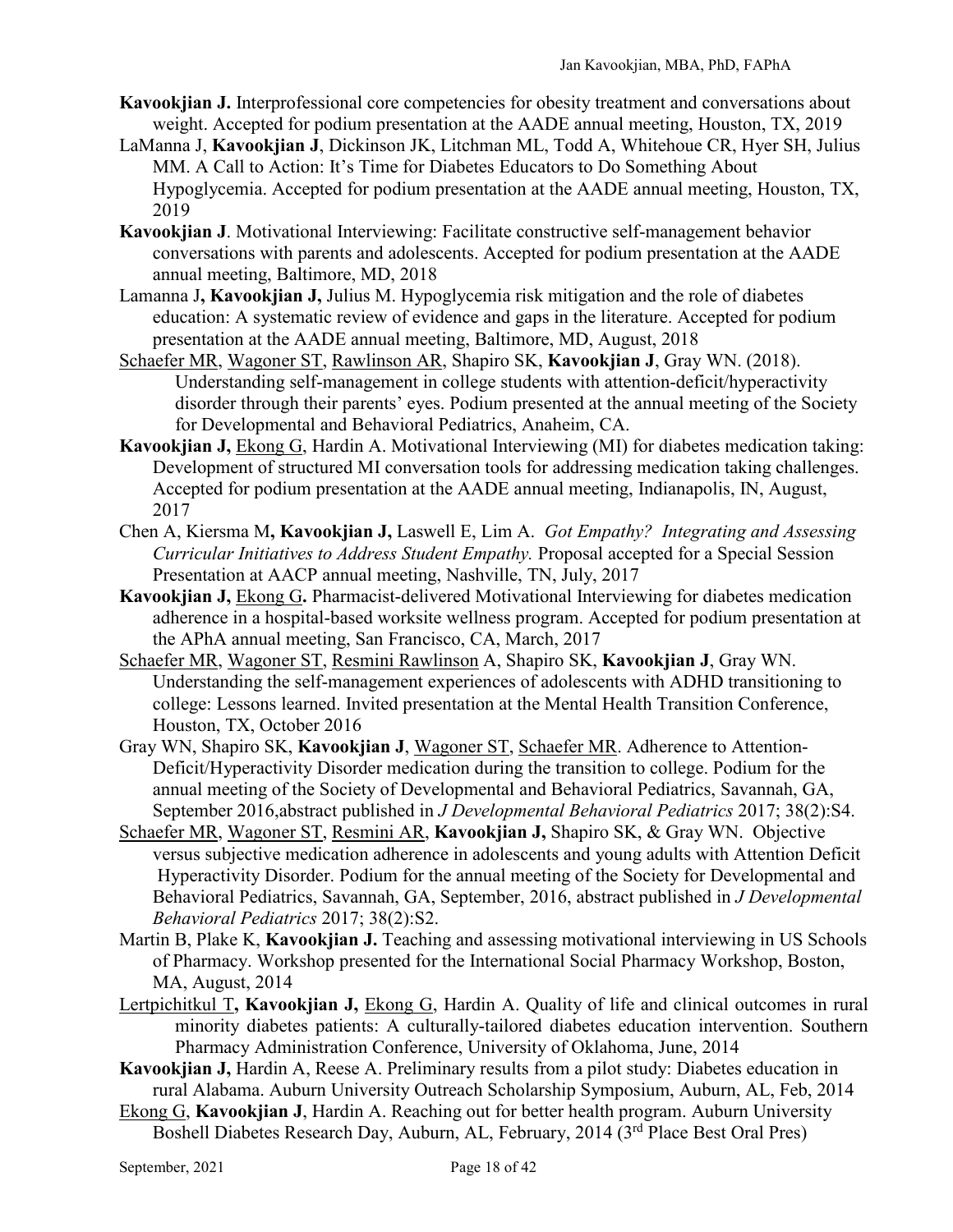- Demian C, Jacknowitz A, Jacknowitz L, **Kavookjian J**. INTERACTS: An interdisciplinary approach to colorectal cancer screening education. International Cancer Education Conference annual meeting, San Diego, CA, October, 2010
- **Kavookjian J,** Elswick B, Whetsel T. Systematic review, interventions for being active among individual with diabetes. Invited research presentation at the Being Active Research Symposium, AADE Headquarters, Chicago, IL, September 27, 2010
- Krishna-Pillai A, Villaume W, Berger B, **Kavookjian J.** Empathy in healthcare professionals during training in motivational interviewing. Southern Pharmacy Administration Conference, University of Tennessee-Memphis, June 2010
- **Kavookjian J.** Motivational Interviewing Training: Addressing Health Behavior Changes in Metabolic Syndrome. Annual meeting AADE, Atlanta, GA, August 2009
- Pfalzgraf A, Scott V, **Kavookjian J**. Physicians' Self-reported Treatment and Monitoring for Children and Adolescents with Major Depressive Disorder. American Public Health Association annual meeting, Philadelphia, PA, 2009
- **Kavookjian, J.** Patient outcomes: Effective communication interventions. Invited Grand Rounds lecture, Midwestern University (Chicago) Health Sciences Center, March 2008
- **Kavookjian, J.** Interventions for being active among individuals with diabetes: AADE 7 self-care behaviors. Invited research presentation at the Auburn University Boshell Diabetes Research Day, March 2008
- **Kavookjian, J.** Diabetes disease management and exercise: Patient rationale and interventions including motivational interviewing. Invited Graduate Research Seminar: University of Tennessee – Memphis, February 2008
- **Kavookjian, J.** Being active behavior interventions in diabetes patients: A systematic review. Invited research presentation at the annual meeting of the American Association of Diabetes Educators (AADE), St. Louis, Missouri, August 2007
- Hassan, M, Madhavan S, Rajagopalan, K, Islam, S, Makela, E, Kalsekar, I, **Kavookjian, J**, Miller, L. Patterns of antipsychotic utilization among schizophrenia patients in a state Medicaid program. Annual meeting American Psychiatric Association, Toronto, May 2006
- Hassan, M, Madhavan, S, Rajagopalan, K, Islam S, Makela, E, Kalsekar, I, **Kavookjian,** J, Miller, L. Impact of antipsychotic use on mental health-related hospitalizations among schizophrenia patients in a state Medicaid program. Annual meeting American Psychiatric Association, Toronto, May 2006
- Kalsekar,I, Iyer, S, Mody, R, Rajagopalan, R, **Kavookjian, J.** Economic consequences of choices of diabetes therapy in a Medicaid population. Annual meeting International Society for Pharmacoeconomic and Outcomes Research (ISPOR), Arlington, VA, May 2005
- **Kavookjian, J.** Patient motivation for self care: Decision-making and self efficacy. Bridging the Gap with Education: National Diabetes Symposium and Workshop. Charleston, WV, Oct2003
- **Kavookjian, J**. The Relationship between Stages of Change and Glycemic Control in Patients with Diabetes. Southern Pharmacy Administration Conference, University of Texas at Austin School of Pharmacy, June, 2000
- **Kavookjian, J.** Using the Transtheoretical Model of Change for Managing Patients with Diabetes. Southern Pharmacy Administration Conference, West Virginia University School of Pharmacy, June, 1998
- **Kavookjian, J.** The Relationship between Stages of Change and Glycemic Control in Patients with Insulin-dependent Diabetes Mellitus. U.S. Pharmacopoeia Fellowship Recognition Program, U.S. Pharmacopoeia, Rockville, MD, May, 1998
- Nichols, P, Burdg, H, and Rubley, J (**Kavookjian**). Perceptual factors relating to promoting transportation for community economic development by general aviation airport managers and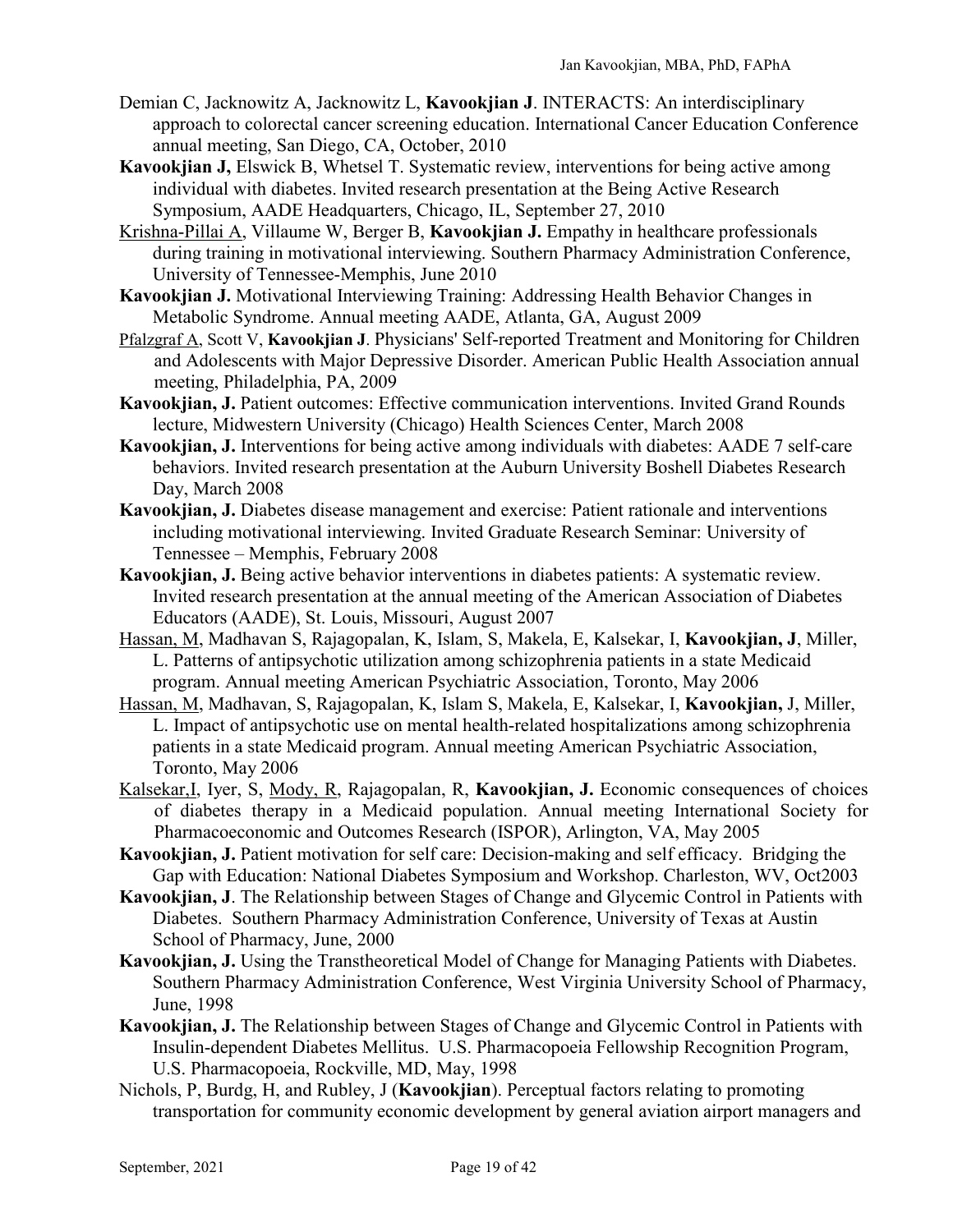State Department of Aeronautics officials. Transportation Research Forum Annual meeting, San Antonio, Texas, November, 1987

# **Posters**

 $\overline{\text{(Underlined names were student authors; }^S \text{ indicates a research-direction senior author role)}}$ 

- Yang H, Jimenez G, **Kavookjian J<sup>S</sup>**. Effects of psychological interventions with motivational interviewing on chidren with attention-deficit/hyperactivity disorder: A systematic review. Abstract accepted for poster presentation at the 43rd annual meeting of the Society for Medical Decision-Making. 10/2021.
- Fahim SM, **Kavookjian JS**, Lamanna J, Davidson P, Davis J, McDaniel CC, Dickinson J, Hammons TM, Ojeda MM, Hyer S, Todd A, Yehl K. A systematic review of diabetes education impact on quality of life: US versus international settings. Abstract accepted for poster presentation at the 2021 AACP annual meeting, 07/2021
- Suire K, **Kavookjian J,** Wadsworth D. Physiological outcomes of motivational interviewing for weight management among college students during COVID-19. Southeast – American College of Sports Medicine annual conference (online), February 2021
- Banjara B, **Kavookjian J<sup>S</sup>**. Interventions including motivational interviewing in adolescents with asthma: A systematic review. Abstract accepted for poster presentation at the annual meeting for ISPOR, Orlando, FL, May 2020
- Wilson N, Kavookjian J<sup>s</sup>, Hohmann N. Parent Caregiver Perceptions of Type 1 Diabetes Management Burden: Implications for Pharmacists. Abstract accepted for poster at the APhA annual meeting, Baltimore, MD, March 2020
- Madhavan S, others, **Kavookjian J**. Identifying personality traits associated with entrepreneurial and intrapreneurial intentions among student pharmacists. Abstract accepted for poster presentation for University of North Texas Health Sciences Center Research Appreciation Day, March 2020
- Madhavan S, others, **Kavookjian J**. Which personality traits among student pharmacists are associated with interest in becoming a pharmacist provider? Abstract accepted for poster presentation for University of North Texas Health Sciences Center Research Appreciation Day, March 2020
- Al-Mahasis S, **Kavookjian JS,** Hohmann N, Fahim SM. Parent Self-reported Perceptions of Stress, Social Support, and Child/Teen Communication about T1D Self-Management Behaviors. Abstract accepted for poster presentation for ADCES2020 annual meeting, August 2020
- Wilson N, Kavookjian J<sup>S</sup>. Gender-specific perspectives among parents of youth with T1D in a pilot study of caregiver/family burden. Research abstract accepted for poster at ADCES2020, August 2020
- McDaniel CD, Kavookjian J<sup>S</sup>, Whitley H. Motivational interviewing-based telehealth for diabetes management: a systematic review of randomized controlled trials. Research abstract submitted for Auburn University Student Research Symposium, March 2020
- Wilson N<sub>.</sub> Kavookjian J<sup>S</sup>, Hohmann N. Parent caregiver perceptions of type 1 diabetes management burden: Implications for pharmacists. Research abstract submitted for Auburn University Student Research Symposium, March 2020
- Ealey M, Gamston C, Hollingsworth J, Kavookjian J, Braxton-Lloyd K. Trajectories of empathy and burnout across class years in student pharmacists. Accepted for poster presentation at the 2019 ASHP midyear meeting, Las Vegas, NV, December 2019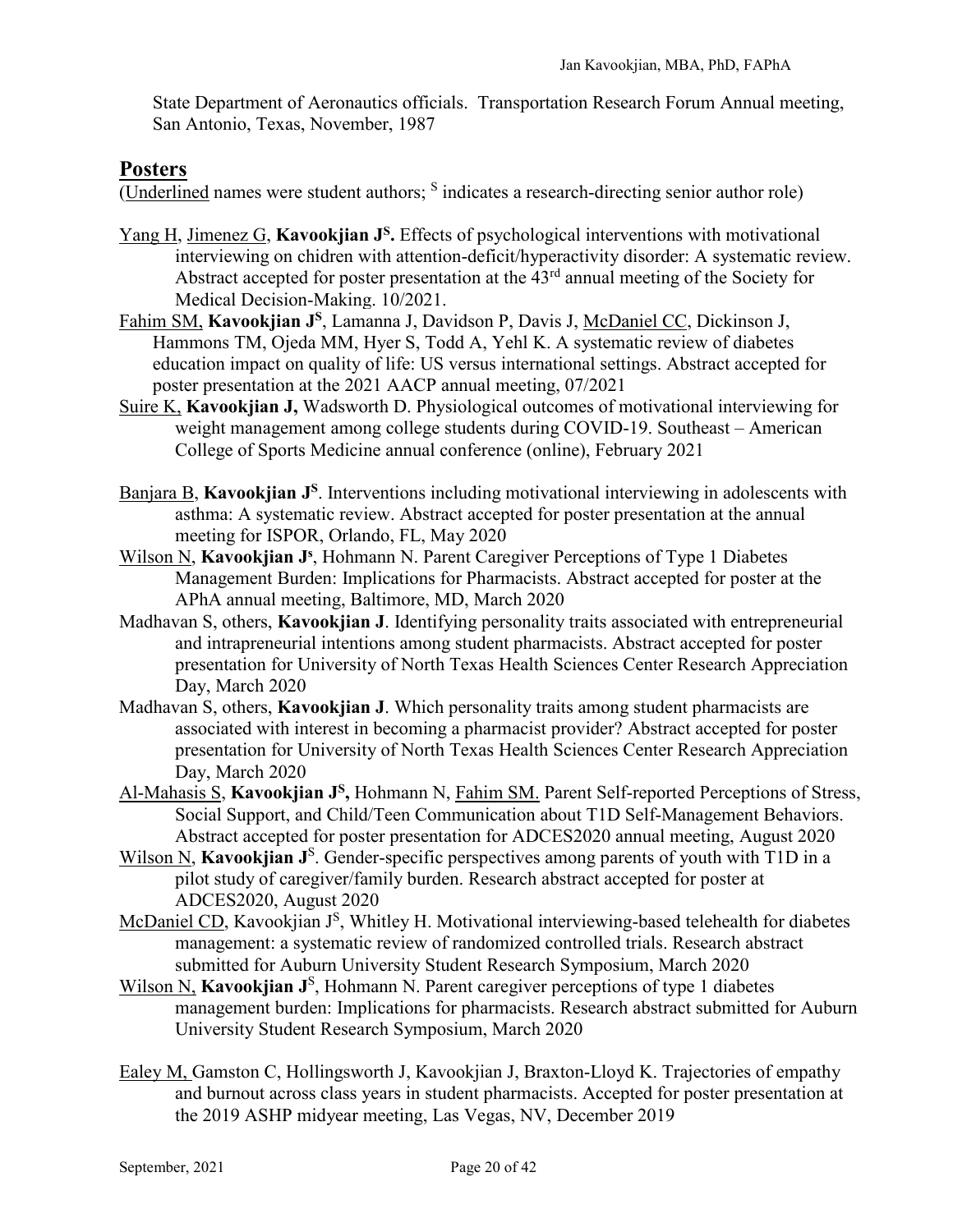- **Kavookjian J.** Shared decision-making: Patient-centered approach to support self-management behaviors and treatment decisions. Accepted for poster at the AADE annual meeting, Baltimore, MD, August, 2018
- Ekong G, **Kavookjian J.** Pharmacist-delivered Motivational Interviewing for diabetes medication adherence in a hospital-based worksite wellness program. Abstract accepted for poster at the AACP annual meeting, Boston, MA, July, 2018
- Poudel N, **Kavookjian J**. Motivational interviewing as a strategy for smoking cessation among adolescents: A systematic review. Abstract accepted for poster presentation at ISPOR 2018, Baltimore, MD, May 2018
- Poudel N, **Kavookjian J,** Scalese M. Motivational Interviewing as a strategy to impact outcomes in heart failure patients: A systematic review. Abstract accepted for APhA annual meeting, Nashville, TN, March 2018
- Ekong G, **Kavookjian J.** Motivational Interviewing-trained pharmacists: Clinical and humanistic outcomes in a diabetes worksite wellness program. Abstract accepted for APhA annual meeting, Nashville, TN, March 2018
- Schaefer MR, Wagoner ST, Rawlinson AR, Shapiro SK, **Kavookjian J**, Gray WN. Understanding self-management in college students with Attention-Deficit/Hyperactivity Disorder through their parents' eyes. Annual meeting of the Society for Developmental and Behavioral Pediatrics, February, 2018
- **Kavookjian J.** Development of a measure for patient satisfaction with diabetes education. Poster presented at Auburn University Research Week Faculty Research, March, 2017
- Hohmann L, **Kavookjian J**, Kleppinger E, Hutchison A. Medication reconciliation and transitions of care: Knowledge, attitudes, and perceptions of fourth-year pharmacy students before experiential rotations. Abstract accepted for AACP annual meeting, Nashville, TN, July 2017
- Hohmann N, **Kavookjian J**. First-year pharmacy students' contraception knowledge, perceptions, and counseling intentions. Abstract accepted for AACP annual meeting, Nashville, TN, July 2017
- Ekong G, **Kavookjian J**. Preferences for cultural competence teaching strategies in first year pharmacy students. Abstract accepted for AACP annual meeting, Nashville, TN, July 2017
- **Kavookjian J**, Ekong G. Patient Satisfaction with Diabetes Education (PSDE): Development and validation of a patient satisfaction measure. Annual meeting AADE, San Diego, CA, August, 2016
- Hunt C**, Kavookjian J**. Study of diabetes education attrition. Annual meeting AADE, San Diego, CA, August, 2016
- Schaefer MR, Wagoner ST, Resmini AR, Shapiro SK, **Kavookjian J**, & Gray WN. The effects of parental involvement on medication adherence in students with Attention Deficit Hyperactivity Disorder transitioning to college. Annual meeting Society for Developmental and Behavioral Pediatrics, Savannah, GA, September 2016
- Wagoner ST, Schaefer MR, Resmini AR, Shapiro SK, **Kavookjian J**, & Gray WN. Health-related quality of life and barriers to medication adherence in young adults with Attention-Deficit/Hyperactivity Disorder. Annual meeting Society for Developmental and Behavioral Pediatrics, Savannah, GA, September 2016
- Wagoner ST, Schaefer MR, Resmini AR, Shapiro SK, **Kavookjian J** & Gray WN. Variable medication-taking patterns in college students with Attention-Deficit/Hyperactivity Disorder: The role of changing academic demands. Annual meeting Society for Developmental and Behavioral Pediatrics, Savannah, GA, September, 2016, abstract published in *J Developmental Behavioral Pediatrics* 2017; 38(2): S2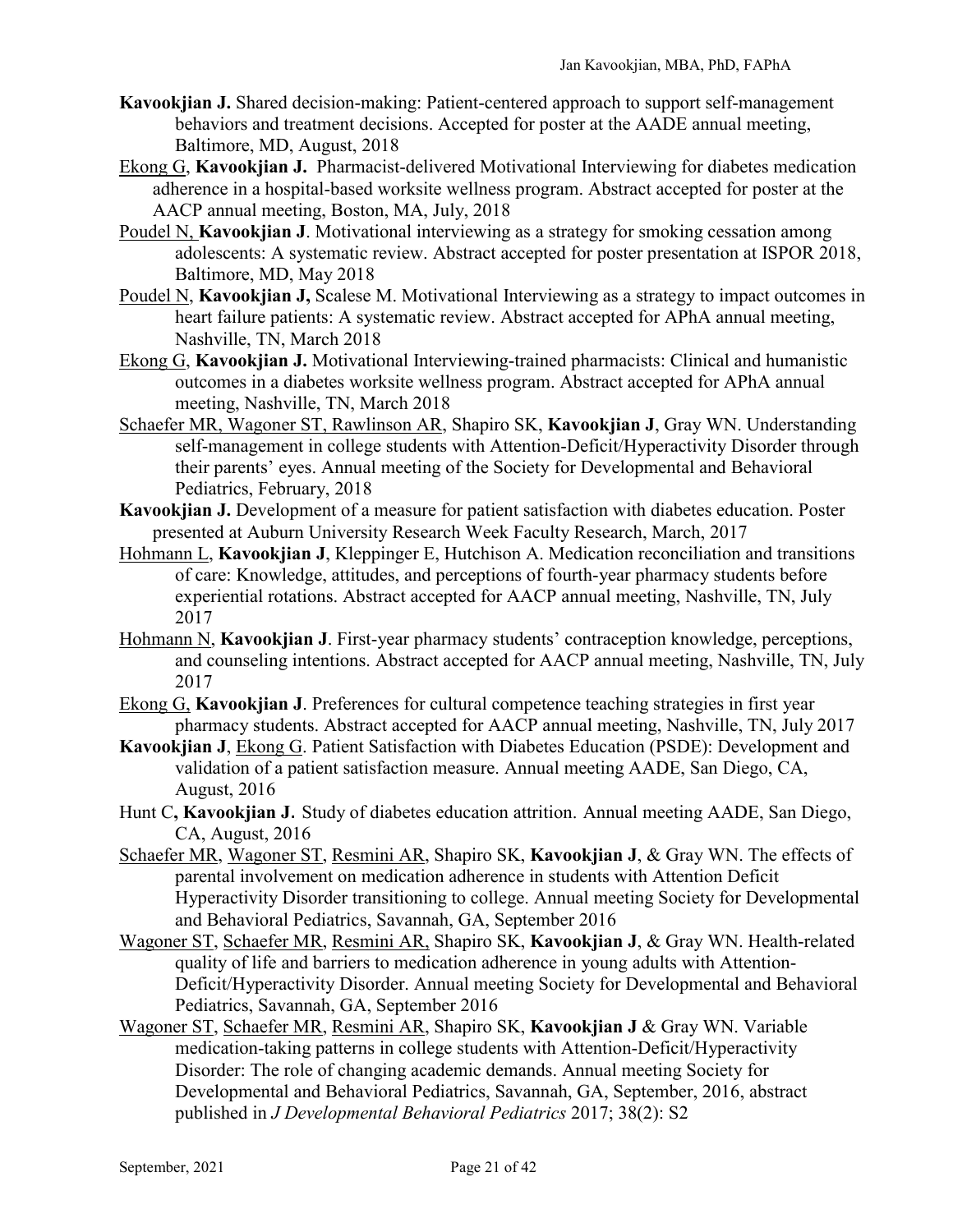- **Kavookjian J**, Paratore P, Williamson MA, Hornsby L, Fields AP, Ekong G. Patient satisfaction with student pharmacist encounters in an ongoing patient care course. Annual meeting AACP, Anaheim, CA, July 2016
- Ekong G, **Kavookjian J.** Health literacy awareness in student pharmacists: Associations with cultural sensitivity. Annual meeting AACP, Anaheim, CA, July 2016
- Ekong G, **Kavookjian J.** Motivational interviewing interventions and outcomes in randomized controlled trails with T2D adults. Annual meeting AACP, Anaheim, CA, July 2016
- Hastings T, **Kavookjian J**, Ekong G. Associations among student conflict management style and attitudes towards empathy. Annual meeting AACP, Anaheim, CA, July 2016
- Garza KB, Kleppinger E, Hohmann N, **Kavookjian J**. Evolution and outcomes of a patient counseling training module for first-year pharmacy students. Annual meeting AACP, Anaheim, CA, July 2016
- Ekong, G, **Kavookjian, J**. Motivational Interviewing interventions and outcomes in randomized controlled trials for adults living with type 2 diabetes. Poster at the Southern Pharmacy Administration Conference, University of Mississippi, Oxford, MS, June 2016
- Ekong G, **Kavookjian J**. Motivational Interviewing interventions: A systematic review of the literature for impact on type 2 diabetes outcomes in adults. Annual meeting AADE, New Orleans, LA, August, 2015
- **Kavookjian J**, Alatawi Y, Ekong G. The association between health beliefs and medication adherence for diabetes patients in Saudi Arabia. Annual meeting AADE, New Orleans, LA, August, 2015
- Ekong G, **Kavookjian J**, Owensby J. First year students' predisposition for empathy and cultural competence, and perceptions for using motivational interviewing: Implications for training. Annual meeting AACP, July, 2015
- Paratore P, Parsons A, Ekong G, **Kavookjian J,** Williamson M, Hornsby L. Patient satisfaction with the PPE Program and Student Visits and Self-Report of Depressive Symptoms and Medication Taking: A Work in Progress. Poster at HSOP Research Symposium, Auburn University, March 2015
- Alatawi Y, **Kavookjian J**, Ekong G. The association between patient health beliefs and medication adherence for diabetes patients in Saudi Arabia. Poster at Boshell Diabetes Research Day, Auburn University, 2015
- Ekong G, **Kavookjian J**. Effects of motivational interviewing interventions on type 2 diabetes outcomes in adults: A systematic review of the literature. Poster at Boshell Diabetes Research Day, Auburn University, Alabama, 2015
- Wagoner ST, Schaefer MR, Resmini AR, Shapiro SK, **Kavookjian J**, Gray WN. Barriers to treatment adherence among college students with ADHD. Poster at Alabama Transition Conference, 2015
- Schaefer MR, Wagoner ST, Resmini AR, Shapiro SK, **Kavookjian J**, Gray WN. Changes in parental involvement and adherence in students with ADHD transitioning to college. Poster at Alabama Transition Conference, 2015
- **Kavookjian J**, Hardin A, Lertpichitkul T. Obesity and clinical/quality of life outcomes in a pilot study of culturally tailored diabetes education in a rural Alabama Black Belt community. Poster at 2nd Annual SEC Symposium for Obesity, Atlanta, GA, September, 2014
- Hardin A, Ekong G, **Kavookjian J,** Lertpichitkul T. Delivering Diabetes Education Using Community Advocates in a Rural, Minority Alabama Community. Annual meeting American Association of Diabetes Educators (AADE), Orlando, FL, August, 2014
- **Kavookjian J.** Impact of personal health behavior change active learning activity on student behavior change intentions. Annual meeting AACP, Grapevine, Texas, July, 2014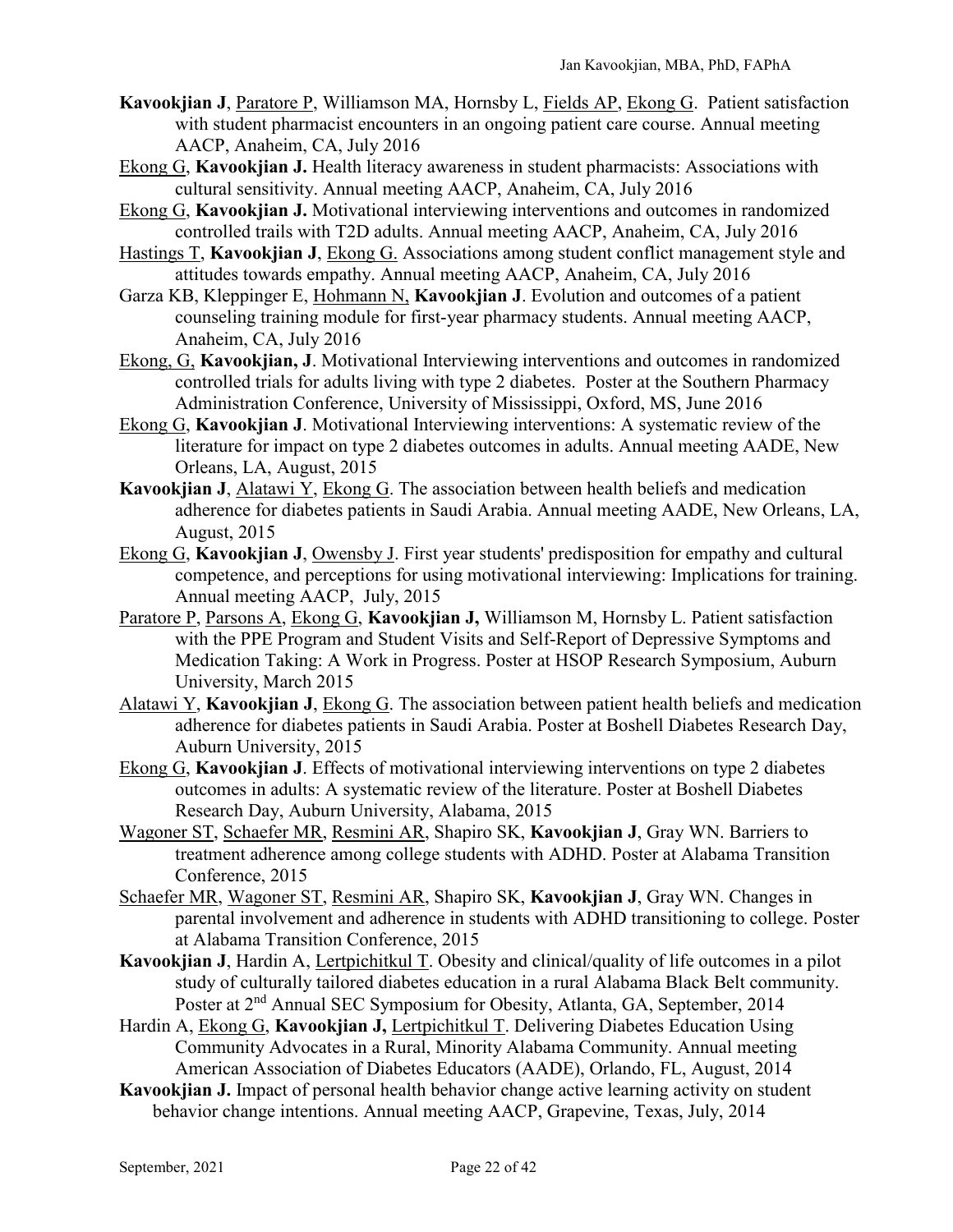- Owensby J, **Kavookjian J.** Student perceptions of future patient counseling using motivational interviewing and mHealth applications. Annual meeting AACP, Grapevine, Texas, July, 2014
- Hill S, **Kavookjian J,** Qian J, Chung A, Vandewaa. Pill burden and time to discontinuation in outcomes for minority female HIV+ patients. Annual meeting ISPOR, New Orleans, LA, May, 2013
- Hill S, **Kavookjian J,** Blake K. Predicting intent to continue a changed health behavior in first year pharmacy students. Southern Pharmacy Administration Conference/Meeting in the Middle, University of Texas- Austin, June 2012
- Blake K, Hill S, **Kavookjian J.** How pharmacy students value the future and its association with intended health behavior change. Annual meeting AACP**,** Orlando, FL, July 2012
- **Kavookjian, J**, Petrova T, Kleppinger E, Hill S, Madson M. Motivational Interviewing Skills Assessment: Comparison of instructor, student self-evaluation, and OSCE patient evaluation. Annual meeting AACP, San Antonio, TX, July 2011
- Petrova T, **Kavookjian J**, Madson M, Kleppinger E. Designing an instrument for measuring motivational interviewing skills acquisition in healthcare professional trainees. Annual meeting AACP, San Antonio, TX, July 2011
- Petrova T, Llewellyn P, **Kavookjian J**. Motivational interviewing curricular content in US health professions schools: A national survey. Annual meeting AACP, Seattle, WA, July 2010
- Breland M, **Kavookjian J,** Westrick S. Impact of a daily health diary on medication adherence and patient outcomes among patients with depression. Southern Pharmacy Administration Conference, University of Tennessee-Memphis, June 2010
- Ding Q, **Kavookjian J,** Barker K. What is the effect of full-time unit-based clinical pharmacists on medication administration errors in pediatric inpatients in the US? Southern Pharmacy Administration Conference, University of Tennessee-Memphis, June 2010
- Petrova T, **Kavookjian J**. Instrument development: Measuring motivational interviewing skills in healthcare professional trainees. Southern Pharmacy Administration Conference, University of Tennessee-Memphis, June 2010
- Wittayanukorn S, **Kavookjian J**. Intervention for enhancing adherence with oral chemotherapy in patients with hematological malignancies: A systematic review. Southern Pharmacy Administration Conference, University of Tennessee-Memphis, June 2010
- **Kavookjian J,** Hill S, Sundaram M. Approach coping methods impact depression, clinical and utilization outcomes in T2DM patients with co-morbid heart disease. Annual meeting ADA, New Orleans, LA, June 2009
- Pfalzgraf AR, Scott VG, Makela E, Hartsock SL, **Kavookjian J**, Miller LA, Brooks MM, Madhavan SS. Physicians' Self-reported Antidepressant Monitoring for Children and Adolescents with Major Depressive Disorder. College of Psychiatric and Neurologic Pharmacists, Jacksonville, FL, April, 2009
- Breland M, **Kavookjian J**, Mamidi S, Gurney M, Plake K. Perceptions about future patient counseling practices: A survey of first-year students at four pharmacy schools. Annual meeting AACP, Boston, MA, July 2009
- **Kavookjian J.** Rationale for exercise in T2DM patients with depression and/or obesity. Annual meeting, ADA, San Francisco, CA, June 2008
- **Kavookjian J**, Plake K. Application of behavior theories: Assessment of student motivations for personal health behavior change. Annual meeting AACP, Chicago, IL, July 2008
- Plake K, **Kavookjian J**. Evaluation of students' comprehension of health behavior theories using a personal target behavior change. Annual meeting AACP, Chicago, IL, July 2008
- Khanna R, Scott V, **Kavookjian J**, Kamal K, Miller LA, Neal WA. Physicians' intentions to measure BMI in children and adolescents: A Theory of Reasoned Action Model. Annual meeting ISPOR, Washington DC, May 2008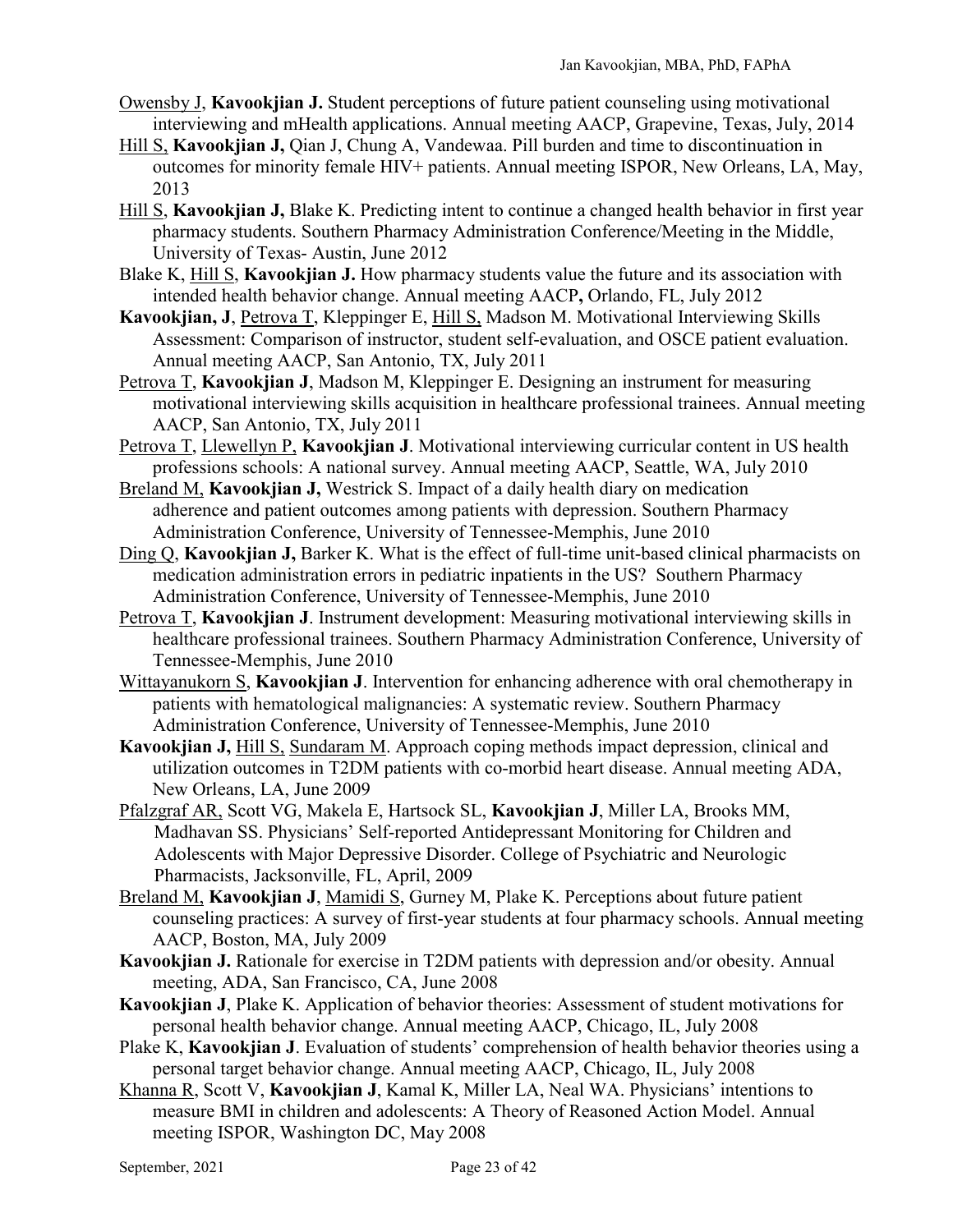- **Kavookjian J.** Complications and clinical outcomes in patients with type 2 diabetes: Impact on quality of life. Poster at the Auburn University Boshell Diabetes Research Day, March 2008
- **Kavookjian J,** Villaume W, Berger B. Progressively Complex Communication Skills Training Exercises Facilitate Learning and Alleviate Student Anxiety about Patient Counseling. Annual meeting AACP, Orlando, FL, July, 2007
- Khanna R, **Kavookjian J**. The Theory of Planned Behavior applied to physician barriers and motivators for tracking BMI in overweight and obese pediatric and adolescent patients. Poster presentation at the annual Van Liere Research Convocation, West Virginia University Health Sciences Center, April 2007
- Sundaram M, Miller LA and **Kavookjian J.** Health status and quality of life in type 2 diabetes mellitus: Relationships in a cross-sectional study. ISPOR May, 2007 and Annual meeting of the Drug Information Association, June, 2006, Washington D.C. **Recipient of Student Travel Award and 2nd Place Student Poster Presenter Award. (***Value in Health* 2007.  $10(3):A67.$
- Hassan M, Madhavan S, Islam S, Rajagopalan K, Kalsekar I, Makela E, **Kavookjian J**, Miller L. Prevalence of Schizophrenia and Bipolar Disorder in a State Medicaid System. Annual meeting for the International Conference of Schizophrenia Research in Colorado Springs, CO, March, 2007
- Hassan M, Madhavan S, Kalsekar I, Rajagopalan K, Islam S, Makela E, **Kavookjian J**, Miller L. Patterns of antipsychotic use among Medicaid patients with bipolar disorder and associated healthcare costs. Annual meeting Academy of Managed Care Pharmacy 2007
- Coffindaffer J, **Kavookjian J**. Student conflict management style: impact on course outcomes. Annual meeting AACP, San Diego, CA, July2006
- Hassan M, Madhavan SS, Rajagopalan K, Kalsekar ID, Islam S, Makela EH, **Kavookjian J**, Miller LA. "Antipsychotic Therapy in Patients with Bipolar Disorder: Effects on Total and Mental Health Care Costs" Annual meeting ISPOR, May, 2006, Philadelphia, PA (*Value in Health*. 2006 (May/June): 9(3): A74. Abstract PMH32.)
- Hassan M, Madhavan SS, Rajagopalan K, Kalsekar ID, Islam S, Makela EH, **Kavookjian J**, Miller LA. "Comparing Adherence and Persistence with Antipsychotic Therapy among Patients with Bipolar Disorder" Annual meeting ISPOR, May, 2006, Philadelphia, PA (*Value in Health*. 2006 (May/June): 9(3): A75. Abstract PMH37.)
- Sundaram M, **Kavookjian J.** Quality of life and clinical outcomes in patients with Type 2 diabetes. Annual meeting of the International Society of Quality of Life, San Francisco, CA, October, 2005
- Kamal KM, Miller LA, Madhavan SS, Scott V, **Kavookjian J**, Hornsby JA. Economic evaluation of tumor necrosis factor inhibitors in rheumatoid arthritis patients with inadequate response to Methotrexate. Annual meeting Society for Medical Decision making, San Francisco, CA, October, 2005 (*Medical Decision Making* 2006;26(1):E27).
- Kamal KM, Miller LA, Madhavan SM, **Kavookjian J**. Alternative decision analysis modeling in the economic evaluation of tumor necrosis factor inhibitors in patients with rheumatoid arthritis. Annual meeting ISPOR, Washington, D.C., May 2005. Abstract published in Value in Health 2005; 8(3):341 (**Finalist-Best Poster**)
- Hassan M, Madhavan S, **Kavookjian J**, Makela E. Medication utilization patterns and healthcare outcomes in schizophrenic and bipolar patients on atypical antipsychotic medications. Annual meeting of the Academy of Managed Care Pharmacy
- **Kavookjian J**, Sundaram M. Clinical predictors and co-morbid conditions in a population study of depression and motivation for exercise in Type 2 diabetes. Annual meeting ADA, San Diego, CA, June, 2005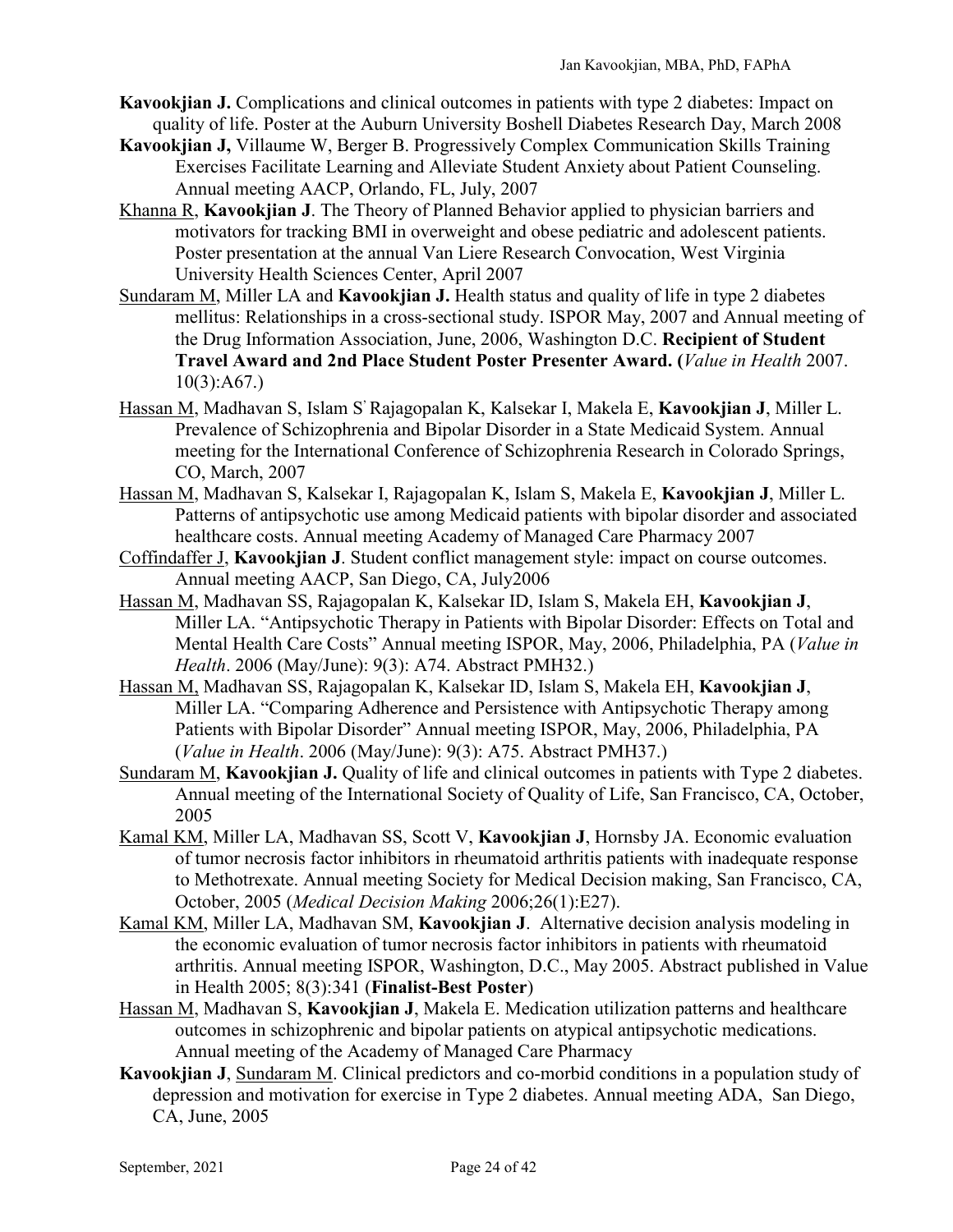- **Kavookjian J,** Mody R, Kalsekar I, Iyer S, Rajagopalan R, Pawar V. Prevalence of co-morbid conditions and concomitant medication use in Type 2 diabetes patients in a state Medicaid population. Annual meeting ISPOR, Arlington, VA, May 2005
- Mody R, Kalsekar I, **Kavookjian J**, Iyer S, Rajagopalan R, Pawar V. Economic impact of cardiovascular co-morbidity in patients with Type 2 diabetes. Annual meeting ISPOR, Arlington, VA, May 2005
- Sundaram M, **Kavookjian J.** Quality of life (sf-12), clinical outcomes, and co-morbid conditions in patients with Type 2 diabetes: A population study. Annual meeting ISPOR, Arlington, VA, May 2005 **Best Student Poster Paper Award**.
- Roy A, **Kavookjian J.** Using the Transtheoretical Model (TTM) to explain, predict or influence physician patient care behavior: A systematic review. Annual meeting ISPOR, Arlington, VA, May 2005
- Khanna R, **Kavookjian J**. A systematic review of physician knowledge and practice patterns regarding colorectal cancer screening. Annual meeting ISPOR, Arlington, VA, May 2005
- Pfalzgraf A, **Kavookjian J,** Scott V. A systematic review of suicidality measures in studies using selective serotonin reuptake inhibitors (SSRIs) in children and adolescents with major depressive disorder (MDD). Annual meeting ISPOR, Arlington, VA, May 2005
- Hassan M, **Kavookjian J,** Madhavan S**.** Study gaps in economic evaluations of pharmacotherapy in bipolar disorder. Tenth annual meeting ISPOR, Arlington, VA, May 2005  *Value in Health.* May 2005 8(3): 389.
- Kamal K, Miller LA, Madhavan, **Kavookjian J**. Alternative decision analysis modeling in the economic evaluations of tumor necrosis factor inhibitors in patients with Rheumatoid Arthritis. Annual meeting ISPOR, Arlington, VA, May 2005
- Roy A, Roy S, Madhavan SS, Bochna K, Joseph F, Huffman K, Hodges B, Dunsworth T, Lucas K, Terpening C, **Kavookjian J**, Ogershok O, Whetsel T. "Implementation and Early Impact Assessment of an 'Academic Detailing' Program." APRS-EMMS section, annual meeting APhA, Orlando Florida, April, 2005
- **Kavookjian J.** Guideline adherence: A pilot study of physician stage of readiness for change and decision-making. Invited poster for presentation at the West Virginia University Cancer Center Cancer Research Retreat, Stonewall Jackson Resort, West Virginia, July, 2004
- **Kavookjian J.** Social desirability in patient self-report of adherence with self-care behaviors. Annual meeting ADA, Orlando, Florida, June, 2004
- Roy S, Roy AN, Madhavan SS, Bochna K, **Kavookjian J,** Susman T, Joseph F, Hodges B. Assessment of the impact of "academic detailing" in promoting cost-effective generic drug prescription among ambulatory care physicians in West Virginia. Value in Health, 7(3): 374.
- **Kavookjian J.** Glycemic control as a clinical outcome variable: The impact of non-standardized measures. Annual meeting ISPOR, Arlington, Virginia, May 2004
- Latocha M, Makela E, **Kavookjian J**, Biondo L, Fullen A, Clausell P. Antidepressant-induced apathy. Poster presented at the College of Psychiatric and Neurologic Pharmacists Annual Meeting in Chicago, IL, April, 2004
- **Kavookjian J.** A description of management course structure in US schools of pharmacy. Annual meeting AACP, Salt Lake City, Utah, July 2004
- **Kavookjian J.**, Casdorph, D., Lucas, K, Whetsel, T. The integration of drug cards as a learning tool in a nonprescription drug course. Annual meeting AACP, Salt Lake City, UT, July 2004
- **Kavookjian J,** Mamidi S. Community pharmacists' perceptions and utilization of HIPAA compliance procedures. Annual meeting APhA, Seattle, WA, March 2004
- **Kavookjian** J, Scott V. Raising student awareness to potential communication limitations with lowliteracy patients. Annual Meeting AACP, Minneapolis, MN, July 2003, AND for the WVU Dental School Research Day, March 2004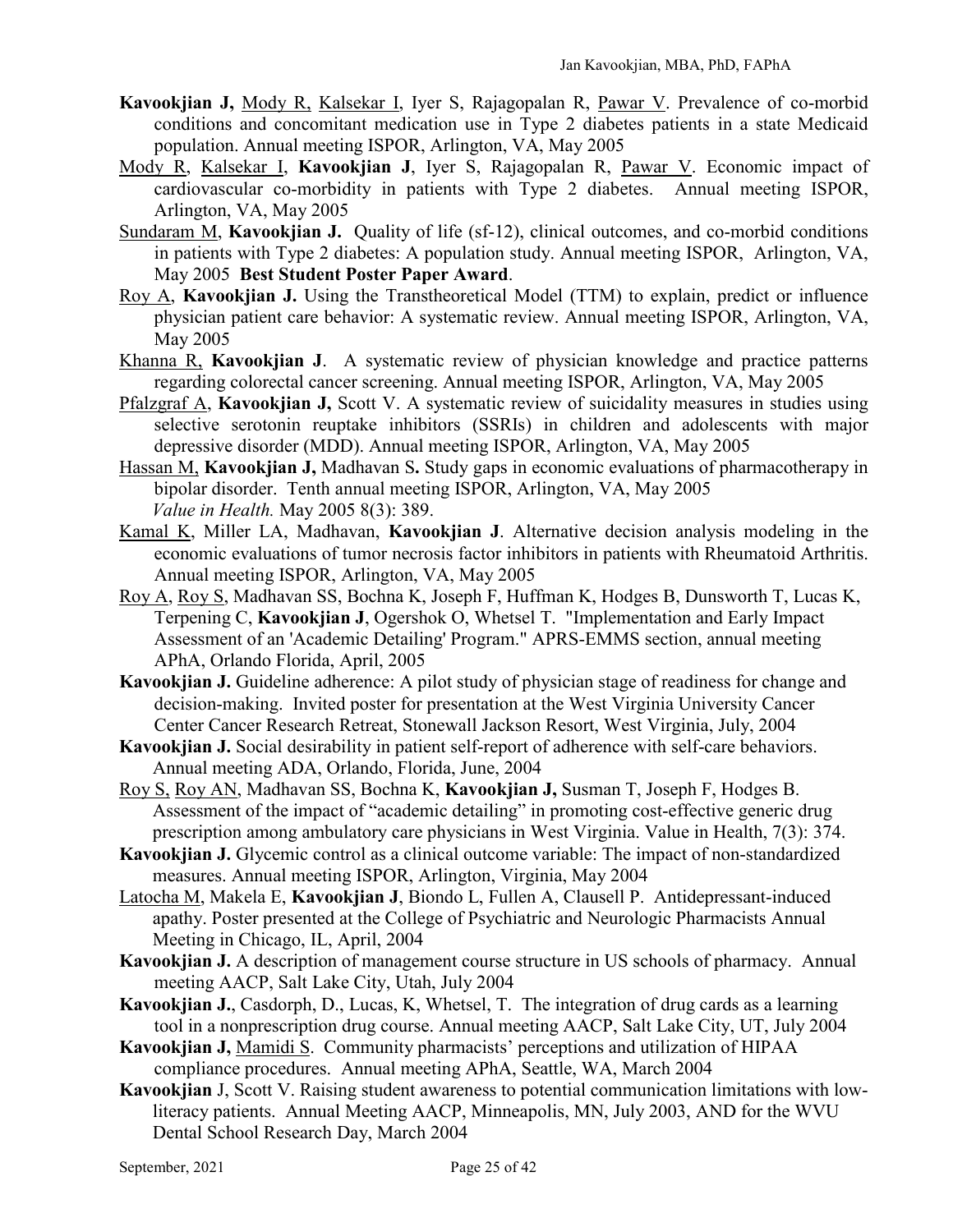- Coffindaffer J, Miller L, **Kavookjian** J, Makela G. Pharmacists' Utilization and Perceptions of Drug Interaction Program Warnings. Annual meeting International Society of Pharmacoeconomics and Outcomes Research (ISPOR), Arlington, Virginia, May 2003 **Best Poster Award finalist.**
- **Kavookjian J**. Does readiness for self-care behaviors predict glycemic control? West Virginia University Health Sciences Center Research Day, April, 2003
- **Kavookjian J**. Physician readiness to change prescribing habits: Development of a diagnostic tool for pharmacist academic detailing. Annual meeting APhA, New Orleans, Louisiana, Mar,2003
- Mody R, **Kavookjian J**, Kamat S, Coffindaffer J. Assessing physician's barriers and facilitators to adherence to clinical practice guidelines for prescribing beta blockers to patients after myocardial infarction. Annual meeting APhA, New Orleans, Louisiana, March 2003
- Kamat S, **Kavookjian** J, Mody R, Coffindaffer J. Physician Decision-Making for treatment after myocardial infarction. Annual meeting APhA, New Orleans, Louisiana, March 2003
- **Kavookjian** J. Using a Transtheoretical Model approach for teaching patient counseling skills. West Virginia University School of Dentistry Research Day, February 2003
- **Kavookjian** J. Does readiness for self-care behaviors predict glycemic control? Annual meeting of the American Diabetes Association (ADA), San Francisco, CA, June 2002
- **Kavookjian** J, Berger B, Anderson-Harper H, Barker K, Grimley D, Pearson R, VillaumeW. The Relationship Between Readiness for Diabetes Self-Care and Glycemic Control: The Development of a Diagnostic Tool for Pharmacist Intervention. Annual meeting American Pharmacists Association (APhA), San Francisco, CA, March, 2001
- **Kavookjian** J¸ Berger BA. Teaching Students A Transtheoretical Model of Change Approach to Counseling Skills. Annual meeting AACP, San Diego, California, July, 2000
- **Kavookjian** J, Anderson-Harper HM. Teaching Students a Strategic Analysis and Planning Approach to Pharmacy Management. Annual meeting AACP, Boston, MA, July, 1999
- Anderson-Harper HM, **Kavookjian** J, Munden CD. Teaching Students How to Market Health Care Services by Developing a Web Site. Annual meeting of the American Association of Colleges of Pharmacy (AACP), Snowmass, Colorado, July, 1998

# **PROFESSIONAL ACTIVITIES:**

- Keynote address at ADCES21; Positioning the value of your specialty by what you say and do. ADCES 21 (virtual). 08/2021
- Moderator for 7 research presentations for the ADCES20 annual meeting.

Achieved CDC/AADE Diabetes Prevention Program (DPP) Lifestyle Coach certification in October 2018 and began serving on an outreach basis with EAMC DANC's DPP, providing patient education for health behavior change goal setting and MI-based problem-solving

Invited to serve as a Champion for the George Washington University Milliken School of Public Health STOP Obesity Alliance, 2019

Joined the Board of Directors of American Association of Diabetes Educators (AADE), 2018-2019 Invited for two-year appointment to serve on the Psychosocial/Behavioral Subcommittee of the

- AADE19 and AADE20 Annual Conferences Planning Committee, currently Committee Chair Invited by AACP senior leadership to serve as the pharmacy education representative on a RWJF funded interprofessional panel tasked with developing health profession student education and training competencies and standards for having patient conversations about obesity prevention and treatment (IOM-based Integrated Clinical and Social Systems for the Prevention and Management of Obesity- ICSSPMO), selected 2016, ongoing
- Invited by the Alliance for a Healthier Generation to serves as a judge for a national Innovations Award competition for student-led obesity education/prevention/treatment programs, 2016 - 2017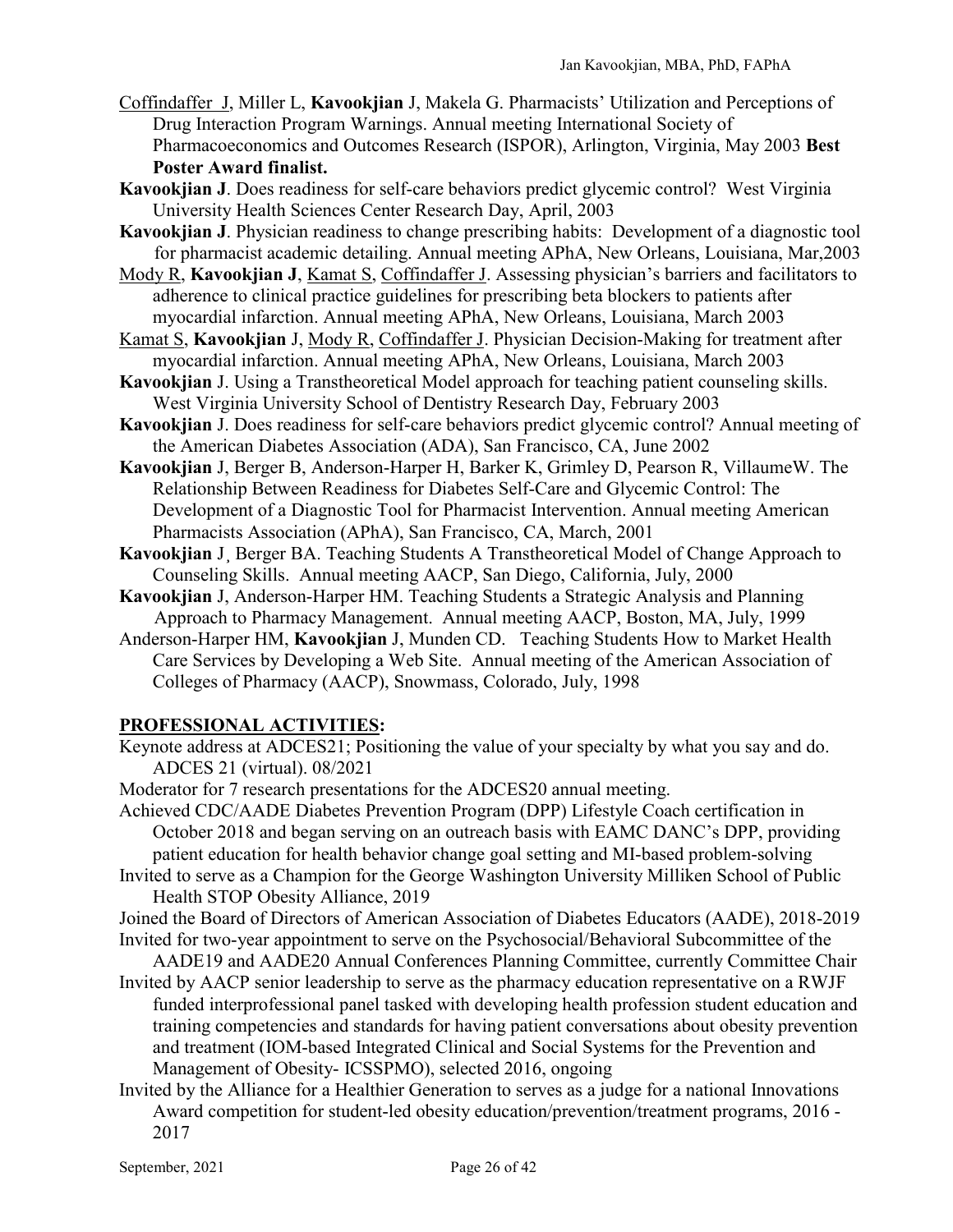EAMC COPD Research/Readmission-Prevention Working Group, 2016

- Speakers Bureau, Merck Non-Branded Medical Education (Relationship-Centered Care and Communication; Health Literacy Communication; Shared Decision-Making), selected 2015, 2016 to present
- Appointed APhA/APRS representative member for the Pharmacy Quality Alliance Measure Development Team 3: Patient Satisfaction Survey after CMR in MTM-Part D, 2015, 2016
- Invited member, Advisory Committee, East Alabama Medical Center, Diabetes and Nutrition Center Outpatient Education Program/ Diabetes and Nutrition Center, 2008 to present
- Speakers Bureau, American Association of Colleges of Pharmacy, selected 2015
- Consultants Bureau, American Association of Colleges of Pharmacy, selected 2015
- Invited Member, Advisory Board for Meego education communication and archival product, ProfolioEd, Inc., 2014 to the present
- Invited Member, Advisory Board for AHRQ PCOR/CER dissemination grant for the American Association of Diabetes Educators, 2013
- Invited Member, Research Committee, American Association of Diabetes Educators (AADE), 2011, 2012, 2013, 2016-2019
- Invited Corresponding Author, AADE systematic review for interventions for hypoglycemia prevention, 2017
- Invited Member, Research Papers Working Group, AADE, 2012
- Invited member, Peoples Pharmacy School 8-member Steering Committee, American Pharmacists Association Foundation, 2010
- Auburn University Motivational Interviewing Training Institute, Co-Founder, 2007- present Boshell Diabetes Research Group Investigator, 2007- present
- Harrison School of Pharmacy, Script Your Future Faculty Coordinator, 2013-2017
- Pharmacy Care Systems Tenure Track Review Committee, Chair, 2013
- Auburn University Budget Advisory Committee, 2012
- Harrison School of Pharmacy, selected member of 3-person faculty delegation to AACP Institute for Cultural Competence and Health Disparities, 2011
- Auburn University Internal Grants Program, Proposal Review Committee, 2016
- Auburn University Faculty Senator, elected for 2008 2011
- Auburn University Teaching Effectiveness Committee, 2006 2009
- Auburn University Graduate Faculty, Level 2
- Auburn University Health Sciences Initiative, 2009
- Harrison School of Pharmacy Admissions Committee, Co-Chair 2008-2009, Chair 2009-2013
- Harrison School of Pharmacy National Community Pharmacists Association Student Chapter
- Faculty Co-Advisor, 2012- present
- Harrison School of Pharmacy National Community Pharmacists Association Student Business Plan Competition, Faculty Advisor, 2012- present
- Harrison School of Pharmacy Admissions and Academic Requirements Committee 2008
- Harrison School of Pharmacy Honors and Awards Committee, 2012, 2013
- Harrison School of Pharmacy Professional Practice Experience Mentor
- Harrison School of Pharmacy Mentor for students in academic recovery  $(n = 23$  over time)
- Harrison School of Pharmacy Pharmacal Sciences Faculty Positions Search Committee
- Harrison School of Pharmacy Clinical Services Committee 2006-2009
- Harrison School of Pharmacy OTLA Search Committee
- Harrison School of Pharmacy Clinical Faculty Positions Search Committee
- Harrison School of Pharmacy AUPCC Marketing Plan Consultant
- Harrison School of Pharmacy Committee for Combined Pharm.D./Ph.D./MBA/MPH
- Business Community Representative for the Auburn University College of Business, 1989-1993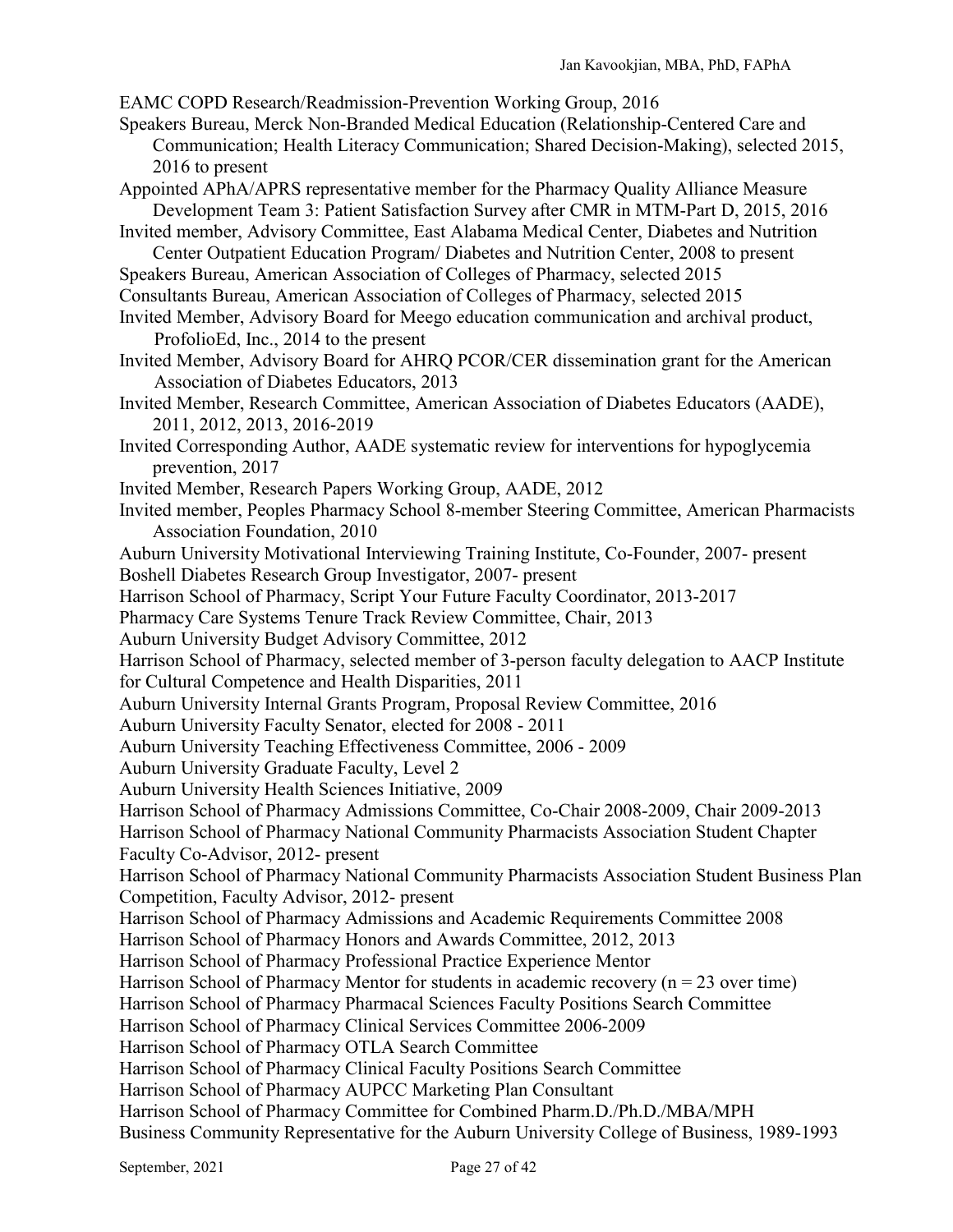Auburn University Faculty Senate Representative, 1991-1992 Temporary Faculty Advisor to College of Business MBA students, 1991 Appointment by University President to serve on Campus Child Care Study Committee, 1990

### **West Virginia University/ Health Sciences Center Activities**

- WVU Obesity Center Scientific Advisory Committee
- WVU/CDC Prevention Research Center Executive Research Committee
- WVU Hospital Diabetes Institute Center Development Task Force (Five-Member)
- West Virginia University Graduate Faculty, 2001 2006
- Faculty Advisor, Graduate Student Chapter, International Society for Pharmacoeconomic and Outcomes Research, 2002-2006
- West Virginia University School of Pharmacy Curriculum Committee, 2001-2004
- West Virginia University School of Pharmacy Self-Study Curriculum Committee, 2002-2003
- West Virginia University, Pharmaceutical Systems and Policy Department Faculty Search Committee, 2001-2002, 2002-2003
- West Virginia University, Pharmaceutical Systems and Policy Department Faculty Evaluation Committee, 2001-2002, 2002-2003, Chair 2003-2005
- West Virginia University, Pharmaceutical Systems and Policy Department Graduate Student Admissions Committee, 2001-2005

# **Speaking, Training, Continuing Education Presentations (1994 to Present)**

- Invited by the VitAL initiative of the Medical Foundation of Alabama to develop/deliver a CE program to physicians, Effective Conversatins with Persons With or At Risk for Substance Use Disorder: Stigma-reducing Language and Motivational Interviewing Communication Strategies, Birmingham, AL, 11/21
- Invited by ASHP to develop/deliver 2 recorded education modules for the ASHP Weight Management Certificate program for pharmacists (modules include Motivational Interviewing for Weight Management Conversations and Use of Non-stigmatizing Language in Weight Management Conversations); 2021
- Invited by Boshell Diabetes Research Day Coordinator to deliver a session on Diabetes selfmanagement behaviors: implications for practice and emerging trends in outcomes research
- Invited by ADCES to deliver keynote address at General Session on 08/15/21
- Invited by ADA Clinical Conference for virtual MI training for clinicians 05/21
- ASADS presentation on MI and stigma-reducing language, 05/21
- Invited by HORP Graduate Seminar to present on career and research, 01/21
- Invited by ADCES to develop/deliver webinar, Telehealth Communication Considerations, 01/21
- Completed 8 (2020) Motivational Interviewing trainings, CE programs, for MediMergent P-MAPP pharmacists ( $n = 185$ )
- Invited by Delta Kappa Gamma educators society for Motivational Interviewing in teaching encounters. Virtual presentation, 11/20
- Invited to teach 9 National DPP classes between 02/20 10/20
- Invited by American Diabetes Association 35th Annual Clinical Conference, for two Motivational Interviewing Mini-Workshops, Ponte Verde, FL, 05/21
- Invited two-hour mini workshop in Motivational Interviewing for practitioners at EAMC Cardiac Rehabilitation facility. 03/20
- Alabama ASADS School program proposal team selected to deliver full day education, Tuscaloosa, AL, 03/20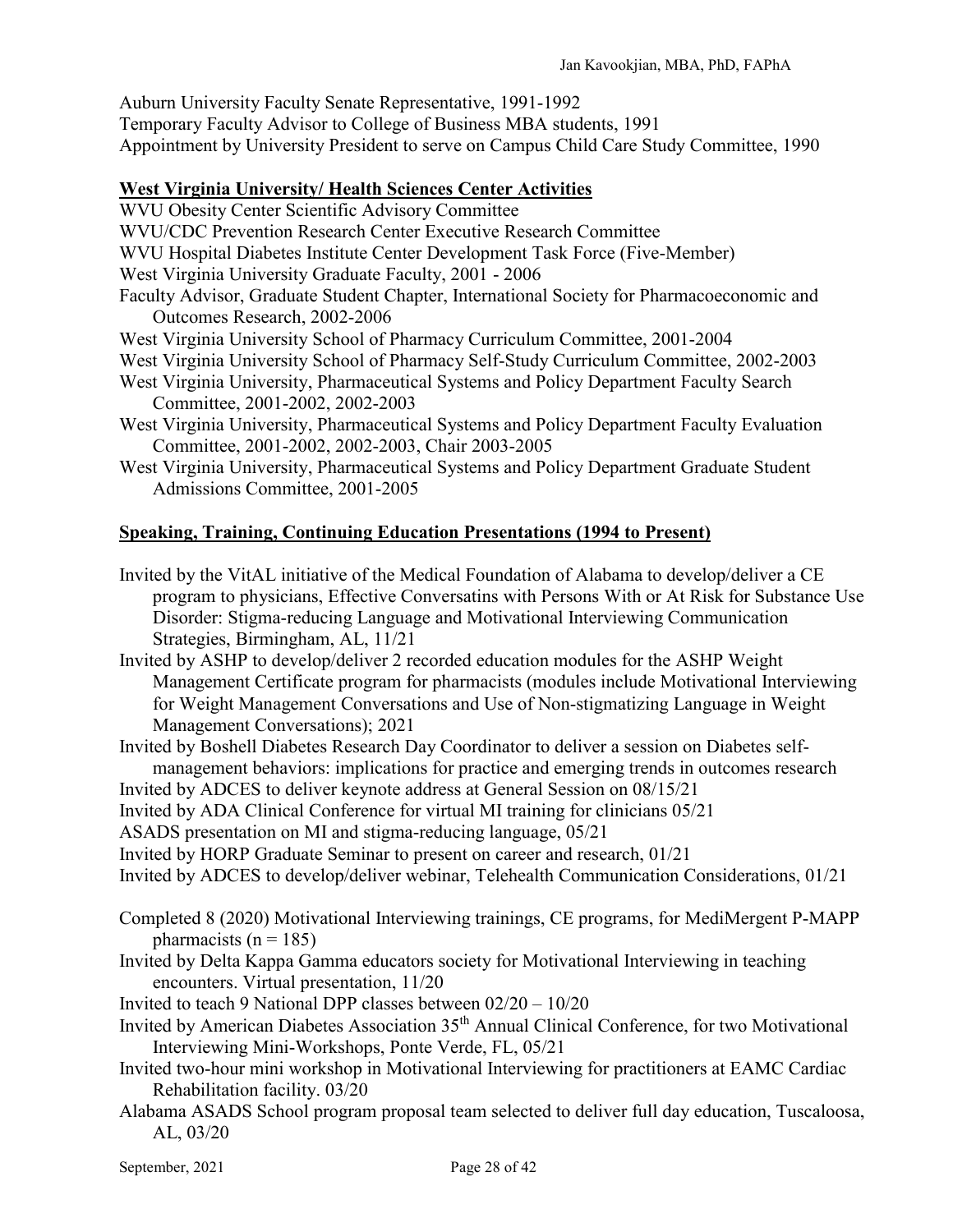- Invited to the Robert Wood Johnson Hospital to deliver a Motivational Interviewing presentation, a Merck sponsored event. New Jersey, 12/19
- Invited by Alabama chapter of Diabetes Educators to deliver a Motivational Interviewing presentation via zoom, 12/19
- Invited by Alabama Department of Public Health to deliver a primary session program on Motivational Interviewing at the 18<sup>th</sup> Annual Diabetes, Cardiovascular, and Obesity Conference, Montgomery, AL, 11/19
- Invited by the National Leadership Center for Excellence to present, Motivational Interviewing to Empower Decision-Making, to a group of military generals at the Regional Leadership Conclave, Opelika, AL, 11/19
- Invited by AADE/CDC to develop and deliver a one-day Motivational Interviewing workshop for AADE/CDC Diabetes Prevention Program Lifestyle Coaches, 09/19
- Invited by American Association of Diabetes Educators to develop and deliver a national Motivational Interviewing webinar for AADE/CDC Diabetes Prevention Program Lifestyle Coach trainers and coaches, 08/19
- Invited as New Jersey Immunization Network HPV ECHO project faculty for Effective Communication TeleECHO webinar, 05/19
- Invited to Vanderbilt Health Network to deliver a Motivational Interviewing presentation, a Merck Sponsored event. Franklin, TN, 03/19
- Invited to Atrius Health to deliver a Merck-sponsored presentation on Relationship Centered Care (Advanced Motivational Interviewing), Watertown, MA, 03/2019
- Invited as 2018 Engagement Spotlight Faculty Presentation at the Faculty Outreach and Engagement Council Meeting, Auburn University Office of Faculty Engagement; topic is description of outreach scholarship project with diabetes and MI parent training, 11/2018
- Invited to New Jersey Immunization Network Adult Immunization Conference to deliver two sessions on Motivational Interviewing for Vaccine Uptake, New Jersey, 09/2018
- Invited to Atrius Health to deliver a Merck-sponsored presentation on Relationship Centered Care (Motivational Interviewing), Watertown, MA, 06/2018
- Invited to Vanderbilt Specialty Pharmacy group to deliver Merck-sponsored peer discussion group, Shared Decision-Making and Motivational Interviewing, Nashville, TN, 05/2018
- Invited to Oschner Specialty Pharmacy group to deliver Merck-sponsored peer discussion group for Shared Decision-Making and Motivational Interviewing, New Orleans, LA, 04/2018
- Invited to New England Institute for Ambulatory Care Pharmacists annual meeting to present Motivational Interviewing, Boston, MA, 04/2018
- Invited by Pharmacy Quality Solutions of Pharmacy Quality Alliance to develop and present a webinar on Motivational Interviewing for Medication Adherence for a Pay-for-Performance initiative based on Stars quality ratings among Texas Pharmacists, January 2018
- Invited to Ohio Society of Heath System Pharmacists to deliver Merck-sponsored presentation for Patient Activation (Motivational Interviewing and Shared Decision-Making), January 2018
- Invited by Indiana chapter of AADE to develop and present half-day Motivational Interviewing workshop for annual meeting, September, 2017
- Invited to Cleveland Clinic Endocrinology physician group and diabetes educators to present, Shared Decision-Making in Diabetes Care, August, 2017
- Invited by Cardinal Health to develop and present, "Health Literacy Considerations for Communicating with Patients." Cardinal Health Retail Business Conference, San Antonio, TX, July, 2017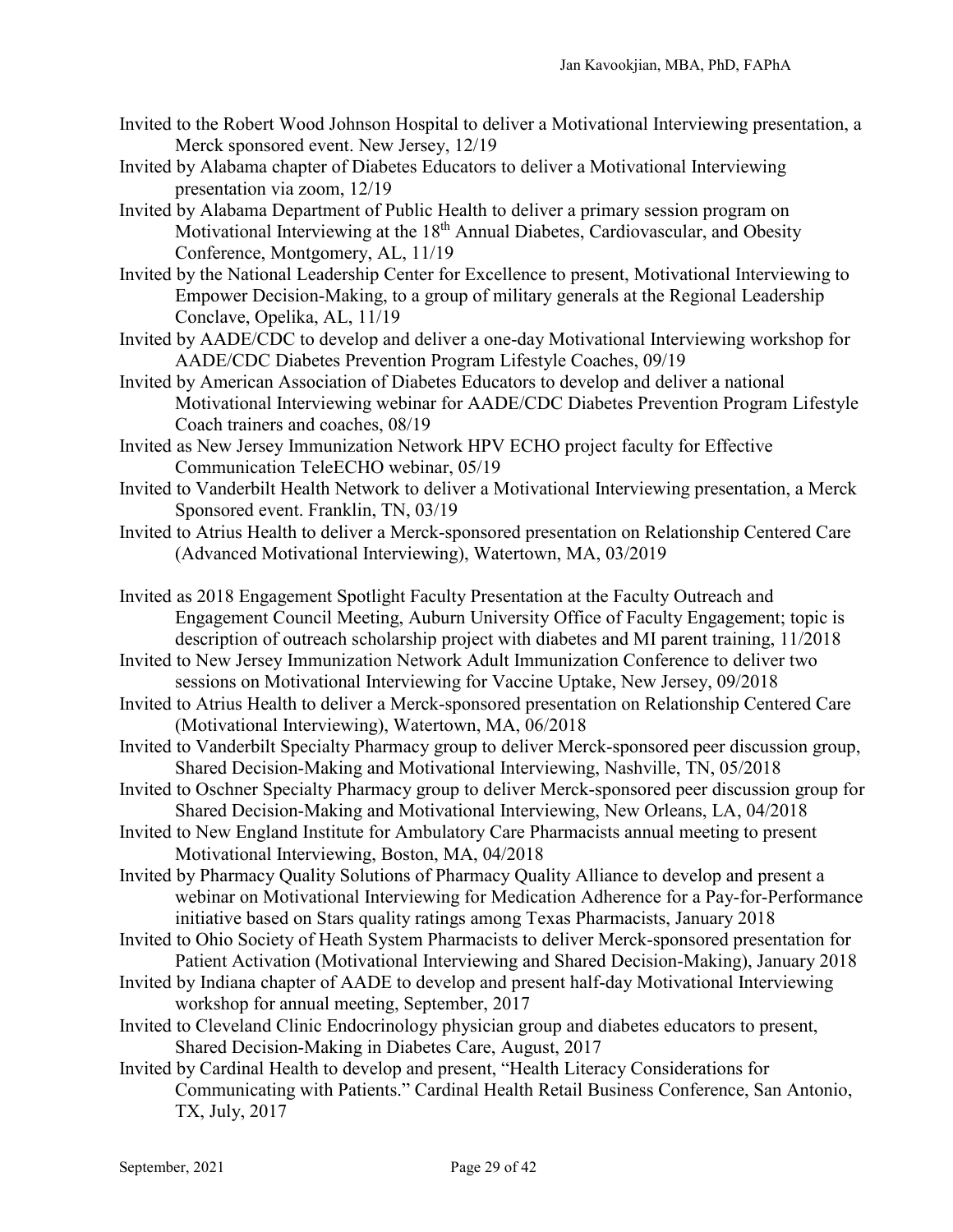- Invited by Reading Hospital to develop and deliver two two-day Motivational Interviewing workshops to train providers across professions as part of a HRSA grant-funded initiative to prevent hospital readmission in diabetes patients, Reading, PA, June, 2017
- Invited by West Virginia University Safe and Effective Management of Pain Program to develop and deliver a two-day Motivational Interviewing training for academic detailers communicating with prescribers for opioid abuse prevention, Morgantown, WV, June 2017
- Invited by American Diabetes Association 32nd Annual Clinical Conference, Motivational Interviewing Mini-Workshop, Orlando, FL, May 2017
- Invited by AADE to deliver a two-day Motivational Interviewing training for diabetes educators at AADE headquarters, Chicago, IL, April, 2017
- Invited speaker, American Pharmacists Association, APRS ESAS Day of Science Professional Development Lunch, Consulting Opportunities Roundtable, March, 2017
- Invited Merck Webinar, Relationship-Centered Care (Motivational Interviewing), January, 2017
- Invited talk to Pack-It-Up Smoking Cessation group, Motivational Interviewing, January, 2017
- Invited by Merck for Mid-Atlantic Association of Community Health Centers, Health Literacy, December, 2016
- Invited by Merck for Blue Cross/Blue Shield of Arkansas Care Managers Quarterly education meeting, Health Literacy, December, 2016
- Invited by East Alabama Medical Center to provide Motivational Interviewing trainings to nursing staff involved in transitions care, readmission prevention, Opelika, AL, December 2016
- Invited by the Veterans Administration (VA), to provide Motivational Interviewing training to two VA groups: 1) the regional preceptor pharmacists, and 2) the regional academic detailing pharmacists. October and November, 2016
- Invited by American Diabetes Association 31<sup>st</sup> Annual Clinical Conference, Motivational Interviewing Expert Panel Presentation: Beyond Behavior Change: Motivational Interviewing in Brief Patient Encounters, Ponte Verde, FL, May 2016
- Invited Merck Webinar, Health Literacy: A Path to Improve the Health Care Experience, Advanced Practice Clinicians, Bon Secours Health System, Inc.
- Invited by Cardinal Health to develop and present two presentations at the 2016 Retail Business Conference: Tailoring Marketing Strategies for Diverse Market Segments and Talking with Patients about Medication Adherence in Advanced Care Services, Chicago, July 2016
- Invited by Southern Association of Cardiovascular Pulmonary Rehabilitation Annual Conference, Motivational Interviewing roundtable session presenter, Opelika, AL, April, 2016
- Invited by Alabama Dietetics Association Annual Meeting, Motivational Interviewing for Healthy Eating, Montgomery, AL, March, 2016
- Invited by EAMC Pulmonary Rehabilitation Program Class, Medication adherence for a Healthy Future, Opelika, AL, January 2016
- Invited by National Diabetes Education Program/ Centers for Disease Control and Prevention to lead a 4-member Motivational Interviewing expert panel for a national webinar on Motivational Interviewing in Diabetes Intervention, May 2015
- Invited by Health Sciences Institute/National Population Health Improvement Learning Collaborative to prepare and deliver a national webinar on Motivational Interviewing for Medication Adherence: Implications for Telephonic Delivery, November 2015
- Invited General Session and Breakout Session, Motivational Interviewing to Help Patients Decide to Change, APhA Joint Federal Pharmacists Seminar, Washington, DC, October 2015
- Invited by AADE/Novo Nordisk Continuing Education Series for Diabetes Educators to develop and deliver a webinar on Motivational Interviewing for Medication Adherence, September, 2015.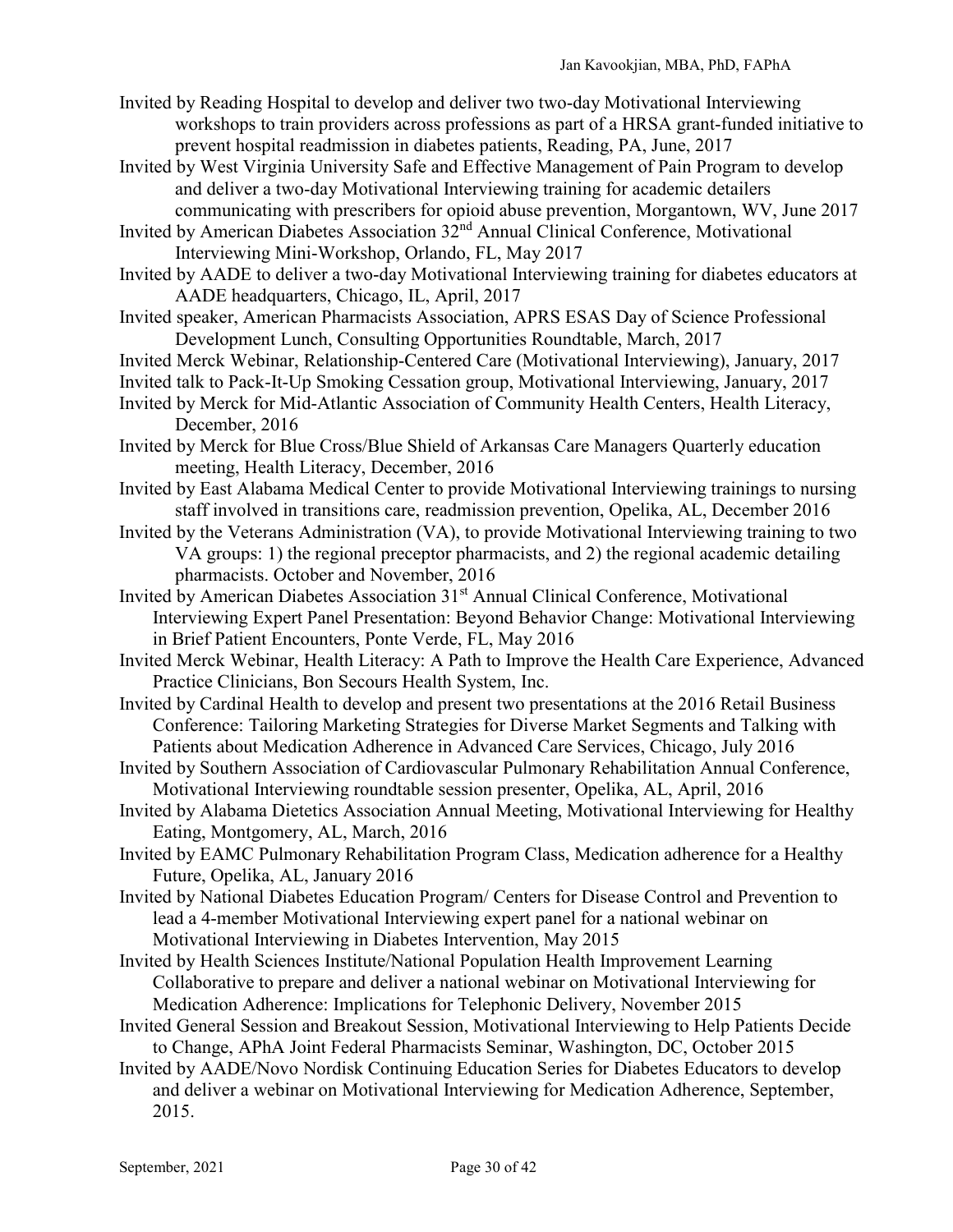- Invited speaker, Carle Physician Group Regional Diabetes Meeting, Motivational Interviewing, Urbana, IL, September 2015
- Invited speaker, Group Teaching Strategies and Motivational Interviewing, American Association of Diabetes Educators annual meeting, New Orleans, LA, August, 2015
- Invited speaker, Motivational Interviewing to Improve Outcomes for Patient and Advanced Pharmacy Services (Repeat Invitation due to very positive evaluations from 2014), Cardinal Health Retail Business Conference, Las Vegas, NV, July 2015
- Invited speaker, Competitive Intelligence, Cardinal Health Retail Business Conference, Las Vegas, NV, July 2015
- Invited speaker, Target Marketing: Meeting the Demanded Features and Benefits of Four Specific Market Segments, Cardinal Health Retail Business Conference, Las Vegas, NV, July 2015
- Invited Speaker, Motivational Interviewing for Smoking Cessation, HSOP Pack-It-Up Smoking Cessation Club, April, 2015
- Invited speaker, Motivational Interviewing in Groups, American Association of Diabetes Educators annual meeting, Orlando, FL, August, 2014
- Invited speaker, Cardinal Health Business Retail Program, Motivational Interviewing to Improve Outcomes for Patient and Advanced Pharmacy Services. Washington, DC, July 2014
- Invited speaker, Cardinal Health Retail Business Program, Marketing and Direct Selling Skills for Advanced Pharmacy Services, Washington, DC, July 2014
- Invited speaker, Goal Setting for Healthy Behaviors in Diabetes Management, Tuskegee Area Diabetes Support Group, Tuskegee, AL, April 2014
- Education session speaker, Talking to Your Loved Ones about Healthy Changes (Motivational Interviewing), Reaching Out for Better Health Reunion, Tuskegee, AL, March 2014
- Invited speaker, Setting and Keeping Health Behavior Goals that Stick, Wellness Wednesday, Auburn University Harrison School of Pharmacy, February 2014
- APhA Self-Care Institute, Behavior Change Program, Motivational Interviewing, June, 2013
- University of Connecticut/Drug Topics Continuing Education Program, Motivational Interviewing Training for 100 pharmacists/pharmacy faculty, May, 2013
- Invited speaker, Motivational Interviewing, American Academy of Nurse Practitioners Regional Advanced Practice Registered Nurses Meeting, Columbus, Georgia, March, 2013
- Continuing Education (CE) Program, Cultural Competence for Pharmacists, Harrison School of Pharmacy Fall Preceptor Program, September, 2012. (With Drs. Armstrong Dhanasekaran)
- Continuing Education (CE) Program, Communicating with Patients Who Have Literacy Limitations, Harrison School of Pharmacy Summer CE program, July, 2012
- Invited Workshop, Motivational Interviewing: An Evidence-Based Adherence Intervention. Southern Pharmacy Administration Conference/Meeting in the Middle, Austin, Texas, June, 2012
- Invited Wellness/Outreach presentation, Know Your Numbers and Take Control over your Diabetes, High Blood Pressure, and High Cholesterol. Tallapoosa Electric Cooperative Employee Wellness and Safety Program, June, 2012
- Invited Pre-Meeting Program (9-hour training), Motivational Interviewing, APhA annual meeting, New Orleans, LA, March, 2012
- Invited Research Roundtable Facilitator, Behavior Sciences Research, American Pharmacists Association, APRS-ESAS Research Roundtable Discussions, annual meeting, New Orleans, LA, March, 2012
- Invited keynote address, Motivational Interviewing for Patient Health Behavior Change, Tennessee Society of Student Pharmacists, Nashville, TN, February, 2012
- DCH Regional Hospital, Pharmacist Communication Training: Using Assertiveness, Conflict Resolution, Motivational Interviewing in Communication with Physicians, December 2011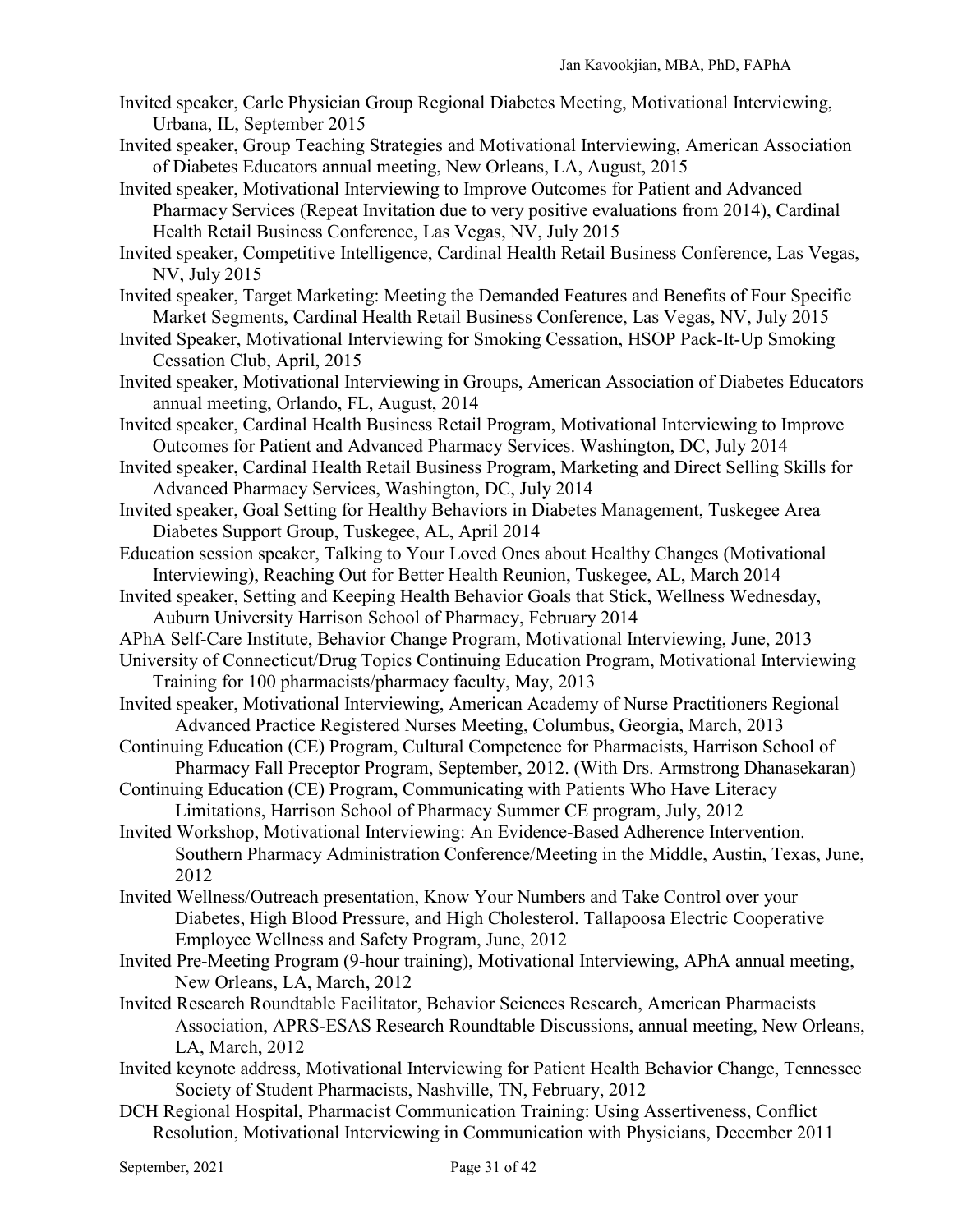- Invited speaker, University of Michigan, An Introduction to Motivational Interviewing, the Tom D. Rowe 60<sup>th</sup> Annual Pharmacy Lectures, Ann Arbor, MI, October, 2011
- Invited speaker, AADE, Goal Setting and Motivational Interviewing: Helping Patients Plan to Achieve Change, Annual Meeting, Las Vegas, NV, August, 2011
- Invited Moderator, AACP, Social and Administrative Sciences Section: Incorporating the Medical Home Model Concept into the PharmD Curriculum, Annual Meeting, San Antonio, TX, July, 2011
- Invited speaker, 10<sup>th</sup> annual Diabetes and Obesity Conference, Motivational Interviewing, Montgomery, AL, April 2011
- Invited speaker, Medical Fitness Association, Motivational Interviewing for Health Behavior Change, Southeastern Regional meeting, Opelika, AL, April 2011
- Invited speaker, AADE, Motivational Interviewing: An Approach to Behavior Change in 2011, national 1.5 hour webinar, January, 2011
- Invited speaker, APhA, Motivational Interviewing and Health Coaching, Annual Meeting, Seattle, WA, March, 2011
- Invited speaker, AADE, Motivational Interviewing: Helping Patients Decide to Change for Diabetes Self-management, Annual Meeting, San Antonio, TX, August, 2010
- Invited speaker, Case in Point Magazine, national 1.5 hour webinar, Motivational Interviewing, August, 2010
- Invited speaker, APhA, Motivational Interviewing and Medication Therapy Management, annual meeting, Washington, DC, March, 2010
- Invited speaker, AACP, Post-Graduate Education Session, Marketing 101: The Right Fit between You and Your Future Faculty Position, Annual Meeting, Boston, MA, July, 2009
- Invited speaker/moderator, AACP, SAS Program, Using Active Learning to Develop Critical Thinking Skills, Annual Meeting, Boston, MA, July, 2009
- Invited speaker, AACP, HSOP Assessment Award Presentation Panel, Annual Meeting, Boston, MA, 2009
- Invited speaker, Diabetes Today: 6<sup>th</sup> Annual Conference for Health Care Providers (Tuskegee Area Health Education Center, Tuskegee University, Tuskegee VA Hospital), Motivational Interviewing: Brief Strategies for Healthy Behavior Change, Tuskegee, AL, June, 2009
- Invited speaker, Alabama Pharmacists Association annual meeting, Motivational Interviewing to Help Patients with Adherence, Destin, FL, June, 2009
- Continuing Education (CE) Program, Using Motivational Interviewing with Physicians for Negotiating Change in Prescribing for Patient Care, Harrison School of Pharmacy Summer Consultant Pharmacist Program, Auburn, AL, June 2009
- Invited speaker/moderator, APhA, ESAS Colleagues in Research Program, Intervention Research, San Antonio, TX, April 2009
- Invited speaker/moderator, APhA, ESAS Research Roundtables, PharmD/PhD Programs in the US, San Antonio, TX, April 2009
- Continuing Education (CE) Program, Marketing Health Services, Harrison School of Pharmacy Summer CE Program, Auburn, AL, April 2009
- Invited speaker, American Society of Health-System Pharmacists mid-year meeting, Motivational Interviewing for Collaborating with Physicians, Orlando, FL, December 2008
- Invited speaker, Auburn City Employees HealthPlus Employer Wellness Program, Taking Care of Yourself: Taking Your Medicine, November 2008
- Invited speaker, Tallapoosa Electric Cooperative HealthPlus Employer Wellness Program, Taking Care of Yourself: Taking Your Medicine, August 2008
- Invited speaker, Midwestern University-Chicago, Grand Rounds Seminar, Office of Sponsored Programs, Motivational Interviewing for Health Behavior Change, March 2008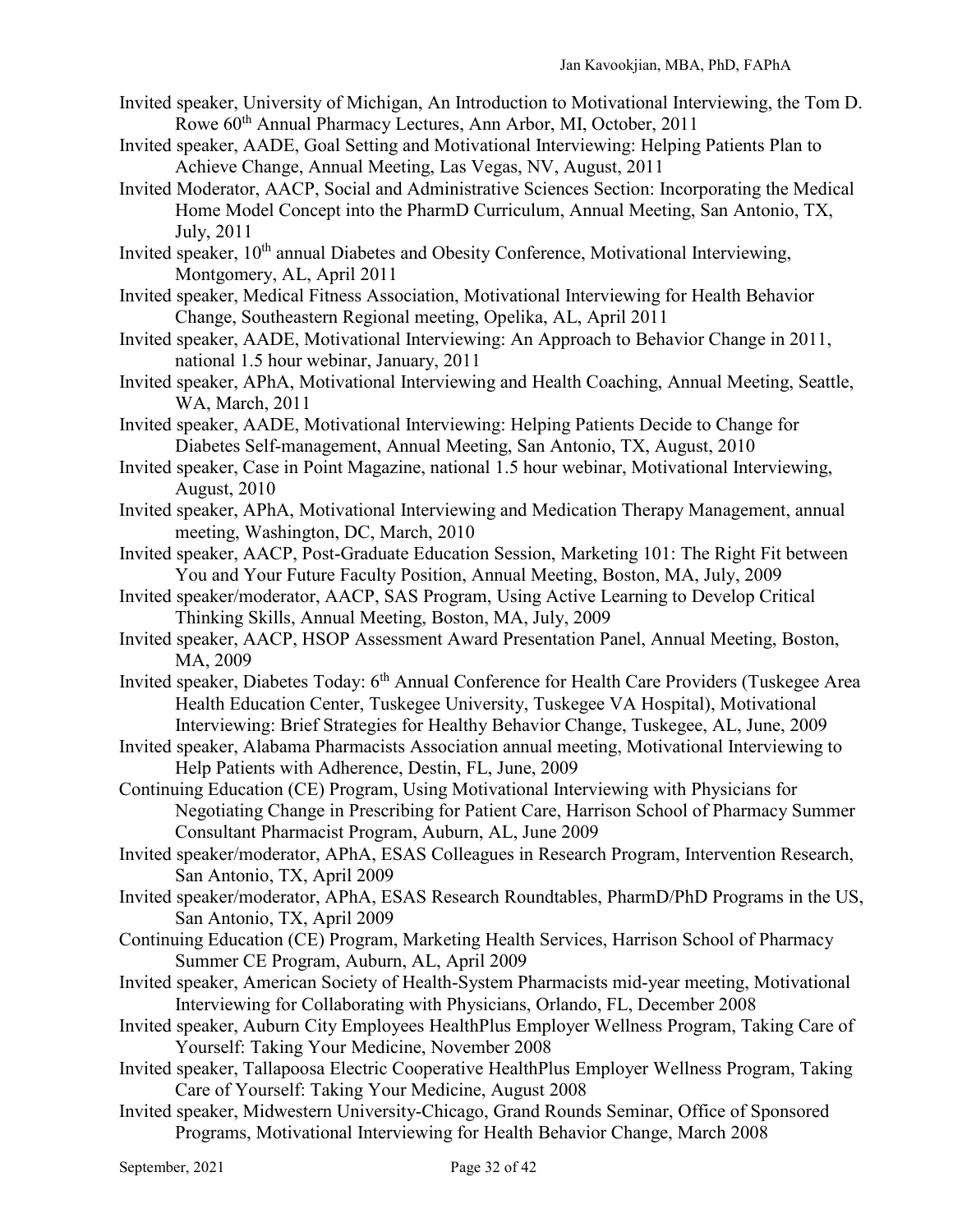- Invited guest lecture, Motivational Interviewing for Medication Adherence, Medication Therapy Management Services course, University of Tennessee-Memphis School of Pharmacy, February 2008
- Invited speaker, American Society of Consultant Pharmacists, Motivational Interviewing training for consultant pharmacists, Philadelphia, PA, November, 2007
- Invited speaker, East Alabama Medical Center Physician's Conference, Non-adherent Patients: Brief Strategies for Healthy Behavior Change, October 2007
- Continuing Education (CE) Program, Therapeutic Implications of Patient Non-adherence, Harrison School of Pharmacy Summer CE Program, Auburn, AL, July, 2007
- Co-Founder and Co-Facilitator, Auburn University Motivational Interviewing Training Institutes, with the Case Management Society of American and the American Association of Colleges of Pharmacy, Founded in January 2007
- Invited featured half-day workshop, APhA Foundation, Advanced Practice Institute: Advanced Motivational Interviewing Strategies for Resistant Diabetes Patients, Lake Bluff, Illinois, November, 2006
- Invited speaker, Texas Pharmacists Association, Motivational interviewing. Annual Meeting, Houston, TX, July, 2006
- Invited speaker, APhA, Motivational interviewing and behavior change counseling. Annual Meeting, San Francisco, CA, March 2006
- Invited speaker, West Virginia Colorectal Cancer Initiative, Colorectal Cancer Prevention and Control: A new Opportunity for Pharmacists program. Helping resistant and ambivalent patients in their decision-making about colorectal cancer screening: Use of Motivational Interviewing. Two continuing education programs in March and June, 2006
- Invited provider training workshop, Deaconess Billings Medical Clinic, Motivational Interviewing with Resistant Diabetes Patients, Tele-Medicine, July, 2005
- Invited featured half-day workshop, APhA Foundation, Advanced Practice Institute: Advanced Motivational Interviewing Strategies for Resistant Diabetes Patients, Lake Bluff, Illinois, November, 2005
- Invited featured half-day workshop, APhA Foundation, Advanced Practice Institute: Diabetes, Motivational Interviewing: Brief Strategies to Help Resistant Patients Change their Health, Lake Bluff, Illinois, November, 2004
- Keynote Speaker, National Cancer Institute STAR Physician Research Collaborative, Lombardi Cancer Center. Patient Motivation for Cancer Care and Enrollment in Clinical Trials, Washington, D.C., September, 2004
- Invited half-day physician training workshop, Holzer Healthcare System of Ohio primary care physicians, Using Readiness to Change and Motivational Interviewing Strategies to Counsel Patients with Diabetes and Cardiovascular Disease about Lifestyle Change (Diet and Exercise), Gallipolis, Ohio, October, 2004
- Invited speaker, West Virginia Colorectal Cancer Leadership Summit: A Dialogue for Prevention, The Role of Behavior Change Theory in Motivating Patients to Adhere with Screening Guidelines, Roanoke West Virginia, June, 2004
- Invited speaker, American Medical Group Association, Models of Excellence Collaborative Conference, Motivational Interviewing, New Orleans, Louisiana, March, 2004
- Invited speaker, West Virginia Pharmacists Association Annual Meeting, Continuing Education Session. Topic: Five minute strategies: How You Can Help Your Most Resistant Patients Change Their Health. February, 2002
- Invited speaker, Diabetes Treatment Centers of America, East Alabama Medical Center Diabetes Support Group. Topic: Psycho/Social Issues Related to Diabetes, June 2000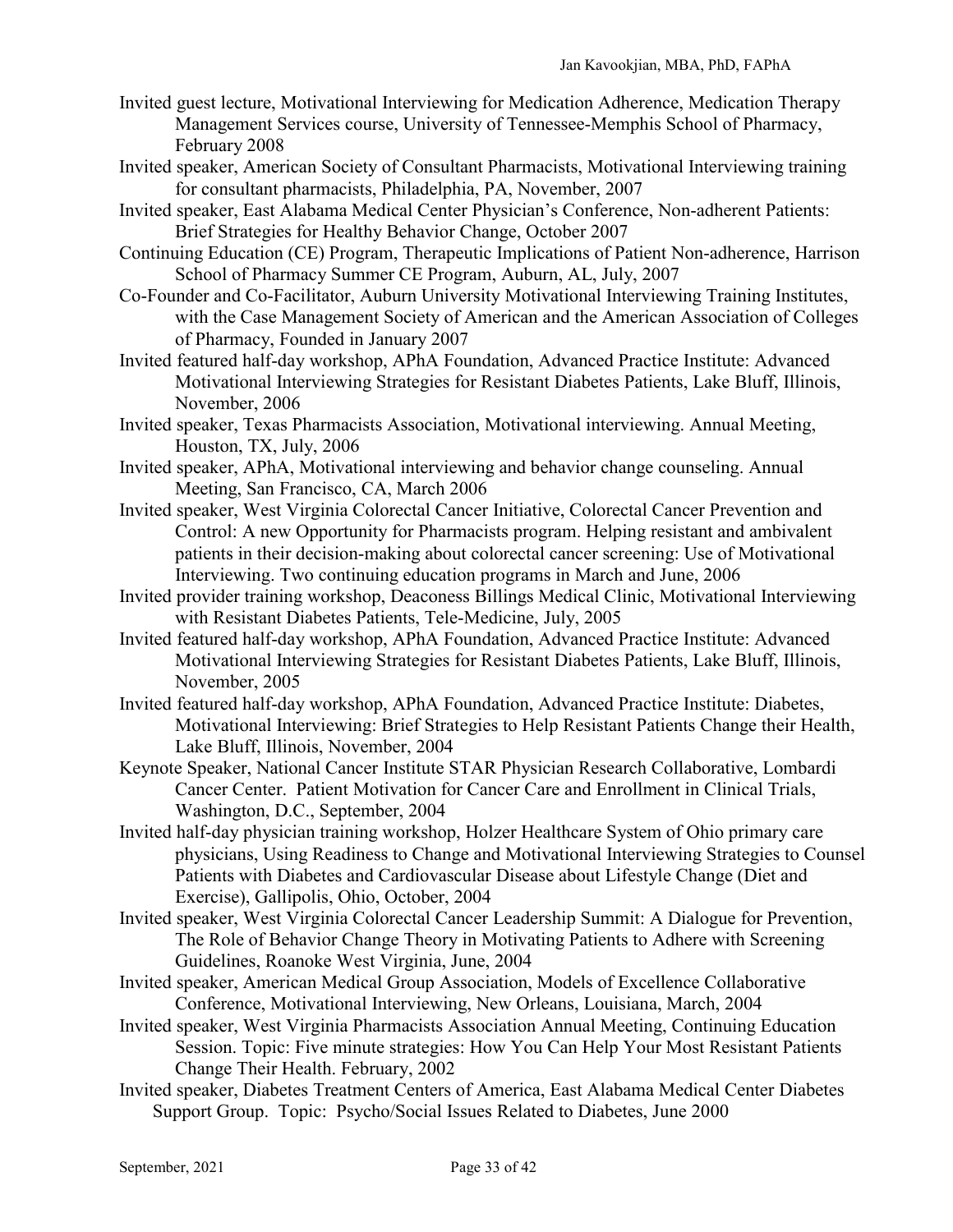- Invited speaker, Diabetes Treatment Centers of America, East Alabama Medical Center Staff Development Training. Topic: Using the Transtheoretical Model of Change and Motivational Interviewing Strategies for Diabetes Intervention, March, 2000
- Invited speaker, Eckerd Chain Pharmacy of the Future Staff Development Training, Topic: Mission Statement Development and Team Building Exercise, 1998
- Assistant to the Training Coordinator, Eckerd Chain Pharmacy of the Future Research project, 1997-1999
- Invited lecturer, Auburn, Alabama Chamber of Commerce Managers Association. Topic: Marketing Service Firms, 1997
- Coordinator, Institute on the Evaluation of Pharmacy Automation, Automated Healthcare, Inc., 1997
- Assistant to the Coordinator, Executive Management Advanced Practice Institute, Voluntary Hospitals Association, 1994

# **Consulting**

- West Virginia University Safe and Effective Management of Pain Program, CDC-funded Opioid Abuse Prevention Project; Motivational Interviewing for academic detailers, July 2021
- ADCES Workforce Trainings, Motivational Interviewing for DPP Lifestyle Coaches in Assisting Prevention Behaviors and Recruitment/Retention in National DPP Programs. April, 2021
- ADCES Workforce Trainings, Motivational Interviewing for DPP Lifestyle Coaches in Assisting Prevention Behaviors and Recruitment/Retention in National DPP Programs. September, 2020
- Auburn University Opioid Training Institute; developed and recorded two webinar presentations for Culturally Competent Communication and Person-First Language, and for Motivational Interviewing in conversations with persons with or at risk for opioid use disorder. Also developed tangible resources, pocket cards based on these topics for health care providers and community members to have as resource/references in preparation for talking with persons with or at risk for opioid use disorder, April – June, 2019
- West Virginia University Safe and Effective Management of Pain Program, CDC-funded Opioid Abuse Prevention Project; Motivational Interviewing for academic detailers, April, 2019, March 2020
- Medimergent, FDA-funded project; pharmacist Motivational Interviewing (MI) training for the MI arm, including intervention fidelity assessment, February 2019 to the present, ongoing
- Merck, Content Expert for development and updating of healthcare provider education materials for Motivational Interviewing, for Motivational Interviewing in Vaccine Conversations, for Shared Decision-Making, and for the Teach-back Method of assessing patient understanding, 2018- 2019
- Alabama Community Care Organization (formerly Regional Care Organization) care managers, care coordinators (Tuscaloosa, AL), Motivational Interviewing two-day training workshop, August, 2018
- University of Houston Opioid Abuse Prevention Project (Houston, TX), ongoing project includes development and delivery of focus groups of pharmacists to inform development of pharmacist training program to train pharmacists to communicate with 1) prescribers to encourage less abuse-risky prescribing, and 2) patients identified as at-risk in the PDMP and other means. Motivational Interviewing training program development for both opioid abuse prevention communication targets, January – October, 2018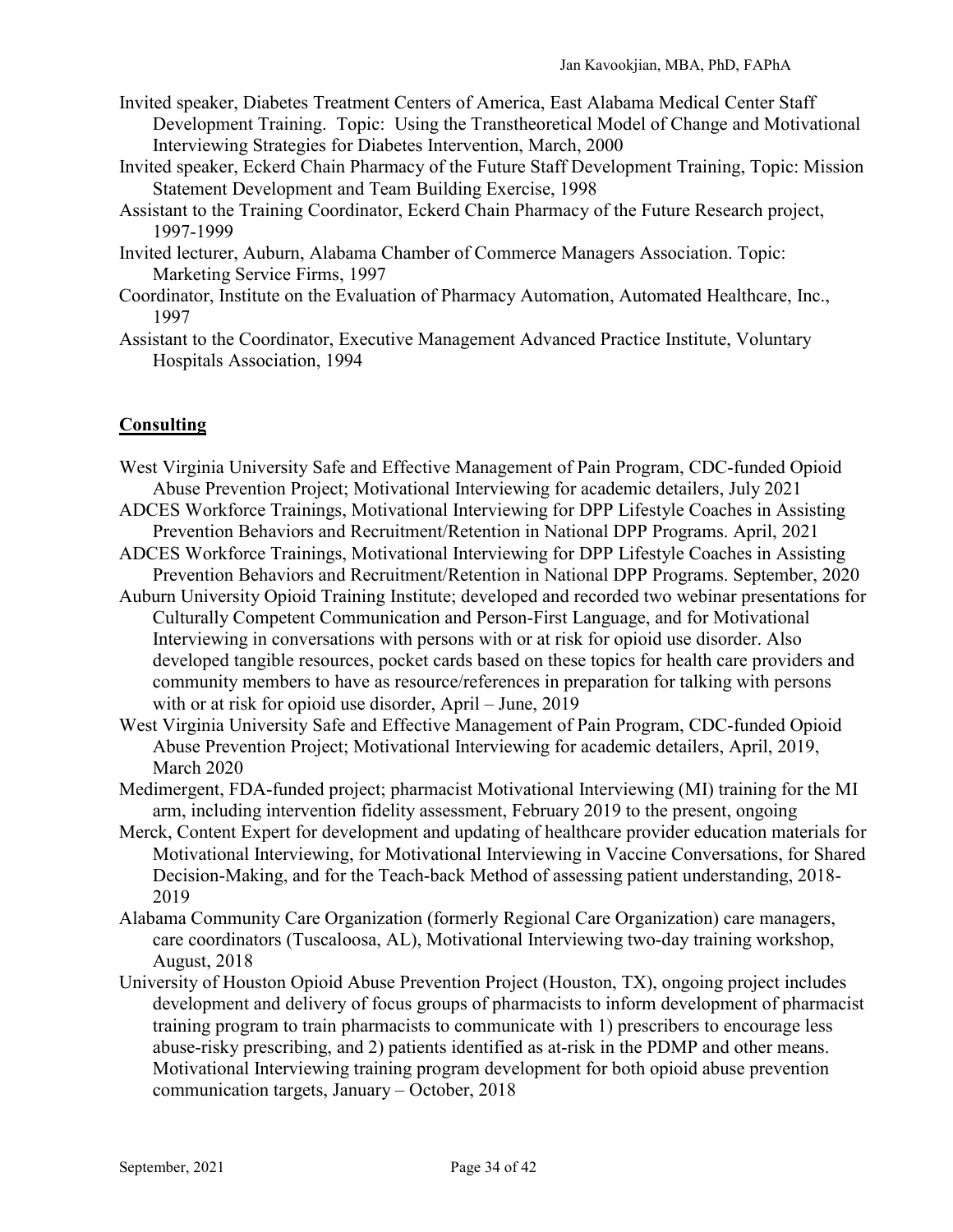- Alabama Community Care Organization (formerly Regional Care Organization) care managers, care coordinators (Huntsville, AL), Motivational Interviewing two-day training workshop, April, 2018
- West Virginia University Safe and Effective Management of Pain Program, CDC-funded Opioid Abuse Prevention Project; Motivational Interviewing for academic detailers, June, 2017
- Reading Hospital (Reading, PA), Motivational Interviewing (MI) content expert in intervention development phase and MI training of hospital personnel of HRSA Grant for readmission prevention in diabetes patients, December 2016 – June 2017
- Veterans Administration (VA), to provide Motivational Interviewing strategy consultation and training for the regional academic detailing pharmacists, October 2016
- VIVA Health Care Management Coordinators and Providers, intensive Motivational Interviewing training workshop series  $(n = 3)$  for all providers in four of the five Regional Care Organization regions, May 2016, August 2016, December 2017, ongoing
- East Alabama Medical Center Nursing Departments, intensive Motivational Interviewing training workshop series  $(n = 2)$  for Department Managers, Nurses, Care and Transition Care Coordinators, June 2016, September 2016, ongoing
- US Naval Research Center, Motivational Interviewing messaging content for inclusion in a phone application being developed for medication adherence and safety, August 2016
- University of Houston College of Pharmacy, Motivational Interviewing Training and Curriculum Integration, July 2016
- Scale Back Alabama behavior change brainstorming meeting, Montgomery, AL, June 2016
- Center for Pharmacy Practice Accreditation, consultation for decision-making about measuring patient satisfaction with Specialty Pharmacist encounters and service. November 2015 through March 2016
- Invited expert faculty member for the Merck Speakers Bureau, Non-Product Medical Education for Relationship Centered Care (Motivational Interviewing, for Shared Decision-Making, and for Health Literacy Communication, 2015 to present
- CDC/Translation, Health Education and Evaluation Branch (THEEB): invited consultation/collaboration for education/training materials for motivational interviewing in chronic disease management, 2015
- Brookings Institution invited expert interview for FDA project examining motivational interviewing and shared decision-making for patient counseling encounters for adherence, continuation, or discontinuation of Risk Evaluation and Mitigation Strategies (REMS) high risk medications, March, 2015
- Center for Pharmacy Practice Accreditation, consultation for expert input on development and validation of a patient satisfaction measure, 2015
- Memorial Health Care System of Chattanooga, Motivational Interviewing Training for Pharmacists, Residents, and Technicians, February 2015
- Texas Tech University Health Sciences Center HRSA Grant, Motivational Interviewing Training for Interdisciplinary Intervention Team, September 2014 – March 2015
- Cedarville University College of Pharmacy, Motivational Interviewing Training and Curriculum Integration, May, 2014
- Western New England University College of Pharmacy, Motivational Interviewing Training and Curriculum Integration, October 2013
- East Alabama Medical Center, Motivational Interviewing Training for providers in four Health Promotion Departments, September, 2013
- Johnson & Johnson/Janssen, Diabetes Behavioral Model Advisory Board, 2010, 2011, 2013
- RxAlly, Medication Adherence/Compliance, pharmacist continuing education program and needs assessment, 2012, 2013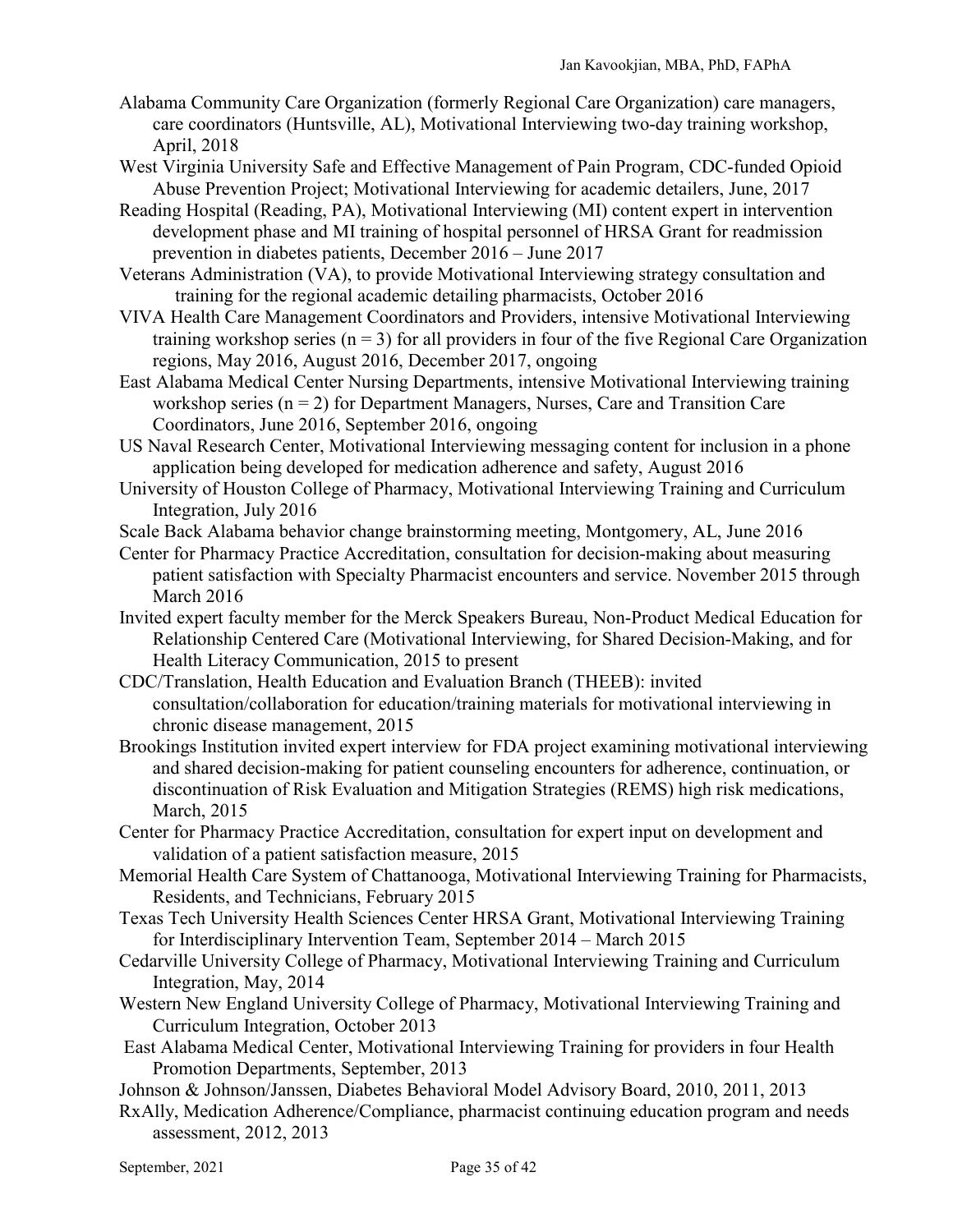- APhA, Motivational Interviewing Training Pre-Meeting Program, New Orleans, LA, March, 2012
- DCH Regional Hospital, Pharmacist Communication Training: Using Assertiveness, Conflict Resolution, Motivational Interviewing in Communication with Physicians, December 2011 Texas Pharmacists Association, Hypertension in Medicaid Patients Research Grant, Motivational
- Interviewing Training for Study Pharmacists; two (2) training webinars, October and December 2011
- AADE, National Webinar, Motivational Interviewing: An Approach to Behavior Change, January, 2011
- UniNet Healthcare Network, Motivational Interviewing Trainers (case managers and care providers), Omaha, NE, November, 2010
- AADE, Invited 'Being Active' Research Symposium, Chicago, IL, September 2010
- APhA, Motivational Interviewing training for APhA Staff, Washington, DC, July 2010
- AADE, Motivational Interviewing Training, National Webinar, June 2010
- APhA Foundation, DotxMed Diabetes Communication Research Project, Motivational Interviewing Training for clinical pharmacists in study, Washington, DC, June 2010
- Virginia Commonwealth University School of Pharmacy, Motivational Interviewing Training for Pharmacy Practice Faculty and Communication Skills Course, Richmond, VA, January 2010
- London Drugs of Canada, Motivational Interviewing Workbook and Training for 50 clinical pharmacists, Vancouver, BC, Canada, January, 2010
- American Institute of Biological Sciences, Peer and Advisory Review of Federal Grant Proposal for MI/TTM Based Intervention Study, 2010
- Consultant for HealthPlus Fitness Center WellCoaches training and certification preparation, Motivational Interviewing and Goal Setting training, 2009
- Consultant for WVU School of Medicine NCI Grant, Motivational Interviewing Training for pharmacists in study, colon cancer screening messages, May 2009
- Consultant for Deaconess Billings Clinic NIDDK Grant Project, Nurse Practitioners, Motivational Interviewing Training
- Consultant for Holzer Healthcare System of Ohio, Physician Groups, Motivational Interviewing Physician Training
- Consultant for American Medical Group Association's Models of Excellence Collaborative Research Initiative, Readiness for Change consultant
- Consultant for questionnaire development to Rx for Change project, Dr. Karen Hudmon, University of California at San Francisco School of Pharmacy, 2002
- Consultant for study implementation to Psychological Contract Violations and Outcomes in Pharmacy Students project, Doctoral Candidate, Alan Spies, University of Mississippi/Samford University, 2005
- Consultant for study implementation to Moral Reasoning in Pharmacy Students project, Dr. David Latif, Shenandoah University School of Pharmacy, 2002
- Consultant for study design to Student Stress Assessment project and Geriatric Curriculum Content project, Dr. Arjun Dutta, Howard University School of Pharmacy, 2002
- Appointed Member, Quality Assurance Advisory Committee (ADA accreditation), Diabetes Treatment Centers of America, East Alabama Medical Center, 1999, 2000, 2001
- Consultant to Diabetes Treatment Center, East Alabama Medical Center. Trained Certified Diabetes Educators (CDEs) in behavior change interventions, 1999 to 2001
- Consultant to Auburn University School of Pharmacy Center for Pharmacy Operations Design. Business planning, feasibility analysis, cash-flow analysis, marketing, 1999 to 2001
- Consultant to Auburn University School of Pharmacy Admissions Committee. Defining Issues Test (Moral Development of Candidate) scoring and analysis, 1997 to 2001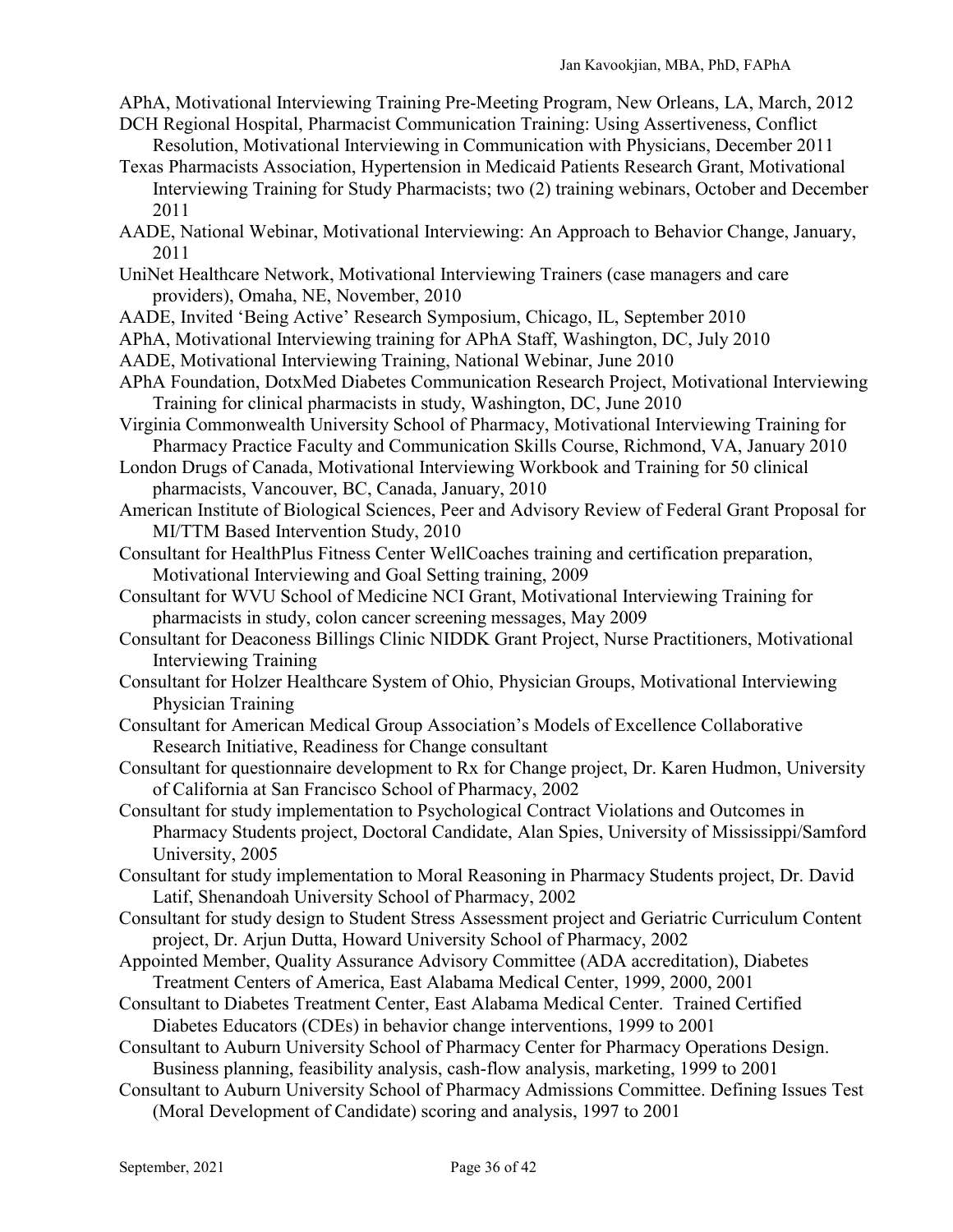- Consultant to Healthlink Communications, Inc. Listening and communication skills research and report, 1997
- Consulting projects and ongoing business consulting relationships with over 300 clients, 1989- 1993. Business development stages spanned pre-venture, recent start-up, and well-established firms, ranging in size from one (1) employee to over 100 employees. Consulting services rendered included the development of business plans, strategic marketing plans, new product development, feasibility studies, personnel audits/policy manuals, financing proposals (proposals obtained \$2,649,000 in funding for clients). Worked with clients in retail businesses, service firms, restaurants, banks, media (radio stations), product development, manufacturers, etc.
- Consultant to Phenix City, AL Chamber of Commerce and Phenix 2000 Economic Development Group. Economic Development Study, 1990-1992
- Consultant to Auburn, AL Chamber of Commerce. Member Satisfaction Study and Strategic Marketing Plan, 1992-1993
- Consultant to the Achievement Center of Opelika, AL. Strategic Marketing Plan which successfully exceeded State accreditation requirements, 1992
- Consultant to the Lee County, AL Humane Society. Personnel Audit/Policy Manual, 1990

# **Speaking, Training, Continuing Education Presentations (1993 and Prior)**

- Coordinator and speaker, four (4) Pre-venture Business Conferences, three (3) Child Care Center Directors Management Conferences, two (2) IRS Business Tax Conferences, two (2) Government Contracting and Procurement Seminars, 1989-1993
- Trainer, Auburn University College of Business Students. Telephone market survey methodology and strategies, 1990-1992
- Invited speaker, Homebuilders Association of Alabama Annual Conference. Topic: Developing a Marketing Plan for Service Firms, Huntsville, AL, 1992
- Invited speaker, Homebuilders Association of Lee County Alabama. Topic: Developing a Marketing Plan for Service Firms, Auburn, AL, 1991
- Invited speaker, Leadership School of Phenix City/Russell County, AL. Topic: Economic Development Partnerships, Feasibility Studies, College of Business Research/Extension, Strategic Analysis, Phenix City, AL, 1991
- Invited speaker, Farmers National Bank Lending Staff. Topic: Economic Development Partnerships, Feasibility Studies, Opelika, AL, 1991
- Invited speaker, Board of Directors, First Alabama Bank. Topic: Economic Development Partnerships, Feasibility Studies, College of Business Research/Extension, Auburn, AL, 1991
- Invited speaker, Auburn Chamber of Commerce Business Owners and Managers. Topic: Feasibility Studies, Marketing Plans, Strategic Analyses, Auburn, AL, 1991
- Invited speaker, three (3) Kiwanis groups. Topic: Maintaining Business Longevity During Downturns in the Economy, Strategic Planning, Auburn, Lee County, and Dadeville, AL, 1991
- Invited speaker, Minority Business Development Conference. Topic: Business Operations, Strategic Analysis & Planning, Financing, Phenix City, AL, 1989

# **Reviewer**

Alliance for a Healthier Generation Invited reviewer for first national Innovations Award for student-led obesity education competition

*American Journal of Preventive Medicine*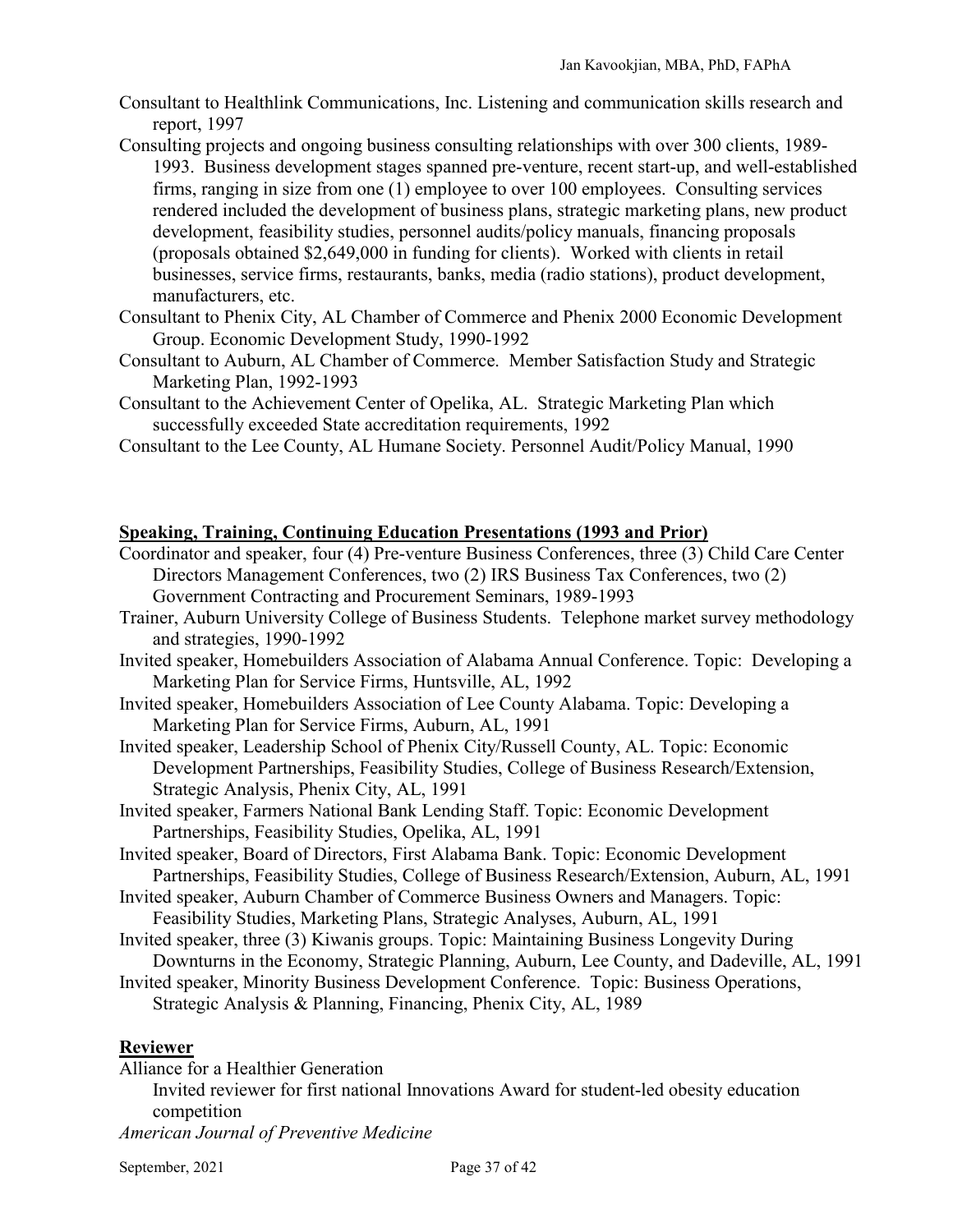*Annals of Pharmacotherapy* Invited Member, Editorial Board, Obesity Panel *Health Services Research Patient Education and Counseling Diabetes Care The Diabetes Educator Diabetes Spectrum Endocrine Society Hypoglycemia Measures Manuscript Journal American Pharmacists Association Journal of Pharmacy Teaching Currents in Pharmacy Teaching and Learning Research in Social and Administrative Pharmacy* Invited Member, Inaugural Editorial Board, 2005-2007 Named a Top Reviewer (top 20 out of 200) for 2007 *Innovations in Pharmacy International Journal of Qualitative Studies in Health and Wellbeing Pharmacotherapy Self-Assessment Program, Sixth Edition* (PSAP-VI) Editorial Board *American Journal of Pharmaceutical Education* American Pharmacists Association, Annual Meeting Abstract Reviewer American Association of Colleges of Pharmacy, New Investigator Award Proposal Reviewer *The Patient: Patient Centered Outcomes Research Journal of Managed Care Pharmacy* Named as a top 5% Reviewer Invited Judge for JMCP Research Award for Excellence for 2003 *Clinical Therapeutics American Journal of Health-System Pharmacy Journal of Cardiopulmonary Rehabilitation and Prevention British Medical Journal PLOS One* West Virginia Health Sciences and Technology Academy Proposals for Increasing Physical Activity Opportunities in Communities West Virginia University/ Centers for Disease Control & Prevention Research Center Program Renewal Review **Organizational Memberships and Committees** Association of Diabetes Care and Education Specialists (ADCES, formerly AADE) 2021 President-Elect/2022 President Named to Board of Directors, 2018 -2019 Chair, National Practice Survey Research Committee, 2020-2021 Chair, Psychosocial/Behavioral Track Program Committee, 2019-2020 Invited to Psychosocial/Behavioral Track Program Committee, 2018-2019 Chair, ad hoc committee to establish AADE definition for Behavioral Health Annual Meeting Abstracts Review, 2014, 2017, 2018, 2019, 2020 Selected corresponding author and research methods lead for systematic review team: hypoglycemia prevention, 2017-2019 Research Committee, 2011, 2012, 2013, 2016, 2017, 2018, 2019, 2020

 Invited to serve on committee to develop physician interview panel for strategic vision Advisory Board, AHRQ PCOR/CER dissemination grant, 2013 Research Papers Working Group, 2012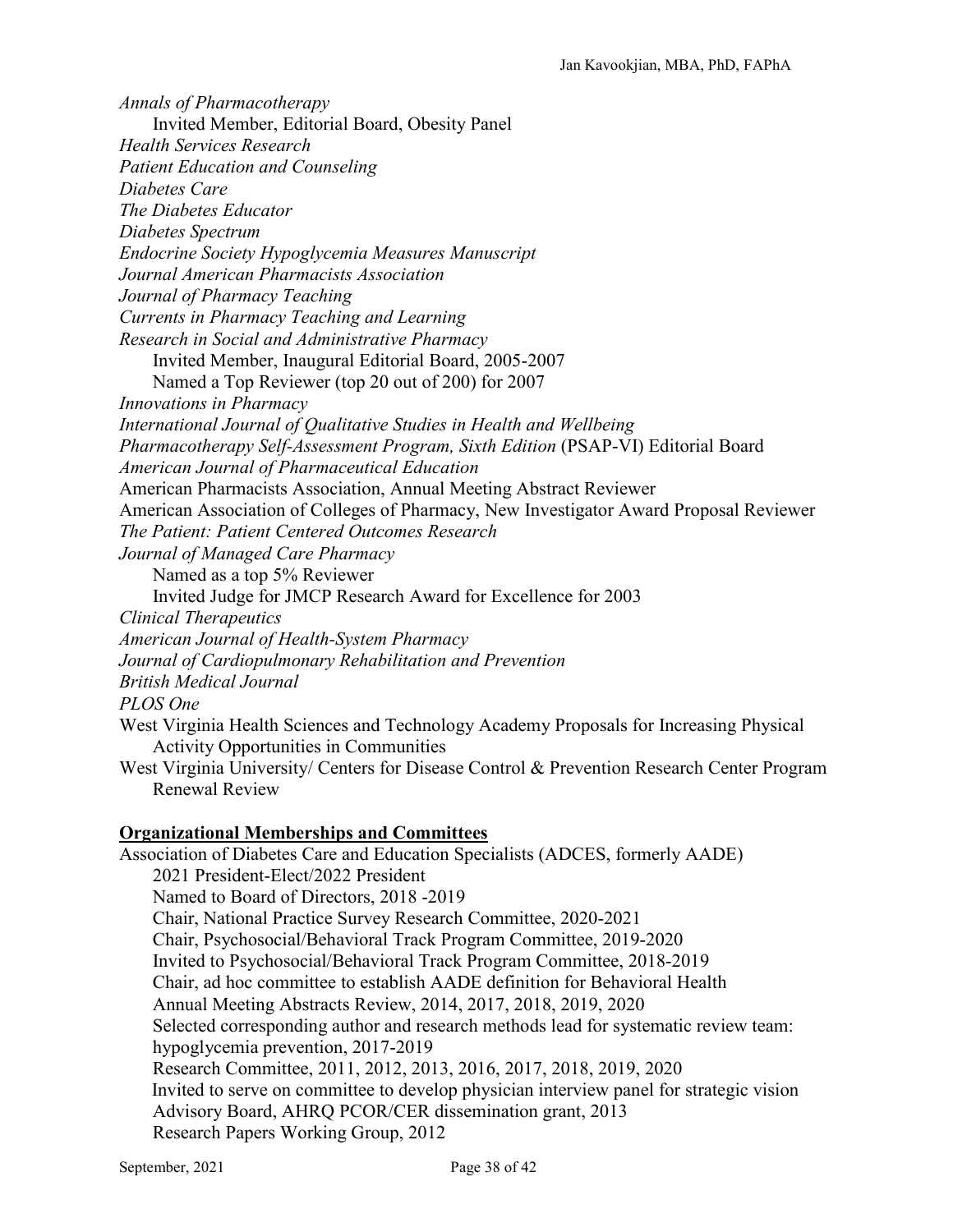Slated by AADE leadership for Board of Directors election 2015 (not elected) & 2016 American Pharmacists Association (APhA) Named as APhA Fellow 2018 ESAS Program Committee for Colleagues in Research event 2008-2009 Coordinating Committee for ESAS Contributed Papers Review 2006-2009 Annual Meeting Podium Presentation Judge (2018) Appointed West Virginia Delegate (2005) American Diabetes Association (ADA), Professional Division Selected Chair of Diabetes Education Research Oral Presentations, 80<sup>th</sup> Scientific Sessions. 2020 Scientific Sessions Abstracts Review, 2019, 2020 Scientific Sessions Late Breaking Abstracts Review, 2019, 2020 Behavioral Medicine & Psychology Council Invited speaker, trainer at Annual Clinical Conferences  $(31<sup>st</sup>, 32<sup>nd</sup>, 35<sup>th</sup>)$ American Association of Colleges of Pharmacy (AACP) New Investigator Award Proposal Reviewer, 2013 Council of Faculties Nominating Committee, 2012 Elected Delegate for AU, 2011 SAS Program Committee 2008-2012, 2015, 2016 Nominated as candidate for Secretary election of SAS section Elected West Virginia University Alternate Delegate Social and Administrative Sciences Graduate Recruitment Committee Social and Administrative Sciences Program Committee Social and Administrative Sciences Nominating Committee (elected) International Society of Pharmacoeconomics and Outcomes Research (ISPOR) WVU Graduate Student Chapter Advisor Medication Compliance Special Interest Group Quality of Life Special Interest Group Alabama Department of Public Health Obesity Task Force West Virginia Pharmacists Association WVU Health Sciences Center Outcomes Research Special Interest Group

### **Conferences, Workshops Attended**

ADCES National Leadership Development Conference, December 2020 AADE 2019 Public Policy Forum in Washington, DC, May 2019 Infusing Bioethics in Partnerships, UAB Center for Clinical and Translational Science and Tuskegee University, March, 2016 Patient-Centered Outcomes Research Institute Workshop, Atlanta, GA, June, 2015 Cardinal Health Retail Business Conference, 2014, 2015, 2016, 2017 Southeastern Conference Obesity Research Summit, Atlanta, GA, September, 2014 Association of Diabetes Care and Education Specialists Annual Meeting, 2007, 2009-2011, 2013- 2021 American Association of Colleges of Pharmacy Annual Meeting, 1998-2012, 2014-2018 Teachers Seminar, 2000, 2006, 2016, 2017 American Pharmacists Association Annual Meeting, 2000 – 2006, 2008-2012, 2016-2019 American Diabetes Association Annual Meeting, 2002, 2003, 2004, 2005, 2008, 2009, 2021 American Diabetes Association 31<sup>st</sup>, 32<sup>nd</sup>, & 35<sup>th</sup> Annual Clinical Conferences, 2016, 2017, 2021 National Community Pharmacists Association (NCPA) Annual Convention, 2015, 2018 18<sup>th</sup> Annual ADPH Symposium for Diabetes, Obesity, and Cardiovascular Disease, 2019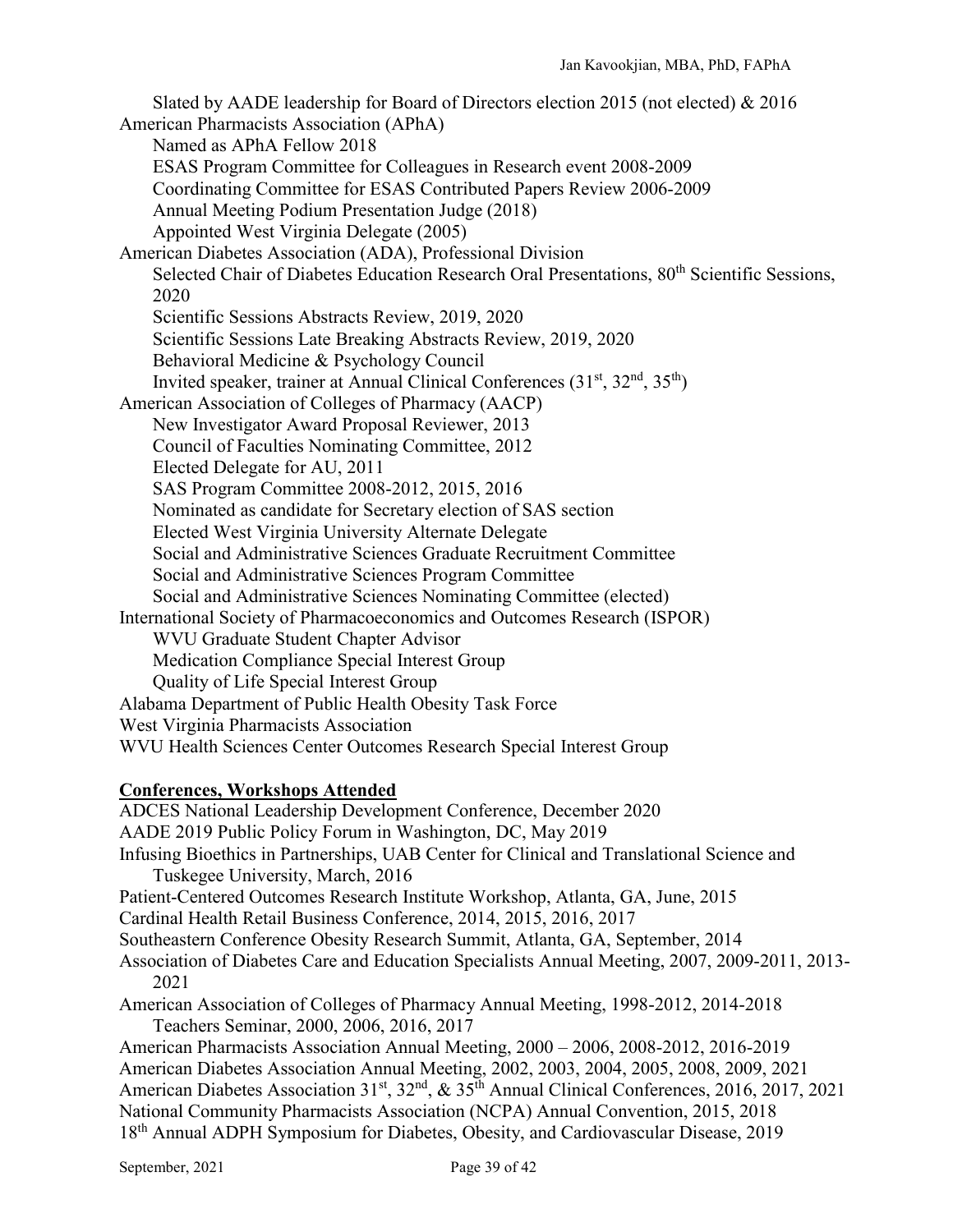American Society of Consultant Pharmacists, 2007

American Society of Health-Systems Pharmacists, 2008

Alabama Pharmacists Association, Destin, FL, 2009

Diabetes Today: 6<sup>th</sup> Annual Conference for Health Care Providers, Tuskegee, AL, 2009

Boshell Diabetes Research Day, Auburn University, 2008-2017

International Society of Pharmacoeconomic & Outcomes Research Annual, 2002, 2003, 2004

Decision Analysis – Advanced Applications Workshop, 2002

Introduction to Pharmacoepidemiology Workshop, 2002

Best Teaching Practices Forum, Biggio Center Workshop, Auburn, 2008

Alabama Department of Public Health, Obesity Task Force meeting, 2006

Providing Quality Care – Examining the Clinical and Cost Effectiveness of Community Pharmacist Intervention, NACDS/AHRQ, Arlington, Virginia, December, 2003

Bridging the Gap with Education: Diabetes Symposium and Workshop, 2003

Harvard School of Public Health, Outcomes Research Institute, June 2002

Diabetes Dilemma *Invitational* Conference, International Diabetes Center, 2002

West Virginia Colorectal Cancer Leadership Summit: A Dialogue for Prevention, Roanoke West Virginia, June, 2004

Participation in Government Health Services Research Grants Workshop, AHRQ/NIH, Rockville, MD, April 2004

West Virginia University Health Sciences Center Faculty Development Series

Southern Pharmacy Administration Conference, 1994, 1998, 2000, 2004, 2007, 2010, 2012

Write Winning Federal Grants Workshop, Dr. Stephen W. Russell, 2002, 2005

Auburn University School of Pharmacy Incivility in the Classroom Workshop, 2001

Auburn University School of Pharmacy Problem-based Learning Facilitator Workshop, 2000

### **WORK EXPERIENCE:**

### **Assistant to Associate Professor with Tenure (current)**

### **June 2006 – Present**

Health Outcomes Research & Policy Department (formerly Pharmacy Care Systems), Harrison School of Pharmacy, Auburn University

Responsibilities: Serving as instructor and/or coordinator for graduate and professional curriculum courses; includes development of course objectives, content, presentations, active learning exercises, evaluations; direction of graduate students and senior professional students in their academic and research pursuits. Responsibilities also include initiation, coordination, and participation in practice based research and funding opportunities. Primary PharmD courses: Pharmacy Management (Marketing and Strategic Planning); Communication Skills Course, Motivational Interviewing elective; primary graduate courses: Advanced Research Methods, Graduate Research Seminar, Social/Behavioral Theories, and Motivational Interviewing Elective graduate course.

### **January 2010 – May 2012**

Physicians Executive MBA (PEMBA) Program, College of Business, Auburn University

Responsibilities: Coordinator and Instructor for the Marketing and Consumer Behavior course in the PEMBA program (national top 5 PEMBA program) for three (3) years. Developed and delivered course including lectures/assignments for in-residency portion of the course and maintained on-line/distance assignments/discussions/case analyses for post-residency period. Physicians in the course ranged from across US and PR, and from across specialties/practice types. They conducted market demand analysis and developed a strategic marketing plan for actual or hypothetical practice or consulting business; Spring 2010, 2011, 2012.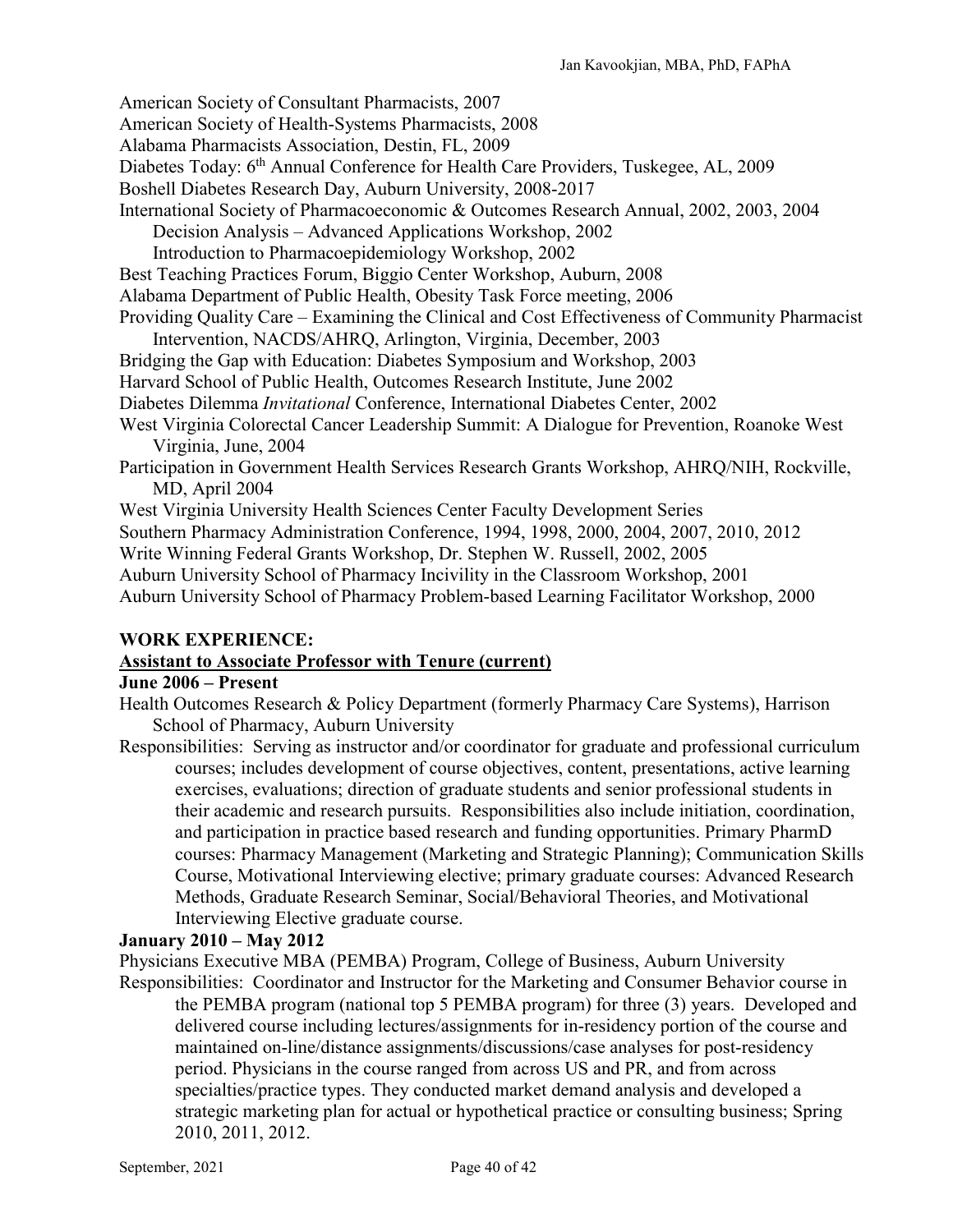#### **Assistant Professor**

### **August 2001 – June 2006**

Department of Pharmaceutical Systems and Policy, West Virginia University School of Pharmacy Responsibilities: Serving as coordinator or co-instructor for graduate and professional curriculum courses; this includes development of course objectives, content, presentations, active learning exercises, evaluations; direction of graduate students and senior professional students in their academic and research pursuits. Responsibilities also include initiation of and participation in research projects relevant to the departmental mission of outcomes research, with an emphasis in patient health outcomes, behavioral intervention outcomes, and health services outcomes related to chronic illnesses. Primary PharmD Courses: Pharmacy Management (Marketing & Strategic Planning, Human Resources Management), Communication Skills (Behavior Theory, Communicating with Patients and Physicians); Primary Graduate Courses: Behavior Theory and Outcomes Research.

### **Co-Instructor, Pharmacy Operations Course**

### **March 1999 – May 2001**

Department of Pharmacy Care Systems, Auburn University School of Pharmacy Responsibilities: Revised Pharmacy Management course design to include updated content and cooperative learning activities while remaining within curriculum guidelines. Developed lectures in accordance with learning objectives. Developed student projects; prepared and evaluated examinations. Primary teaching focus: Marketing, Strategic Planning.

#### **Graduate Research Assistant/Graduate Teaching Assistant**

### **June 1993 – May 2001**

Department of Pharmacy Care Systems, Auburn University School of Pharmacy

Responsibilities: Assistance in the development, implementation and analysis of management strategies survey of hospital administrators; Coordinator for the Institute on the Evaluation of Pharmacy Automation; Assistant Coordinator for VHA Advanced Practice Institute; Assistant to the Training Coordinator, Eckerd Chain Pharmacy of the Future project; Assistant to the Facilities Design Coordinator, Chain Pharmacy of the Future project (collected customer wait times via observation method); Conducted the market research for ScriptPro automated dispensing machine; Project Director, The Transtheoretical Model and Prediction of Selfmanagement among Diabetes Patients; Project Director, Exploratory Research: The Role of Temptation and Decisional Balance in Self-Management of Diabetes. In addition, teaching assistant responsibilities include assistance to the professor in the teaching and evaluating of undergraduate pharmacy students in their course work, developing lectures and testing materials, holding office hours to address student concerns.

### **College of Business Faculty Consultant/Management Scientist; Marketing and Strategic Planning Specialization**

### **April 1989 – June 1993**

Small Business Development Center (SBDC), College of Business, Auburn University Responsibilities: Provided management and technical consulting (marketing, business planning and strategy, budgeting, financing ventures, personnel relations and policies, feasibility studies, new product development and marketing) to business clients approaching the College of Business for services. Managed and directed over 95 teams of four to five researchers in the completion of research methodologies for projects developing marketing plans, feasibility studies, business and budgeting plans, strategic analyses, and personnel audits and policy manuals for various small and large business clients. Developed proposals of methodology and budget for economic development research projects for communities in East